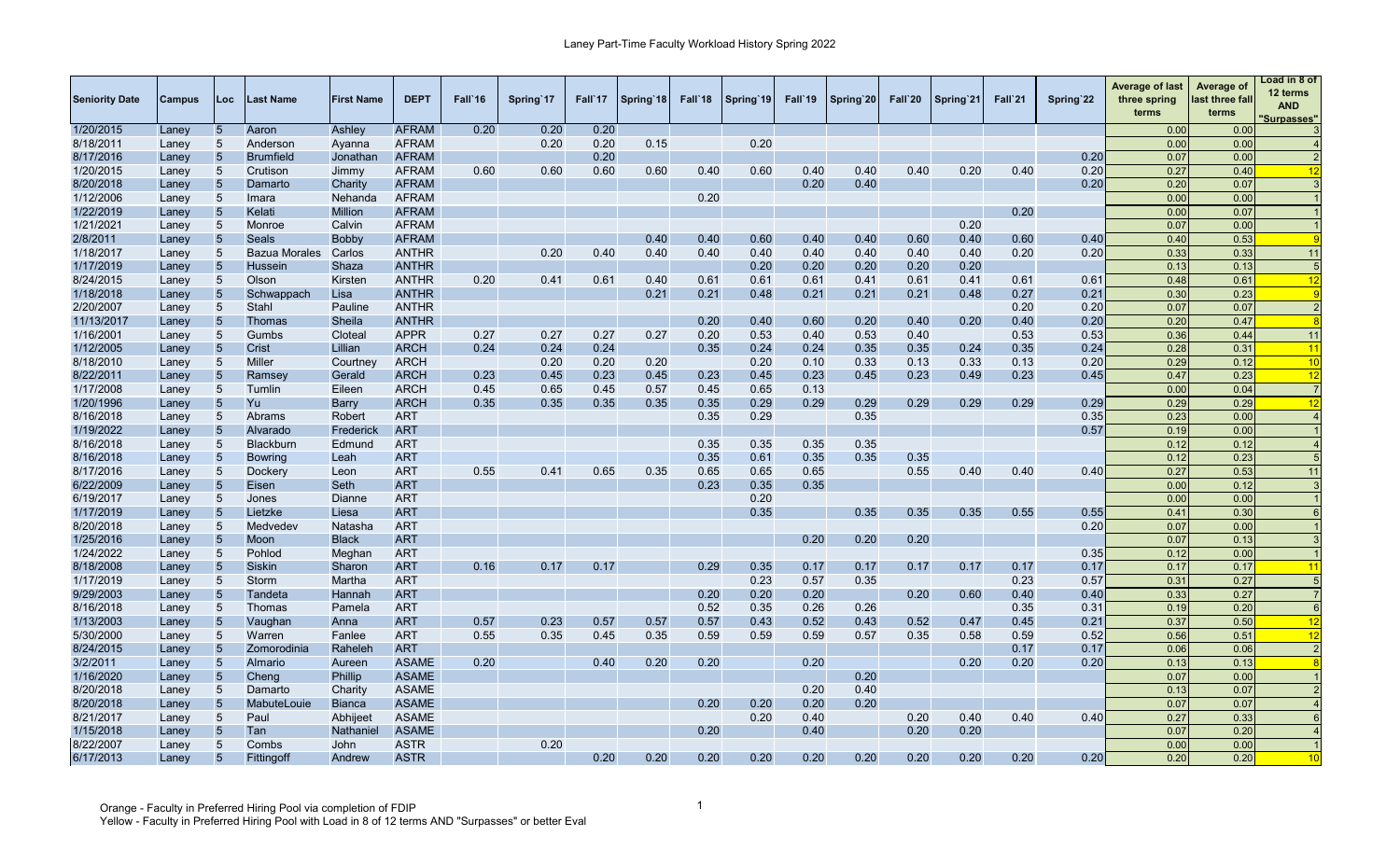| <b>Seniority Date</b> | <b>Campus</b> | Loc             | Last Name       | <b>First Name</b>       | <b>DEPT</b>  | Fall 16 | Spring 17 | Fall 17 | Spring 18 | Fall 18 | Spring 19 | Fall 19 | Spring 20 | Fall`20 | Spring 21 | Fall`21 | Spring 22 | <b>Average of last</b><br>three spring<br>terms | Average of<br>last three fall<br>terms | Load in 8 of<br>12 terms<br><b>AND</b><br>'Surpasses" |
|-----------------------|---------------|-----------------|-----------------|-------------------------|--------------|---------|-----------|---------|-----------|---------|-----------|---------|-----------|---------|-----------|---------|-----------|-------------------------------------------------|----------------------------------------|-------------------------------------------------------|
| 8/24/2015             | Laney         | 5               | Krauss Varban   | Dietmar                 | <b>ASTR</b>  | 0.20    |           |         |           |         |           |         |           |         |           |         |           | 0.00                                            | 0.00                                   |                                                       |
| 9/4/2018              | Laney         | $5\overline{)}$ | <b>Bennett</b>  | Turshika                | <b>ATHL</b>  |         |           |         |           | 0.53    | 0.53      | 0.53    | 0.53      | 0.53    | 0.53      | 0.53    | 0.53      | 0.53                                            | 0.53                                   |                                                       |
| 8/1/2021              | Laney         | 5               | Cortez          | Leslie                  | <b>ATHL</b>  |         |           |         |           |         |           |         |           |         |           | 0.16    | 0.21      | 0.07                                            | 0.05                                   |                                                       |
| 4/1/2010              | Laney         | 5 <sup>5</sup>  | Evans           | Kevin                   | <b>ATHL</b>  |         |           | 0.09    |           | 0.06    |           | 0.12    |           | 0.12    |           |         |           | 0.00                                            | 0.08                                   |                                                       |
| 8/1/2013              | Laney         | $5\phantom{.0}$ | <b>Flynn</b>    | Elizabeth               | <b>ATHL</b>  | 0.53    | 0.53      | 0.64    | 0.21      | 0.64    |           |         |           |         |           |         |           | 0.00                                            | 0.00                                   |                                                       |
| 1/1/2011              | Laney         | 5               | Gardner         | <b>Derrick</b>          | <b>ATHL</b>  | 0.06    |           |         |           |         |           |         |           |         |           |         |           | 0.00                                            | 0.00                                   |                                                       |
| 9/1/2000              | Laney         | $5\phantom{.0}$ | Gee             | Daniel                  | <b>ATHL</b>  |         |           | 0.53    | 0.11      | 0.53    | 0.11      | 0.53    |           |         |           |         |           | 0.00                                            | 0.18                                   |                                                       |
| 6/17/2019             | Laney         | 5               | Gerardo         | Precious                | <b>ATHL</b>  |         |           |         |           |         |           | 0.53    | 0.64      | 0.61    | 0.53      | 0.53    | 0.48      | 0.55                                            | 0.56                                   |                                                       |
| 2/22/2021             | Laney         | $5\phantom{.0}$ | Gerardo         | Raymond                 | <b>ATHL</b>  |         |           |         |           |         |           |         |           |         | 0.53      |         |           | 0.18                                            | 0.00                                   |                                                       |
| 6/16/2014             | Laney         | 5               | Hernandez       | <b>Brian</b>            | <b>ATHL</b>  |         |           | 0.03    |           |         |           |         |           |         |           |         |           | 0.00                                            | 0.00                                   |                                                       |
| 8/18/2014             | Laney         | $5\overline{)}$ | <b>Stewart</b>  | Tamas                   | <b>ATHL</b>  |         |           |         | 0.38      |         |           |         |           |         |           |         |           | 0.00                                            | 0.00                                   |                                                       |
| 6/22/2006             | Laney         | 5               | <b>Stretch</b>  | Sarah                   | <b>ATHL</b>  | 0.21    | 0.53      | 0.21    | 0.53      | 0.11    | 0.53      | 0.16    |           |         |           |         |           | 0.00                                            | 0.05                                   |                                                       |
| 1/25/2021             | Laney         | 5               | Vaughn          | Ramaundo                | ATHL         |         |           |         |           |         |           |         |           |         | 0.53      | 0.53    | 0.53      | 0.36                                            | 0.18                                   |                                                       |
| 8/20/2008             | Laney         | $5\overline{)}$ | White           | Donald                  | <b>ATHL</b>  | 0.06    |           |         |           | 0.06    |           | 0.11    |           |         |           |         |           | 0.00                                            | 0.04                                   |                                                       |
| 1/21/2014             | Laney         | $5\phantom{.0}$ | Balukjian       | <b>Bradley</b>          | <b>BIOL</b>  | 0.52    | 0.52      |         |           |         |           |         |           |         |           |         |           | 0.00                                            | 0.00                                   |                                                       |
| 8/21/2017             | Laney         | 5               | <b>Bruenn</b>   | <b>Riva</b>             | <b>BIOL</b>  |         |           |         |           | 0.52    | 0.52      | 0.52    | 0.52      | 0.36    |           |         |           | 0.17                                            | 0.29                                   |                                                       |
| 8/20/2008             | Laney         | $5\phantom{.0}$ | Davis           | Kevin                   | <b>BIOL</b>  | 0.56    | 0.36      | 0.56    | 0.36      | 0.63    | 0.40      | 0.60    | 0.40      | 0.60    | 0.67      | 0.63    | 0.56      | 0.54                                            | 0.61                                   | 12                                                    |
| 8/20/2018             | Laney         | 5 <sup>5</sup>  | Hallinan        | <b>Nathanie</b>         | <b>BIOL</b>  |         |           |         |           | 0.36    | 0.36      | 0.36    | 0.36      | 0.36    | 0.36      | 0.36    | 0.36      | 0.36                                            | 0.36                                   |                                                       |
| 6/19/2017             | Laney         | $5\phantom{.0}$ | Jensen          | Megan                   | <b>BIOL</b>  |         |           | 0.52    | 0.52      |         |           |         |           |         |           |         |           | 0.00                                            | 0.00                                   |                                                       |
| 8/17/2017             | Laney         | $5\overline{)}$ | Kenrick         | Margaret                | <b>BIOL</b>  |         |           | 0.20    | 0.20      | 0.60    | 0.60      | 0.60    | 0.60      | 0.60    | 0.60      | 0.60    |           | 0.40                                            | 0.60                                   |                                                       |
| 1/25/2016             | Laney         | $5\overline{)}$ | Krylova         | <b>Irina</b>            | <b>BIOL</b>  | 0.43    | 0.43      | 0.43    |           |         |           |         |           |         |           |         |           | 0.00                                            | 0.00                                   |                                                       |
| 1/17/2019             | Laney         | $5\overline{)}$ | Lal             | Pallavi                 | <b>BIOL</b>  |         |           |         |           |         | 0.23      | 0.39    | 0.39      | 0.65    | 0.65      | 0.99    | 0.52      | 0.52                                            | 0.68                                   |                                                       |
| 8/23/2021             | Laney         | 5               | Le              | Peter                   | <b>BIOL</b>  |         |           |         |           |         |           |         |           |         |           | 0.20    | 0.20      | 0.07                                            | 0.07                                   |                                                       |
| 8/24/2015             | Laney         | $5\overline{)}$ | Najem           | Ruhina                  | <b>BIOL</b>  |         |           |         |           | 0.43    | 0.56      | 0.67    | 0.51      | 1.28    | 0.40      |         |           | 0.30                                            | 0.65                                   | 6                                                     |
| 8/23/2021             | Laney         | 5               | Okimura         | Kristine                | <b>BIOL</b>  | 0.36    |           |         |           |         |           |         |           |         |           |         |           | 0.00                                            | 0.00                                   |                                                       |
| 8/16/2018             | Laney         | $5\phantom{.0}$ | Pasaoglu        | Taliha                  | <b>BIOL</b>  |         |           |         |           |         |           |         |           |         | 0.36      | 0.36    |           | 0.12                                            | 0.12                                   |                                                       |
| 8/20/2018             | Laney         | $5\phantom{.0}$ | Ponomareff      | Gregory                 | <b>BIOL</b>  |         |           |         |           | 0.59    | 0.43      |         |           |         |           |         |           | 0.00                                            | 0.00                                   |                                                       |
| 1/21/2021             | Laney         | $5\phantom{.0}$ | Shigeta         | Ronald                  | <b>BIOL</b>  |         |           |         |           |         |           |         |           |         | 0.02      | 0.04    | 0.00      | 0.01                                            | 0.01                                   |                                                       |
| 8/23/2021             | Laney         | $5\overline{)}$ | <b>Wilks</b>    | <b>Broderick</b>        | <b>BIOL</b>  |         |           |         |           |         |           |         |           |         |           | 0.40    | 0.40      | 0.13                                            | 0.13                                   |                                                       |
| 8/26/2010             | Laney         | $5\overline{)}$ | <b>Beavers</b>  | Douglas                 | <b>BNK/F</b> | 0.40    | 0.40      | 0.40    | 0.40      | 0.40    | 0.40      | 0.60    | 0.40      | 0.40    | 0.60      | 0.40    | 0.40      | 0.47                                            | 0.47                                   | 12                                                    |
| 8/17/2016             | Laney         | 5               | Beckham         | Shannon                 | <b>BNK/F</b> |         |           |         |           |         |           |         |           |         |           | 0.20    |           | 0.00                                            | 0.07                                   |                                                       |
| 1/16/2020             | Laney         | $5\overline{)}$ | AngelHurtado    | Nancy                   | <b>BUS</b>   |         |           |         |           |         |           |         | 0.20      | 0.40    | 0.60      | 0.40    | 0.60      | 0.47                                            | 0.27                                   | .5                                                    |
| 1/24/2011             | Laney         | 5               | <b>Barrie</b>   | <b>Bruce</b>            | <b>BUS</b>   | 0.23    | 0.43      | 0.11    | 0.20      |         | 0.20      |         |           |         |           |         |           | 0.00                                            | 0.00                                   | $\epsilon$                                            |
| 8/17/2016             | Laney         | $5\overline{)}$ | <b>Beckham</b>  | Shannon                 | <b>BUS</b>   | 0.47    | 0.20      | 0.49    | 0.47      | 0.49    | 0.47      | 0.76    | 0.47      | 0.49    | 0.47      | 0.49    | 0.47      | 0.47                                            | 0.58                                   | 12                                                    |
| 6/16/1997             | Laney         | 5               | <b>Bell</b>     | <b>Elise</b>            | <b>BUS</b>   | 0.28    | 0.19      | 0.29    | 0.19      | 0.19    | 0.19      | 0.19    | 0.19      | 0.18    |           | 0.09    | 0.09      | 0.09                                            | 0.15                                   | 11                                                    |
| 9/1/1998              | Laney         | $5\phantom{.0}$ | <b>Bridges</b>  | Kim                     | <b>BUS</b>   | 0.10    | 0.10      | 0.10    | 0.20      | 0.10    | 0.10      | 0.10    | 0.10      | 0.09    | 0.09      | 0.09    | 0.09      | 0.09                                            | 0.09                                   | 12                                                    |
| 1/25/2016             | Laney         | 5               | Chowdhury       | Rabab                   | <b>BUS</b>   | 0.20    |           |         |           |         |           | 0.20    | 0.20      |         |           |         | 0.20      | 0.13                                            | 0.07                                   | $\overline{4}$                                        |
| 1/15/2008             | Laney         | $\overline{5}$  | Coplen          | Joshua                  | <b>BUS</b>   | 0.60    | 0.60      | 0.40    | 0.60      | 0.40    | 0.60      | 0.60    | 0.60      | 0.80    | 0.60      | 0.60    | 0.60      | 0.60                                            | 0.67                                   | 12                                                    |
| 4/21/2008             | Laney         | 5               | Crossman        | Margaret                | <b>BUS</b>   | 0.69    | 0.55      | 0.55    | 0.53      | 0.55    | 0.53      | 0.68    | 0.53      | 0.55    | 0.53      | 0.55    | 0.53      | 0.53                                            | 0.59                                   | 12                                                    |
| 1/21/2014             | Laney         | $\overline{5}$  | Erdenebaatar    | <b>Altantsetseg BUS</b> |              | 0.66    | 0.66      | 0.66    | 0.20      | 0.10    | 0.20      |         | 0.20      | 0.40    | 0.60      | 0.40    | 0.20      | 0.33                                            | 0.27                                   | 11                                                    |
| 1/11/2017             | Laney         | 5               | Hopt            | Larry                   | <b>BUS</b>   |         | 0.20      | 0.20    | 0.20      | 0.20    | 0.20      | 0.20    | 0.20      | 0.20    | 0.20      | 0.20    | 0.20      | 0.20                                            | 0.20                                   | 11                                                    |
| 8/23/2006             | Laney         | $5\overline{)}$ | <b>Barthman</b> | <b>Philip</b>           | <b>CARP</b>  | 0.15    |           |         |           |         |           |         |           |         |           |         |           | 0.00                                            | 0.00                                   | $\overline{1}$                                        |
| 1/1/2022              | Laney         | 5               | <b>Belanger</b> | Peter                   | <b>CARP</b>  |         |           | 0.15    | 0.15      | 0.31    | 0.15      | 0.15    | 0.15      |         |           |         | 0.15      | 0.10                                            | 0.05                                   |                                                       |
| 1/18/2017             | Laney         | $5\overline{)}$ | <b>Bell</b>     | Robert                  | <b>CARP</b>  |         | 0.15      | 0.15    | 0.57      | 0.15    | 0.15      | 0.37    | 0.15      |         | 0.15      | 0.29    | 0.15      | 0.15                                            | 0.22                                   | 10                                                    |
| 1/16/2020             | Laney         | 5               | Correia         | Cynthia                 | <b>CARP</b>  |         |           |         |           |         |           |         | 0.21      |         |           | 0.23    | 0.23      | 0.15                                            | 0.08                                   |                                                       |
| 3/21/2009             | Laney         | 5               | Farnsworth      | Marisha                 | <b>CARP</b>  |         | 0.40      | 0.40    | 0.40      |         | 0.40      | 0.23    |           |         |           |         |           | 0.00                                            | 0.08                                   | $5\overline{5}$                                       |
| 8/18/2021             | Laney         | 5               | Goularte        | Matthew                 | <b>CARP</b>  |         |           |         |           |         |           |         |           |         |           | 0.15    |           | 0.00                                            | 0.05                                   |                                                       |
|                       |               |                 |                 |                         |              |         |           |         |           |         |           |         |           |         |           |         |           |                                                 |                                        |                                                       |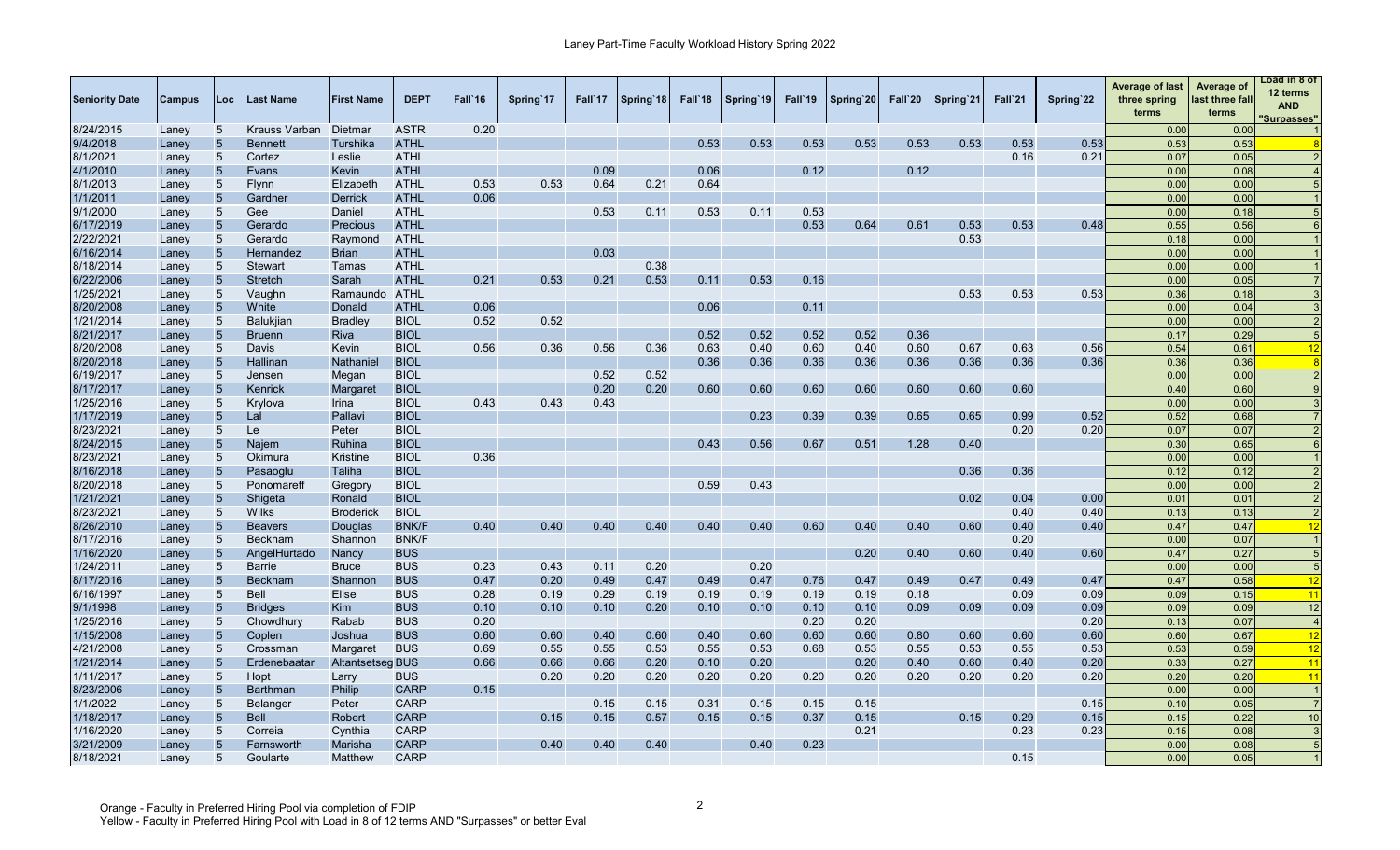| <b>CARP</b><br>0.23<br>0.00<br>1/18/2017<br>$5\overline{)}$<br>Prober<br>Andrew<br>0.00<br>Laney<br><b>CARP</b><br>6/17/2019<br>5<br><b>Russell</b><br>0.60<br>0.40<br>0.13<br>0.20<br>Laney<br>Thomas<br>1/19/2010<br>5 <sup>5</sup><br><b>CARP</b><br>0.36<br>0.43<br>0.43<br>0.56<br>0.13<br>0.13<br>0.28<br>0.23<br>Shurtz<br>John<br>0.60<br>0.43<br>0.43<br>0.43<br>0.13<br>0.13<br>Laney<br>0.23<br>0.23<br>1/21/2021<br><b>CARP</b><br>0.23<br>0.08<br>5<br><b>Vilchis</b><br>Jeadi<br>0.15<br>Laney<br>0.52<br>8/23/2021<br>$5\overline{)}$<br><b>CHEM</b><br>Lear<br>0.00<br>0.17<br><b>Brace</b><br>Laney<br>6/17/2019<br><b>CHEM</b><br>0.36<br>$5\overline{)}$<br>Dinah<br>0.00<br>Espineli<br>0.12<br>Laney<br>1/22/2018<br>5<br><b>CHEM</b><br>0.56<br>0.00<br>0.00<br>FathiTorbaghan<br>Yasmin<br>Laney<br>0.52<br>8/15/2019<br><b>CHEM</b><br>0.56<br>0.92<br>0.52<br>5<br>Gee<br>0.36<br>0.48<br>Becky<br>Laney<br>8/15/2019<br>0.36<br>$5\overline{)}$<br>Ghebreab<br><b>CHEM</b><br>0.36<br>0.12<br>0.12<br>Michael<br>Laney<br>1/17/2022<br><b>CHEM</b><br>0.36<br>Khazaeli Parsa<br>Poupak<br>0.12<br>0.00<br>5<br>Laney<br>1/25/2016<br>$5\overline{)}$<br><b>CHEM</b><br>0.36<br>0.00<br>0.00<br>Madonik<br>Alex<br>Laney<br>0.52<br>1/17/2019<br><b>CHEM</b><br>0.00<br>5<br>Moezzi<br>Afarin<br>0.00<br>Laney<br>0.36<br>0.36<br>0.36<br>0.20<br>0.36<br>8/20/2018<br>$5\overline{)}$<br>Parker<br><b>CHEM</b><br>0.36<br>0.36<br>0.36<br>0.19<br>Anjana<br>Laney<br>0.56<br>0.36<br>1/13/2009<br><b>CHEM</b><br>0.12<br>0.19<br>5<br>Sharma<br>Anu<br>Laney<br>8/19/2004<br>$\overline{5}$<br><b>CHEM</b><br>0.40<br>0.00<br>Sharma<br>0.00<br>Neeta<br>Laney<br>0.52<br>0.52<br>1/25/2021<br>5<br><b>CHEM</b><br>Somma<br>Maria<br>0.17<br>0.17<br>Laney<br>8/23/2021<br>$5\overline{)}$<br><b>CHEM</b><br>0.36<br>0.00<br>0.12<br>Corey<br>Laney<br>Spainhower<br>6/17/2002<br><b>CHEM</b><br>0.16<br>0.16<br>0.32<br>0.52<br>0.52<br>0.61<br>0.52<br>0.36<br>5<br>Phillip<br>0.36<br>0.36<br>Tou<br>0.44<br>0.47<br>Laney<br>1/21/2020<br>$5\overline{)}$<br>Wu<br><b>CHEM</b><br>0.36<br>0.36<br>0.12<br>0.12<br>Linghui<br>Laney<br>6/18/2018<br>$5\phantom{.0}$<br><b>CHIN</b><br>0.33<br>0.67<br>0.67<br>0.33<br>0.33<br>0.33<br>0.33<br>0.67<br>Han<br>0.44<br>0.44<br>Lu<br>Laney<br>5/7/2018<br>$5\overline{)}$<br>Peng<br><b>CHIN</b><br>0.53<br>0.40<br>0.53<br>0.00<br>0.18<br>Emily<br>Laney<br>9/1/1998<br>0.36<br>0.36<br>0.36<br>0.45<br>0.36<br>0.36<br>0.36<br>0.36<br>0.37<br>0.36<br>5<br><b>Bridges</b><br>Kim<br><b>CIS</b><br>0.36<br>0.36<br>0.36<br>$\overline{11}$<br>Laney<br>8/23/202<br><b>CIS</b><br>$5\overline{)}$<br>Lakisha<br>0.36<br>0.36<br><b>Brooks</b><br>0.12<br>0.12<br>Laney<br>0.36<br>8/15/2019<br><b>CIS</b><br>0.00<br>5<br>Carr<br><b>Derrick</b><br>0.12<br>Laney<br>1/17/2019<br><b>CIS</b><br>0.72<br>0.36<br>0.43<br>0.36<br>$5\overline{)}$<br><b>McMillen</b><br><b>Derrick</b><br>0.12<br>0.26<br>Laney<br>8/23/2021<br><b>CIS</b><br>0.36<br>$5\overline{)}$<br>Umelloh<br>0.45<br>0.15<br>0.12<br>Nnenna<br>Laney<br>8/15/2019<br><b>CIS</b><br>0.63<br>0.54<br>0.09<br>0.29<br>0.38<br>0.40<br>0.52<br>5<br>Windross<br>Garfield<br>0.26<br>Laney<br>2/1/2010<br><b>COMM</b><br>0.30<br>0.40<br>0.40<br>5<br><b>Blackman</b><br><b>Bernard</b><br>0.60<br>0.60<br>0.40<br>0.47<br>0.43<br>Laney<br>11/3/2006<br>0.20<br>5<br><b>Shirley</b><br><b>COMM</b><br>0.40<br>0.40<br>0.40<br>0.40<br>0.40<br>0.20<br>0.20<br>0.80<br>0.40<br>0.40<br>0.40<br>0.33<br>0.47<br><b>Brownfox</b><br>12<br>Laney<br>1/23/2017<br>$5\phantom{.0}$<br><b>COMM</b><br>0.20<br>0.00<br>0.00<br>Farris<br>Deborah<br>Laney<br>8/15/2019<br>0.10<br>0.20<br><b>COMM</b><br>0.40<br>0.40<br>0.40<br>0.20<br>0.33<br>0.23<br>5<br><b>Iyoho</b><br>Charles<br>Laney<br>1/22/2019<br><b>COMM</b><br>0.53<br>0.60<br>0.20<br>$5\overline{)}$<br>Mitchell<br>Zeraka<br>0.00<br>Laney<br>8/19/2013<br>0.40<br>0.40<br>Halima<br><b>COMM</b><br>0.60<br>0.20<br>0.20<br>0.33<br>5<br>Mohammed<br>Laney<br>1/21/2020<br><b>COMM</b><br>0.20<br>0.60<br>0.60<br>0.40<br>0.27<br>0.33<br>$5\overline{)}$<br><b>Pippins</b><br>Eileen<br>Laney<br>4/27/2005<br>Price<br><b>COMM</b><br>0.20<br>0.60<br>0.20<br>0.00<br>0.00<br>5<br>Darby<br>Laney<br>1/22/2018<br>0.40<br>0.20<br>0.20<br>0.07<br>$5\overline{)}$<br><b>COMM</b><br>0.20<br>0.07<br>Zenovich<br>Jennifer<br>Laney<br>8/23/2006<br>5<br>0.20<br>0.20<br><b>Barthman</b><br>Philip<br><b>CONMT</b><br>0.00<br>0.00<br>$\overline{2}$<br>Laney<br>1/16/2020<br>0.20<br>0.00<br>5<br><b>CONMT</b><br>0.20<br>0.13<br>Correia<br>Cynthia<br>Laney<br>1/14/2004<br>$5\phantom{.0}$<br>0.20<br>0.20<br><b>CONMT</b><br>0.20<br>0.20<br>0.40<br>0.40<br>0.20<br>0.20<br>0.20<br>0.20<br>0.20<br>0.20<br>12<br>Der<br>Ronald<br>0.20<br>0.20<br>Laney<br>1/20/2016<br>$5\phantom{.0}$<br><b>McElvane</b><br><b>CONMT</b><br>0.20<br>0.57<br>0.43<br>0.60<br>0.60<br>0.60<br>0.60<br>0.54<br>11<br>Melissa<br>0.40<br>0.60<br>0.40<br>0.60<br>0.60<br>Laney<br>8/17/2005<br>$5\phantom{.0}$<br>0.20<br>0.37<br>0.60<br>0.60<br>12<br><b>Thomas</b><br><b>CONMT</b><br>0.60<br>0.57<br>0.60<br>0.57<br>0.57<br>0.57<br>0.40<br>0.20<br>0.44<br>0.53<br>George<br>Laney<br>9/1/1998<br><b>COPED</b><br>0.00<br>0.00<br>$5\overline{)}$<br><b>Bridges</b><br>Kim<br>0.01<br>$\overline{1}$<br>Laney<br>0.03<br>0.02<br>7/1/1985<br>$5\overline{)}$<br>Vina<br><b>COPED</b><br>0.02<br>0.07<br>0.06<br>0.00<br>0.00<br>-5<br>Cera<br>Laney<br>1/20/2016<br>McElvane<br>Melissa<br><b>COPED</b><br>0.02<br>0.00<br>5<br>0.01<br>0.00<br>$\overline{2}$<br>Laney<br>8/23/2010<br>5<br><b>COSM</b><br>0.57<br>0.57<br>0.62<br>0.64<br>0.64<br>0.62<br>0.91<br>0.64<br><b>Bias</b><br>Marcie<br>0.57<br>0.57<br>0.33<br>0.33<br>0.53<br>0.63<br>12<br>Laney | <b>Seniority Date</b> | <b>Campus</b> | Loc | Last Name | <b>First Name</b> | <b>DEPT</b> | Fall'16 | Spring 17 | Fall 17 | Spring 18 | Fall 18 | Spring 19 | Fall'19 | Spring 20 | Fall`20 | Spring 21 | Fall`21 | Spring 22 | <b>Average of last</b><br>three spring<br>terms | Average of<br>last three fall<br>terms | Load in 8 of<br>12 terms<br><b>AND</b><br>'Surpasses" |
|--------------------------------------------------------------------------------------------------------------------------------------------------------------------------------------------------------------------------------------------------------------------------------------------------------------------------------------------------------------------------------------------------------------------------------------------------------------------------------------------------------------------------------------------------------------------------------------------------------------------------------------------------------------------------------------------------------------------------------------------------------------------------------------------------------------------------------------------------------------------------------------------------------------------------------------------------------------------------------------------------------------------------------------------------------------------------------------------------------------------------------------------------------------------------------------------------------------------------------------------------------------------------------------------------------------------------------------------------------------------------------------------------------------------------------------------------------------------------------------------------------------------------------------------------------------------------------------------------------------------------------------------------------------------------------------------------------------------------------------------------------------------------------------------------------------------------------------------------------------------------------------------------------------------------------------------------------------------------------------------------------------------------------------------------------------------------------------------------------------------------------------------------------------------------------------------------------------------------------------------------------------------------------------------------------------------------------------------------------------------------------------------------------------------------------------------------------------------------------------------------------------------------------------------------------------------------------------------------------------------------------------------------------------------------------------------------------------------------------------------------------------------------------------------------------------------------------------------------------------------------------------------------------------------------------------------------------------------------------------------------------------------------------------------------------------------------------------------------------------------------------------------------------------------------------------------------------------------------------------------------------------------------------------------------------------------------------------------------------------------------------------------------------------------------------------------------------------------------------------------------------------------------------------------------------------------------------------------------------------------------------------------------------------------------------------------------------------------------------------------------------------------------------------------------------------------------------------------------------------------------------------------------------------------------------------------------------------------------------------------------------------------------------------------------------------------------------------------------------------------------------------------------------------------------------------------------------------------------------------------------------------------------------------------------------------------------------------------------------------------------------------------------------------------------------------------------------------------------------------------------------------------------------------------------------------------------------------------------------------------------------------------------------------------------------------------------------------------------------------------------------------------------------------------------------------------------------------------------------------------------------------------------------------------------------------------------------------------------------------------------------------------------------------------------------------------------------------------------------------------------------------------------------------------------------------------------------------------------------------------------------------------------------------------------------------------------------------------------------------------------------------------------------------------------------------------------------------------------------------------------------------------------------------------------------------------------------------------------------------------------------------------------------------------------------------------------------------------------------------------------------------------------------------------------------------------------------------------------------------------|-----------------------|---------------|-----|-----------|-------------------|-------------|---------|-----------|---------|-----------|---------|-----------|---------|-----------|---------|-----------|---------|-----------|-------------------------------------------------|----------------------------------------|-------------------------------------------------------|
|                                                                                                                                                                                                                                                                                                                                                                                                                                                                                                                                                                                                                                                                                                                                                                                                                                                                                                                                                                                                                                                                                                                                                                                                                                                                                                                                                                                                                                                                                                                                                                                                                                                                                                                                                                                                                                                                                                                                                                                                                                                                                                                                                                                                                                                                                                                                                                                                                                                                                                                                                                                                                                                                                                                                                                                                                                                                                                                                                                                                                                                                                                                                                                                                                                                                                                                                                                                                                                                                                                                                                                                                                                                                                                                                                                                                                                                                                                                                                                                                                                                                                                                                                                                                                                                                                                                                                                                                                                                                                                                                                                                                                                                                                                                                                                                                                                                                                                                                                                                                                                                                                                                                                                                                                                                                                                                                                                                                                                                                                                                                                                                                                                                                                                                                                                                                                                                                    |                       |               |     |           |                   |             |         |           |         |           |         |           |         |           |         |           |         |           |                                                 |                                        |                                                       |
|                                                                                                                                                                                                                                                                                                                                                                                                                                                                                                                                                                                                                                                                                                                                                                                                                                                                                                                                                                                                                                                                                                                                                                                                                                                                                                                                                                                                                                                                                                                                                                                                                                                                                                                                                                                                                                                                                                                                                                                                                                                                                                                                                                                                                                                                                                                                                                                                                                                                                                                                                                                                                                                                                                                                                                                                                                                                                                                                                                                                                                                                                                                                                                                                                                                                                                                                                                                                                                                                                                                                                                                                                                                                                                                                                                                                                                                                                                                                                                                                                                                                                                                                                                                                                                                                                                                                                                                                                                                                                                                                                                                                                                                                                                                                                                                                                                                                                                                                                                                                                                                                                                                                                                                                                                                                                                                                                                                                                                                                                                                                                                                                                                                                                                                                                                                                                                                                    |                       |               |     |           |                   |             |         |           |         |           |         |           |         |           |         |           |         |           |                                                 |                                        |                                                       |
|                                                                                                                                                                                                                                                                                                                                                                                                                                                                                                                                                                                                                                                                                                                                                                                                                                                                                                                                                                                                                                                                                                                                                                                                                                                                                                                                                                                                                                                                                                                                                                                                                                                                                                                                                                                                                                                                                                                                                                                                                                                                                                                                                                                                                                                                                                                                                                                                                                                                                                                                                                                                                                                                                                                                                                                                                                                                                                                                                                                                                                                                                                                                                                                                                                                                                                                                                                                                                                                                                                                                                                                                                                                                                                                                                                                                                                                                                                                                                                                                                                                                                                                                                                                                                                                                                                                                                                                                                                                                                                                                                                                                                                                                                                                                                                                                                                                                                                                                                                                                                                                                                                                                                                                                                                                                                                                                                                                                                                                                                                                                                                                                                                                                                                                                                                                                                                                                    |                       |               |     |           |                   |             |         |           |         |           |         |           |         |           |         |           |         |           |                                                 |                                        | 12                                                    |
|                                                                                                                                                                                                                                                                                                                                                                                                                                                                                                                                                                                                                                                                                                                                                                                                                                                                                                                                                                                                                                                                                                                                                                                                                                                                                                                                                                                                                                                                                                                                                                                                                                                                                                                                                                                                                                                                                                                                                                                                                                                                                                                                                                                                                                                                                                                                                                                                                                                                                                                                                                                                                                                                                                                                                                                                                                                                                                                                                                                                                                                                                                                                                                                                                                                                                                                                                                                                                                                                                                                                                                                                                                                                                                                                                                                                                                                                                                                                                                                                                                                                                                                                                                                                                                                                                                                                                                                                                                                                                                                                                                                                                                                                                                                                                                                                                                                                                                                                                                                                                                                                                                                                                                                                                                                                                                                                                                                                                                                                                                                                                                                                                                                                                                                                                                                                                                                                    |                       |               |     |           |                   |             |         |           |         |           |         |           |         |           |         |           |         |           |                                                 |                                        |                                                       |
|                                                                                                                                                                                                                                                                                                                                                                                                                                                                                                                                                                                                                                                                                                                                                                                                                                                                                                                                                                                                                                                                                                                                                                                                                                                                                                                                                                                                                                                                                                                                                                                                                                                                                                                                                                                                                                                                                                                                                                                                                                                                                                                                                                                                                                                                                                                                                                                                                                                                                                                                                                                                                                                                                                                                                                                                                                                                                                                                                                                                                                                                                                                                                                                                                                                                                                                                                                                                                                                                                                                                                                                                                                                                                                                                                                                                                                                                                                                                                                                                                                                                                                                                                                                                                                                                                                                                                                                                                                                                                                                                                                                                                                                                                                                                                                                                                                                                                                                                                                                                                                                                                                                                                                                                                                                                                                                                                                                                                                                                                                                                                                                                                                                                                                                                                                                                                                                                    |                       |               |     |           |                   |             |         |           |         |           |         |           |         |           |         |           |         |           |                                                 |                                        |                                                       |
|                                                                                                                                                                                                                                                                                                                                                                                                                                                                                                                                                                                                                                                                                                                                                                                                                                                                                                                                                                                                                                                                                                                                                                                                                                                                                                                                                                                                                                                                                                                                                                                                                                                                                                                                                                                                                                                                                                                                                                                                                                                                                                                                                                                                                                                                                                                                                                                                                                                                                                                                                                                                                                                                                                                                                                                                                                                                                                                                                                                                                                                                                                                                                                                                                                                                                                                                                                                                                                                                                                                                                                                                                                                                                                                                                                                                                                                                                                                                                                                                                                                                                                                                                                                                                                                                                                                                                                                                                                                                                                                                                                                                                                                                                                                                                                                                                                                                                                                                                                                                                                                                                                                                                                                                                                                                                                                                                                                                                                                                                                                                                                                                                                                                                                                                                                                                                                                                    |                       |               |     |           |                   |             |         |           |         |           |         |           |         |           |         |           |         |           |                                                 |                                        |                                                       |
|                                                                                                                                                                                                                                                                                                                                                                                                                                                                                                                                                                                                                                                                                                                                                                                                                                                                                                                                                                                                                                                                                                                                                                                                                                                                                                                                                                                                                                                                                                                                                                                                                                                                                                                                                                                                                                                                                                                                                                                                                                                                                                                                                                                                                                                                                                                                                                                                                                                                                                                                                                                                                                                                                                                                                                                                                                                                                                                                                                                                                                                                                                                                                                                                                                                                                                                                                                                                                                                                                                                                                                                                                                                                                                                                                                                                                                                                                                                                                                                                                                                                                                                                                                                                                                                                                                                                                                                                                                                                                                                                                                                                                                                                                                                                                                                                                                                                                                                                                                                                                                                                                                                                                                                                                                                                                                                                                                                                                                                                                                                                                                                                                                                                                                                                                                                                                                                                    |                       |               |     |           |                   |             |         |           |         |           |         |           |         |           |         |           |         |           |                                                 |                                        |                                                       |
|                                                                                                                                                                                                                                                                                                                                                                                                                                                                                                                                                                                                                                                                                                                                                                                                                                                                                                                                                                                                                                                                                                                                                                                                                                                                                                                                                                                                                                                                                                                                                                                                                                                                                                                                                                                                                                                                                                                                                                                                                                                                                                                                                                                                                                                                                                                                                                                                                                                                                                                                                                                                                                                                                                                                                                                                                                                                                                                                                                                                                                                                                                                                                                                                                                                                                                                                                                                                                                                                                                                                                                                                                                                                                                                                                                                                                                                                                                                                                                                                                                                                                                                                                                                                                                                                                                                                                                                                                                                                                                                                                                                                                                                                                                                                                                                                                                                                                                                                                                                                                                                                                                                                                                                                                                                                                                                                                                                                                                                                                                                                                                                                                                                                                                                                                                                                                                                                    |                       |               |     |           |                   |             |         |           |         |           |         |           |         |           |         |           |         |           |                                                 |                                        |                                                       |
|                                                                                                                                                                                                                                                                                                                                                                                                                                                                                                                                                                                                                                                                                                                                                                                                                                                                                                                                                                                                                                                                                                                                                                                                                                                                                                                                                                                                                                                                                                                                                                                                                                                                                                                                                                                                                                                                                                                                                                                                                                                                                                                                                                                                                                                                                                                                                                                                                                                                                                                                                                                                                                                                                                                                                                                                                                                                                                                                                                                                                                                                                                                                                                                                                                                                                                                                                                                                                                                                                                                                                                                                                                                                                                                                                                                                                                                                                                                                                                                                                                                                                                                                                                                                                                                                                                                                                                                                                                                                                                                                                                                                                                                                                                                                                                                                                                                                                                                                                                                                                                                                                                                                                                                                                                                                                                                                                                                                                                                                                                                                                                                                                                                                                                                                                                                                                                                                    |                       |               |     |           |                   |             |         |           |         |           |         |           |         |           |         |           |         |           |                                                 |                                        |                                                       |
|                                                                                                                                                                                                                                                                                                                                                                                                                                                                                                                                                                                                                                                                                                                                                                                                                                                                                                                                                                                                                                                                                                                                                                                                                                                                                                                                                                                                                                                                                                                                                                                                                                                                                                                                                                                                                                                                                                                                                                                                                                                                                                                                                                                                                                                                                                                                                                                                                                                                                                                                                                                                                                                                                                                                                                                                                                                                                                                                                                                                                                                                                                                                                                                                                                                                                                                                                                                                                                                                                                                                                                                                                                                                                                                                                                                                                                                                                                                                                                                                                                                                                                                                                                                                                                                                                                                                                                                                                                                                                                                                                                                                                                                                                                                                                                                                                                                                                                                                                                                                                                                                                                                                                                                                                                                                                                                                                                                                                                                                                                                                                                                                                                                                                                                                                                                                                                                                    |                       |               |     |           |                   |             |         |           |         |           |         |           |         |           |         |           |         |           |                                                 |                                        |                                                       |
|                                                                                                                                                                                                                                                                                                                                                                                                                                                                                                                                                                                                                                                                                                                                                                                                                                                                                                                                                                                                                                                                                                                                                                                                                                                                                                                                                                                                                                                                                                                                                                                                                                                                                                                                                                                                                                                                                                                                                                                                                                                                                                                                                                                                                                                                                                                                                                                                                                                                                                                                                                                                                                                                                                                                                                                                                                                                                                                                                                                                                                                                                                                                                                                                                                                                                                                                                                                                                                                                                                                                                                                                                                                                                                                                                                                                                                                                                                                                                                                                                                                                                                                                                                                                                                                                                                                                                                                                                                                                                                                                                                                                                                                                                                                                                                                                                                                                                                                                                                                                                                                                                                                                                                                                                                                                                                                                                                                                                                                                                                                                                                                                                                                                                                                                                                                                                                                                    |                       |               |     |           |                   |             |         |           |         |           |         |           |         |           |         |           |         |           |                                                 |                                        |                                                       |
|                                                                                                                                                                                                                                                                                                                                                                                                                                                                                                                                                                                                                                                                                                                                                                                                                                                                                                                                                                                                                                                                                                                                                                                                                                                                                                                                                                                                                                                                                                                                                                                                                                                                                                                                                                                                                                                                                                                                                                                                                                                                                                                                                                                                                                                                                                                                                                                                                                                                                                                                                                                                                                                                                                                                                                                                                                                                                                                                                                                                                                                                                                                                                                                                                                                                                                                                                                                                                                                                                                                                                                                                                                                                                                                                                                                                                                                                                                                                                                                                                                                                                                                                                                                                                                                                                                                                                                                                                                                                                                                                                                                                                                                                                                                                                                                                                                                                                                                                                                                                                                                                                                                                                                                                                                                                                                                                                                                                                                                                                                                                                                                                                                                                                                                                                                                                                                                                    |                       |               |     |           |                   |             |         |           |         |           |         |           |         |           |         |           |         |           |                                                 |                                        |                                                       |
|                                                                                                                                                                                                                                                                                                                                                                                                                                                                                                                                                                                                                                                                                                                                                                                                                                                                                                                                                                                                                                                                                                                                                                                                                                                                                                                                                                                                                                                                                                                                                                                                                                                                                                                                                                                                                                                                                                                                                                                                                                                                                                                                                                                                                                                                                                                                                                                                                                                                                                                                                                                                                                                                                                                                                                                                                                                                                                                                                                                                                                                                                                                                                                                                                                                                                                                                                                                                                                                                                                                                                                                                                                                                                                                                                                                                                                                                                                                                                                                                                                                                                                                                                                                                                                                                                                                                                                                                                                                                                                                                                                                                                                                                                                                                                                                                                                                                                                                                                                                                                                                                                                                                                                                                                                                                                                                                                                                                                                                                                                                                                                                                                                                                                                                                                                                                                                                                    |                       |               |     |           |                   |             |         |           |         |           |         |           |         |           |         |           |         |           |                                                 |                                        |                                                       |
|                                                                                                                                                                                                                                                                                                                                                                                                                                                                                                                                                                                                                                                                                                                                                                                                                                                                                                                                                                                                                                                                                                                                                                                                                                                                                                                                                                                                                                                                                                                                                                                                                                                                                                                                                                                                                                                                                                                                                                                                                                                                                                                                                                                                                                                                                                                                                                                                                                                                                                                                                                                                                                                                                                                                                                                                                                                                                                                                                                                                                                                                                                                                                                                                                                                                                                                                                                                                                                                                                                                                                                                                                                                                                                                                                                                                                                                                                                                                                                                                                                                                                                                                                                                                                                                                                                                                                                                                                                                                                                                                                                                                                                                                                                                                                                                                                                                                                                                                                                                                                                                                                                                                                                                                                                                                                                                                                                                                                                                                                                                                                                                                                                                                                                                                                                                                                                                                    |                       |               |     |           |                   |             |         |           |         |           |         |           |         |           |         |           |         |           |                                                 |                                        |                                                       |
|                                                                                                                                                                                                                                                                                                                                                                                                                                                                                                                                                                                                                                                                                                                                                                                                                                                                                                                                                                                                                                                                                                                                                                                                                                                                                                                                                                                                                                                                                                                                                                                                                                                                                                                                                                                                                                                                                                                                                                                                                                                                                                                                                                                                                                                                                                                                                                                                                                                                                                                                                                                                                                                                                                                                                                                                                                                                                                                                                                                                                                                                                                                                                                                                                                                                                                                                                                                                                                                                                                                                                                                                                                                                                                                                                                                                                                                                                                                                                                                                                                                                                                                                                                                                                                                                                                                                                                                                                                                                                                                                                                                                                                                                                                                                                                                                                                                                                                                                                                                                                                                                                                                                                                                                                                                                                                                                                                                                                                                                                                                                                                                                                                                                                                                                                                                                                                                                    |                       |               |     |           |                   |             |         |           |         |           |         |           |         |           |         |           |         |           |                                                 |                                        |                                                       |
|                                                                                                                                                                                                                                                                                                                                                                                                                                                                                                                                                                                                                                                                                                                                                                                                                                                                                                                                                                                                                                                                                                                                                                                                                                                                                                                                                                                                                                                                                                                                                                                                                                                                                                                                                                                                                                                                                                                                                                                                                                                                                                                                                                                                                                                                                                                                                                                                                                                                                                                                                                                                                                                                                                                                                                                                                                                                                                                                                                                                                                                                                                                                                                                                                                                                                                                                                                                                                                                                                                                                                                                                                                                                                                                                                                                                                                                                                                                                                                                                                                                                                                                                                                                                                                                                                                                                                                                                                                                                                                                                                                                                                                                                                                                                                                                                                                                                                                                                                                                                                                                                                                                                                                                                                                                                                                                                                                                                                                                                                                                                                                                                                                                                                                                                                                                                                                                                    |                       |               |     |           |                   |             |         |           |         |           |         |           |         |           |         |           |         |           |                                                 |                                        |                                                       |
|                                                                                                                                                                                                                                                                                                                                                                                                                                                                                                                                                                                                                                                                                                                                                                                                                                                                                                                                                                                                                                                                                                                                                                                                                                                                                                                                                                                                                                                                                                                                                                                                                                                                                                                                                                                                                                                                                                                                                                                                                                                                                                                                                                                                                                                                                                                                                                                                                                                                                                                                                                                                                                                                                                                                                                                                                                                                                                                                                                                                                                                                                                                                                                                                                                                                                                                                                                                                                                                                                                                                                                                                                                                                                                                                                                                                                                                                                                                                                                                                                                                                                                                                                                                                                                                                                                                                                                                                                                                                                                                                                                                                                                                                                                                                                                                                                                                                                                                                                                                                                                                                                                                                                                                                                                                                                                                                                                                                                                                                                                                                                                                                                                                                                                                                                                                                                                                                    |                       |               |     |           |                   |             |         |           |         |           |         |           |         |           |         |           |         |           |                                                 |                                        |                                                       |
|                                                                                                                                                                                                                                                                                                                                                                                                                                                                                                                                                                                                                                                                                                                                                                                                                                                                                                                                                                                                                                                                                                                                                                                                                                                                                                                                                                                                                                                                                                                                                                                                                                                                                                                                                                                                                                                                                                                                                                                                                                                                                                                                                                                                                                                                                                                                                                                                                                                                                                                                                                                                                                                                                                                                                                                                                                                                                                                                                                                                                                                                                                                                                                                                                                                                                                                                                                                                                                                                                                                                                                                                                                                                                                                                                                                                                                                                                                                                                                                                                                                                                                                                                                                                                                                                                                                                                                                                                                                                                                                                                                                                                                                                                                                                                                                                                                                                                                                                                                                                                                                                                                                                                                                                                                                                                                                                                                                                                                                                                                                                                                                                                                                                                                                                                                                                                                                                    |                       |               |     |           |                   |             |         |           |         |           |         |           |         |           |         |           |         |           |                                                 |                                        | 10                                                    |
|                                                                                                                                                                                                                                                                                                                                                                                                                                                                                                                                                                                                                                                                                                                                                                                                                                                                                                                                                                                                                                                                                                                                                                                                                                                                                                                                                                                                                                                                                                                                                                                                                                                                                                                                                                                                                                                                                                                                                                                                                                                                                                                                                                                                                                                                                                                                                                                                                                                                                                                                                                                                                                                                                                                                                                                                                                                                                                                                                                                                                                                                                                                                                                                                                                                                                                                                                                                                                                                                                                                                                                                                                                                                                                                                                                                                                                                                                                                                                                                                                                                                                                                                                                                                                                                                                                                                                                                                                                                                                                                                                                                                                                                                                                                                                                                                                                                                                                                                                                                                                                                                                                                                                                                                                                                                                                                                                                                                                                                                                                                                                                                                                                                                                                                                                                                                                                                                    |                       |               |     |           |                   |             |         |           |         |           |         |           |         |           |         |           |         |           |                                                 |                                        |                                                       |
|                                                                                                                                                                                                                                                                                                                                                                                                                                                                                                                                                                                                                                                                                                                                                                                                                                                                                                                                                                                                                                                                                                                                                                                                                                                                                                                                                                                                                                                                                                                                                                                                                                                                                                                                                                                                                                                                                                                                                                                                                                                                                                                                                                                                                                                                                                                                                                                                                                                                                                                                                                                                                                                                                                                                                                                                                                                                                                                                                                                                                                                                                                                                                                                                                                                                                                                                                                                                                                                                                                                                                                                                                                                                                                                                                                                                                                                                                                                                                                                                                                                                                                                                                                                                                                                                                                                                                                                                                                                                                                                                                                                                                                                                                                                                                                                                                                                                                                                                                                                                                                                                                                                                                                                                                                                                                                                                                                                                                                                                                                                                                                                                                                                                                                                                                                                                                                                                    |                       |               |     |           |                   |             |         |           |         |           |         |           |         |           |         |           |         |           |                                                 |                                        |                                                       |
|                                                                                                                                                                                                                                                                                                                                                                                                                                                                                                                                                                                                                                                                                                                                                                                                                                                                                                                                                                                                                                                                                                                                                                                                                                                                                                                                                                                                                                                                                                                                                                                                                                                                                                                                                                                                                                                                                                                                                                                                                                                                                                                                                                                                                                                                                                                                                                                                                                                                                                                                                                                                                                                                                                                                                                                                                                                                                                                                                                                                                                                                                                                                                                                                                                                                                                                                                                                                                                                                                                                                                                                                                                                                                                                                                                                                                                                                                                                                                                                                                                                                                                                                                                                                                                                                                                                                                                                                                                                                                                                                                                                                                                                                                                                                                                                                                                                                                                                                                                                                                                                                                                                                                                                                                                                                                                                                                                                                                                                                                                                                                                                                                                                                                                                                                                                                                                                                    |                       |               |     |           |                   |             |         |           |         |           |         |           |         |           |         |           |         |           |                                                 |                                        |                                                       |
|                                                                                                                                                                                                                                                                                                                                                                                                                                                                                                                                                                                                                                                                                                                                                                                                                                                                                                                                                                                                                                                                                                                                                                                                                                                                                                                                                                                                                                                                                                                                                                                                                                                                                                                                                                                                                                                                                                                                                                                                                                                                                                                                                                                                                                                                                                                                                                                                                                                                                                                                                                                                                                                                                                                                                                                                                                                                                                                                                                                                                                                                                                                                                                                                                                                                                                                                                                                                                                                                                                                                                                                                                                                                                                                                                                                                                                                                                                                                                                                                                                                                                                                                                                                                                                                                                                                                                                                                                                                                                                                                                                                                                                                                                                                                                                                                                                                                                                                                                                                                                                                                                                                                                                                                                                                                                                                                                                                                                                                                                                                                                                                                                                                                                                                                                                                                                                                                    |                       |               |     |           |                   |             |         |           |         |           |         |           |         |           |         |           |         |           |                                                 |                                        |                                                       |
|                                                                                                                                                                                                                                                                                                                                                                                                                                                                                                                                                                                                                                                                                                                                                                                                                                                                                                                                                                                                                                                                                                                                                                                                                                                                                                                                                                                                                                                                                                                                                                                                                                                                                                                                                                                                                                                                                                                                                                                                                                                                                                                                                                                                                                                                                                                                                                                                                                                                                                                                                                                                                                                                                                                                                                                                                                                                                                                                                                                                                                                                                                                                                                                                                                                                                                                                                                                                                                                                                                                                                                                                                                                                                                                                                                                                                                                                                                                                                                                                                                                                                                                                                                                                                                                                                                                                                                                                                                                                                                                                                                                                                                                                                                                                                                                                                                                                                                                                                                                                                                                                                                                                                                                                                                                                                                                                                                                                                                                                                                                                                                                                                                                                                                                                                                                                                                                                    |                       |               |     |           |                   |             |         |           |         |           |         |           |         |           |         |           |         |           |                                                 |                                        |                                                       |
|                                                                                                                                                                                                                                                                                                                                                                                                                                                                                                                                                                                                                                                                                                                                                                                                                                                                                                                                                                                                                                                                                                                                                                                                                                                                                                                                                                                                                                                                                                                                                                                                                                                                                                                                                                                                                                                                                                                                                                                                                                                                                                                                                                                                                                                                                                                                                                                                                                                                                                                                                                                                                                                                                                                                                                                                                                                                                                                                                                                                                                                                                                                                                                                                                                                                                                                                                                                                                                                                                                                                                                                                                                                                                                                                                                                                                                                                                                                                                                                                                                                                                                                                                                                                                                                                                                                                                                                                                                                                                                                                                                                                                                                                                                                                                                                                                                                                                                                                                                                                                                                                                                                                                                                                                                                                                                                                                                                                                                                                                                                                                                                                                                                                                                                                                                                                                                                                    |                       |               |     |           |                   |             |         |           |         |           |         |           |         |           |         |           |         |           |                                                 |                                        |                                                       |
|                                                                                                                                                                                                                                                                                                                                                                                                                                                                                                                                                                                                                                                                                                                                                                                                                                                                                                                                                                                                                                                                                                                                                                                                                                                                                                                                                                                                                                                                                                                                                                                                                                                                                                                                                                                                                                                                                                                                                                                                                                                                                                                                                                                                                                                                                                                                                                                                                                                                                                                                                                                                                                                                                                                                                                                                                                                                                                                                                                                                                                                                                                                                                                                                                                                                                                                                                                                                                                                                                                                                                                                                                                                                                                                                                                                                                                                                                                                                                                                                                                                                                                                                                                                                                                                                                                                                                                                                                                                                                                                                                                                                                                                                                                                                                                                                                                                                                                                                                                                                                                                                                                                                                                                                                                                                                                                                                                                                                                                                                                                                                                                                                                                                                                                                                                                                                                                                    |                       |               |     |           |                   |             |         |           |         |           |         |           |         |           |         |           |         |           |                                                 |                                        |                                                       |
|                                                                                                                                                                                                                                                                                                                                                                                                                                                                                                                                                                                                                                                                                                                                                                                                                                                                                                                                                                                                                                                                                                                                                                                                                                                                                                                                                                                                                                                                                                                                                                                                                                                                                                                                                                                                                                                                                                                                                                                                                                                                                                                                                                                                                                                                                                                                                                                                                                                                                                                                                                                                                                                                                                                                                                                                                                                                                                                                                                                                                                                                                                                                                                                                                                                                                                                                                                                                                                                                                                                                                                                                                                                                                                                                                                                                                                                                                                                                                                                                                                                                                                                                                                                                                                                                                                                                                                                                                                                                                                                                                                                                                                                                                                                                                                                                                                                                                                                                                                                                                                                                                                                                                                                                                                                                                                                                                                                                                                                                                                                                                                                                                                                                                                                                                                                                                                                                    |                       |               |     |           |                   |             |         |           |         |           |         |           |         |           |         |           |         |           |                                                 |                                        |                                                       |
|                                                                                                                                                                                                                                                                                                                                                                                                                                                                                                                                                                                                                                                                                                                                                                                                                                                                                                                                                                                                                                                                                                                                                                                                                                                                                                                                                                                                                                                                                                                                                                                                                                                                                                                                                                                                                                                                                                                                                                                                                                                                                                                                                                                                                                                                                                                                                                                                                                                                                                                                                                                                                                                                                                                                                                                                                                                                                                                                                                                                                                                                                                                                                                                                                                                                                                                                                                                                                                                                                                                                                                                                                                                                                                                                                                                                                                                                                                                                                                                                                                                                                                                                                                                                                                                                                                                                                                                                                                                                                                                                                                                                                                                                                                                                                                                                                                                                                                                                                                                                                                                                                                                                                                                                                                                                                                                                                                                                                                                                                                                                                                                                                                                                                                                                                                                                                                                                    |                       |               |     |           |                   |             |         |           |         |           |         |           |         |           |         |           |         |           |                                                 |                                        |                                                       |
|                                                                                                                                                                                                                                                                                                                                                                                                                                                                                                                                                                                                                                                                                                                                                                                                                                                                                                                                                                                                                                                                                                                                                                                                                                                                                                                                                                                                                                                                                                                                                                                                                                                                                                                                                                                                                                                                                                                                                                                                                                                                                                                                                                                                                                                                                                                                                                                                                                                                                                                                                                                                                                                                                                                                                                                                                                                                                                                                                                                                                                                                                                                                                                                                                                                                                                                                                                                                                                                                                                                                                                                                                                                                                                                                                                                                                                                                                                                                                                                                                                                                                                                                                                                                                                                                                                                                                                                                                                                                                                                                                                                                                                                                                                                                                                                                                                                                                                                                                                                                                                                                                                                                                                                                                                                                                                                                                                                                                                                                                                                                                                                                                                                                                                                                                                                                                                                                    |                       |               |     |           |                   |             |         |           |         |           |         |           |         |           |         |           |         |           |                                                 |                                        |                                                       |
|                                                                                                                                                                                                                                                                                                                                                                                                                                                                                                                                                                                                                                                                                                                                                                                                                                                                                                                                                                                                                                                                                                                                                                                                                                                                                                                                                                                                                                                                                                                                                                                                                                                                                                                                                                                                                                                                                                                                                                                                                                                                                                                                                                                                                                                                                                                                                                                                                                                                                                                                                                                                                                                                                                                                                                                                                                                                                                                                                                                                                                                                                                                                                                                                                                                                                                                                                                                                                                                                                                                                                                                                                                                                                                                                                                                                                                                                                                                                                                                                                                                                                                                                                                                                                                                                                                                                                                                                                                                                                                                                                                                                                                                                                                                                                                                                                                                                                                                                                                                                                                                                                                                                                                                                                                                                                                                                                                                                                                                                                                                                                                                                                                                                                                                                                                                                                                                                    |                       |               |     |           |                   |             |         |           |         |           |         |           |         |           |         |           |         |           |                                                 |                                        |                                                       |
|                                                                                                                                                                                                                                                                                                                                                                                                                                                                                                                                                                                                                                                                                                                                                                                                                                                                                                                                                                                                                                                                                                                                                                                                                                                                                                                                                                                                                                                                                                                                                                                                                                                                                                                                                                                                                                                                                                                                                                                                                                                                                                                                                                                                                                                                                                                                                                                                                                                                                                                                                                                                                                                                                                                                                                                                                                                                                                                                                                                                                                                                                                                                                                                                                                                                                                                                                                                                                                                                                                                                                                                                                                                                                                                                                                                                                                                                                                                                                                                                                                                                                                                                                                                                                                                                                                                                                                                                                                                                                                                                                                                                                                                                                                                                                                                                                                                                                                                                                                                                                                                                                                                                                                                                                                                                                                                                                                                                                                                                                                                                                                                                                                                                                                                                                                                                                                                                    |                       |               |     |           |                   |             |         |           |         |           |         |           |         |           |         |           |         |           |                                                 |                                        |                                                       |
|                                                                                                                                                                                                                                                                                                                                                                                                                                                                                                                                                                                                                                                                                                                                                                                                                                                                                                                                                                                                                                                                                                                                                                                                                                                                                                                                                                                                                                                                                                                                                                                                                                                                                                                                                                                                                                                                                                                                                                                                                                                                                                                                                                                                                                                                                                                                                                                                                                                                                                                                                                                                                                                                                                                                                                                                                                                                                                                                                                                                                                                                                                                                                                                                                                                                                                                                                                                                                                                                                                                                                                                                                                                                                                                                                                                                                                                                                                                                                                                                                                                                                                                                                                                                                                                                                                                                                                                                                                                                                                                                                                                                                                                                                                                                                                                                                                                                                                                                                                                                                                                                                                                                                                                                                                                                                                                                                                                                                                                                                                                                                                                                                                                                                                                                                                                                                                                                    |                       |               |     |           |                   |             |         |           |         |           |         |           |         |           |         |           |         |           |                                                 |                                        |                                                       |
|                                                                                                                                                                                                                                                                                                                                                                                                                                                                                                                                                                                                                                                                                                                                                                                                                                                                                                                                                                                                                                                                                                                                                                                                                                                                                                                                                                                                                                                                                                                                                                                                                                                                                                                                                                                                                                                                                                                                                                                                                                                                                                                                                                                                                                                                                                                                                                                                                                                                                                                                                                                                                                                                                                                                                                                                                                                                                                                                                                                                                                                                                                                                                                                                                                                                                                                                                                                                                                                                                                                                                                                                                                                                                                                                                                                                                                                                                                                                                                                                                                                                                                                                                                                                                                                                                                                                                                                                                                                                                                                                                                                                                                                                                                                                                                                                                                                                                                                                                                                                                                                                                                                                                                                                                                                                                                                                                                                                                                                                                                                                                                                                                                                                                                                                                                                                                                                                    |                       |               |     |           |                   |             |         |           |         |           |         |           |         |           |         |           |         |           |                                                 |                                        |                                                       |
|                                                                                                                                                                                                                                                                                                                                                                                                                                                                                                                                                                                                                                                                                                                                                                                                                                                                                                                                                                                                                                                                                                                                                                                                                                                                                                                                                                                                                                                                                                                                                                                                                                                                                                                                                                                                                                                                                                                                                                                                                                                                                                                                                                                                                                                                                                                                                                                                                                                                                                                                                                                                                                                                                                                                                                                                                                                                                                                                                                                                                                                                                                                                                                                                                                                                                                                                                                                                                                                                                                                                                                                                                                                                                                                                                                                                                                                                                                                                                                                                                                                                                                                                                                                                                                                                                                                                                                                                                                                                                                                                                                                                                                                                                                                                                                                                                                                                                                                                                                                                                                                                                                                                                                                                                                                                                                                                                                                                                                                                                                                                                                                                                                                                                                                                                                                                                                                                    |                       |               |     |           |                   |             |         |           |         |           |         |           |         |           |         |           |         |           |                                                 |                                        |                                                       |
|                                                                                                                                                                                                                                                                                                                                                                                                                                                                                                                                                                                                                                                                                                                                                                                                                                                                                                                                                                                                                                                                                                                                                                                                                                                                                                                                                                                                                                                                                                                                                                                                                                                                                                                                                                                                                                                                                                                                                                                                                                                                                                                                                                                                                                                                                                                                                                                                                                                                                                                                                                                                                                                                                                                                                                                                                                                                                                                                                                                                                                                                                                                                                                                                                                                                                                                                                                                                                                                                                                                                                                                                                                                                                                                                                                                                                                                                                                                                                                                                                                                                                                                                                                                                                                                                                                                                                                                                                                                                                                                                                                                                                                                                                                                                                                                                                                                                                                                                                                                                                                                                                                                                                                                                                                                                                                                                                                                                                                                                                                                                                                                                                                                                                                                                                                                                                                                                    |                       |               |     |           |                   |             |         |           |         |           |         |           |         |           |         |           |         |           |                                                 |                                        |                                                       |
|                                                                                                                                                                                                                                                                                                                                                                                                                                                                                                                                                                                                                                                                                                                                                                                                                                                                                                                                                                                                                                                                                                                                                                                                                                                                                                                                                                                                                                                                                                                                                                                                                                                                                                                                                                                                                                                                                                                                                                                                                                                                                                                                                                                                                                                                                                                                                                                                                                                                                                                                                                                                                                                                                                                                                                                                                                                                                                                                                                                                                                                                                                                                                                                                                                                                                                                                                                                                                                                                                                                                                                                                                                                                                                                                                                                                                                                                                                                                                                                                                                                                                                                                                                                                                                                                                                                                                                                                                                                                                                                                                                                                                                                                                                                                                                                                                                                                                                                                                                                                                                                                                                                                                                                                                                                                                                                                                                                                                                                                                                                                                                                                                                                                                                                                                                                                                                                                    |                       |               |     |           |                   |             |         |           |         |           |         |           |         |           |         |           |         |           |                                                 |                                        |                                                       |
|                                                                                                                                                                                                                                                                                                                                                                                                                                                                                                                                                                                                                                                                                                                                                                                                                                                                                                                                                                                                                                                                                                                                                                                                                                                                                                                                                                                                                                                                                                                                                                                                                                                                                                                                                                                                                                                                                                                                                                                                                                                                                                                                                                                                                                                                                                                                                                                                                                                                                                                                                                                                                                                                                                                                                                                                                                                                                                                                                                                                                                                                                                                                                                                                                                                                                                                                                                                                                                                                                                                                                                                                                                                                                                                                                                                                                                                                                                                                                                                                                                                                                                                                                                                                                                                                                                                                                                                                                                                                                                                                                                                                                                                                                                                                                                                                                                                                                                                                                                                                                                                                                                                                                                                                                                                                                                                                                                                                                                                                                                                                                                                                                                                                                                                                                                                                                                                                    |                       |               |     |           |                   |             |         |           |         |           |         |           |         |           |         |           |         |           |                                                 |                                        |                                                       |
|                                                                                                                                                                                                                                                                                                                                                                                                                                                                                                                                                                                                                                                                                                                                                                                                                                                                                                                                                                                                                                                                                                                                                                                                                                                                                                                                                                                                                                                                                                                                                                                                                                                                                                                                                                                                                                                                                                                                                                                                                                                                                                                                                                                                                                                                                                                                                                                                                                                                                                                                                                                                                                                                                                                                                                                                                                                                                                                                                                                                                                                                                                                                                                                                                                                                                                                                                                                                                                                                                                                                                                                                                                                                                                                                                                                                                                                                                                                                                                                                                                                                                                                                                                                                                                                                                                                                                                                                                                                                                                                                                                                                                                                                                                                                                                                                                                                                                                                                                                                                                                                                                                                                                                                                                                                                                                                                                                                                                                                                                                                                                                                                                                                                                                                                                                                                                                                                    |                       |               |     |           |                   |             |         |           |         |           |         |           |         |           |         |           |         |           |                                                 |                                        |                                                       |
|                                                                                                                                                                                                                                                                                                                                                                                                                                                                                                                                                                                                                                                                                                                                                                                                                                                                                                                                                                                                                                                                                                                                                                                                                                                                                                                                                                                                                                                                                                                                                                                                                                                                                                                                                                                                                                                                                                                                                                                                                                                                                                                                                                                                                                                                                                                                                                                                                                                                                                                                                                                                                                                                                                                                                                                                                                                                                                                                                                                                                                                                                                                                                                                                                                                                                                                                                                                                                                                                                                                                                                                                                                                                                                                                                                                                                                                                                                                                                                                                                                                                                                                                                                                                                                                                                                                                                                                                                                                                                                                                                                                                                                                                                                                                                                                                                                                                                                                                                                                                                                                                                                                                                                                                                                                                                                                                                                                                                                                                                                                                                                                                                                                                                                                                                                                                                                                                    |                       |               |     |           |                   |             |         |           |         |           |         |           |         |           |         |           |         |           |                                                 |                                        | $\overline{2}$                                        |
|                                                                                                                                                                                                                                                                                                                                                                                                                                                                                                                                                                                                                                                                                                                                                                                                                                                                                                                                                                                                                                                                                                                                                                                                                                                                                                                                                                                                                                                                                                                                                                                                                                                                                                                                                                                                                                                                                                                                                                                                                                                                                                                                                                                                                                                                                                                                                                                                                                                                                                                                                                                                                                                                                                                                                                                                                                                                                                                                                                                                                                                                                                                                                                                                                                                                                                                                                                                                                                                                                                                                                                                                                                                                                                                                                                                                                                                                                                                                                                                                                                                                                                                                                                                                                                                                                                                                                                                                                                                                                                                                                                                                                                                                                                                                                                                                                                                                                                                                                                                                                                                                                                                                                                                                                                                                                                                                                                                                                                                                                                                                                                                                                                                                                                                                                                                                                                                                    |                       |               |     |           |                   |             |         |           |         |           |         |           |         |           |         |           |         |           |                                                 |                                        |                                                       |
|                                                                                                                                                                                                                                                                                                                                                                                                                                                                                                                                                                                                                                                                                                                                                                                                                                                                                                                                                                                                                                                                                                                                                                                                                                                                                                                                                                                                                                                                                                                                                                                                                                                                                                                                                                                                                                                                                                                                                                                                                                                                                                                                                                                                                                                                                                                                                                                                                                                                                                                                                                                                                                                                                                                                                                                                                                                                                                                                                                                                                                                                                                                                                                                                                                                                                                                                                                                                                                                                                                                                                                                                                                                                                                                                                                                                                                                                                                                                                                                                                                                                                                                                                                                                                                                                                                                                                                                                                                                                                                                                                                                                                                                                                                                                                                                                                                                                                                                                                                                                                                                                                                                                                                                                                                                                                                                                                                                                                                                                                                                                                                                                                                                                                                                                                                                                                                                                    |                       |               |     |           |                   |             |         |           |         |           |         |           |         |           |         |           |         |           |                                                 |                                        |                                                       |
|                                                                                                                                                                                                                                                                                                                                                                                                                                                                                                                                                                                                                                                                                                                                                                                                                                                                                                                                                                                                                                                                                                                                                                                                                                                                                                                                                                                                                                                                                                                                                                                                                                                                                                                                                                                                                                                                                                                                                                                                                                                                                                                                                                                                                                                                                                                                                                                                                                                                                                                                                                                                                                                                                                                                                                                                                                                                                                                                                                                                                                                                                                                                                                                                                                                                                                                                                                                                                                                                                                                                                                                                                                                                                                                                                                                                                                                                                                                                                                                                                                                                                                                                                                                                                                                                                                                                                                                                                                                                                                                                                                                                                                                                                                                                                                                                                                                                                                                                                                                                                                                                                                                                                                                                                                                                                                                                                                                                                                                                                                                                                                                                                                                                                                                                                                                                                                                                    |                       |               |     |           |                   |             |         |           |         |           |         |           |         |           |         |           |         |           |                                                 |                                        |                                                       |
|                                                                                                                                                                                                                                                                                                                                                                                                                                                                                                                                                                                                                                                                                                                                                                                                                                                                                                                                                                                                                                                                                                                                                                                                                                                                                                                                                                                                                                                                                                                                                                                                                                                                                                                                                                                                                                                                                                                                                                                                                                                                                                                                                                                                                                                                                                                                                                                                                                                                                                                                                                                                                                                                                                                                                                                                                                                                                                                                                                                                                                                                                                                                                                                                                                                                                                                                                                                                                                                                                                                                                                                                                                                                                                                                                                                                                                                                                                                                                                                                                                                                                                                                                                                                                                                                                                                                                                                                                                                                                                                                                                                                                                                                                                                                                                                                                                                                                                                                                                                                                                                                                                                                                                                                                                                                                                                                                                                                                                                                                                                                                                                                                                                                                                                                                                                                                                                                    |                       |               |     |           |                   |             |         |           |         |           |         |           |         |           |         |           |         |           |                                                 |                                        |                                                       |
|                                                                                                                                                                                                                                                                                                                                                                                                                                                                                                                                                                                                                                                                                                                                                                                                                                                                                                                                                                                                                                                                                                                                                                                                                                                                                                                                                                                                                                                                                                                                                                                                                                                                                                                                                                                                                                                                                                                                                                                                                                                                                                                                                                                                                                                                                                                                                                                                                                                                                                                                                                                                                                                                                                                                                                                                                                                                                                                                                                                                                                                                                                                                                                                                                                                                                                                                                                                                                                                                                                                                                                                                                                                                                                                                                                                                                                                                                                                                                                                                                                                                                                                                                                                                                                                                                                                                                                                                                                                                                                                                                                                                                                                                                                                                                                                                                                                                                                                                                                                                                                                                                                                                                                                                                                                                                                                                                                                                                                                                                                                                                                                                                                                                                                                                                                                                                                                                    |                       |               |     |           |                   |             |         |           |         |           |         |           |         |           |         |           |         |           |                                                 |                                        |                                                       |
|                                                                                                                                                                                                                                                                                                                                                                                                                                                                                                                                                                                                                                                                                                                                                                                                                                                                                                                                                                                                                                                                                                                                                                                                                                                                                                                                                                                                                                                                                                                                                                                                                                                                                                                                                                                                                                                                                                                                                                                                                                                                                                                                                                                                                                                                                                                                                                                                                                                                                                                                                                                                                                                                                                                                                                                                                                                                                                                                                                                                                                                                                                                                                                                                                                                                                                                                                                                                                                                                                                                                                                                                                                                                                                                                                                                                                                                                                                                                                                                                                                                                                                                                                                                                                                                                                                                                                                                                                                                                                                                                                                                                                                                                                                                                                                                                                                                                                                                                                                                                                                                                                                                                                                                                                                                                                                                                                                                                                                                                                                                                                                                                                                                                                                                                                                                                                                                                    |                       |               |     |           |                   |             |         |           |         |           |         |           |         |           |         |           |         |           |                                                 |                                        |                                                       |
|                                                                                                                                                                                                                                                                                                                                                                                                                                                                                                                                                                                                                                                                                                                                                                                                                                                                                                                                                                                                                                                                                                                                                                                                                                                                                                                                                                                                                                                                                                                                                                                                                                                                                                                                                                                                                                                                                                                                                                                                                                                                                                                                                                                                                                                                                                                                                                                                                                                                                                                                                                                                                                                                                                                                                                                                                                                                                                                                                                                                                                                                                                                                                                                                                                                                                                                                                                                                                                                                                                                                                                                                                                                                                                                                                                                                                                                                                                                                                                                                                                                                                                                                                                                                                                                                                                                                                                                                                                                                                                                                                                                                                                                                                                                                                                                                                                                                                                                                                                                                                                                                                                                                                                                                                                                                                                                                                                                                                                                                                                                                                                                                                                                                                                                                                                                                                                                                    |                       |               |     |           |                   |             |         |           |         |           |         |           |         |           |         |           |         |           |                                                 |                                        |                                                       |
| Laney                                                                                                                                                                                                                                                                                                                                                                                                                                                                                                                                                                                                                                                                                                                                                                                                                                                                                                                                                                                                                                                                                                                                                                                                                                                                                                                                                                                                                                                                                                                                                                                                                                                                                                                                                                                                                                                                                                                                                                                                                                                                                                                                                                                                                                                                                                                                                                                                                                                                                                                                                                                                                                                                                                                                                                                                                                                                                                                                                                                                                                                                                                                                                                                                                                                                                                                                                                                                                                                                                                                                                                                                                                                                                                                                                                                                                                                                                                                                                                                                                                                                                                                                                                                                                                                                                                                                                                                                                                                                                                                                                                                                                                                                                                                                                                                                                                                                                                                                                                                                                                                                                                                                                                                                                                                                                                                                                                                                                                                                                                                                                                                                                                                                                                                                                                                                                                                              | 6/17/2019             |               | 5   | Christal  | Toshia            | <b>COSM</b> |         |           |         |           |         |           | 0.51    | 0.32      | 0.87    | 0.55      | 0.60    | 0.64      | 0.50                                            | 0.66                                   | 6                                                     |
| 6/18/2012<br><b>COSM</b><br>0.56<br>0.56<br>0.64<br>0.64<br>0.64<br>0.53<br>0.64<br>0.55<br>0.61<br>0.57<br>5<br>Goodbeer<br>Rhonda<br>0.64<br>0.61<br>0.63<br>0.62<br>Laney                                                                                                                                                                                                                                                                                                                                                                                                                                                                                                                                                                                                                                                                                                                                                                                                                                                                                                                                                                                                                                                                                                                                                                                                                                                                                                                                                                                                                                                                                                                                                                                                                                                                                                                                                                                                                                                                                                                                                                                                                                                                                                                                                                                                                                                                                                                                                                                                                                                                                                                                                                                                                                                                                                                                                                                                                                                                                                                                                                                                                                                                                                                                                                                                                                                                                                                                                                                                                                                                                                                                                                                                                                                                                                                                                                                                                                                                                                                                                                                                                                                                                                                                                                                                                                                                                                                                                                                                                                                                                                                                                                                                                                                                                                                                                                                                                                                                                                                                                                                                                                                                                                                                                                                                                                                                                                                                                                                                                                                                                                                                                                                                                                                                                       |                       |               |     |           |                   |             |         |           |         |           |         |           |         |           |         |           |         |           |                                                 |                                        | 12                                                    |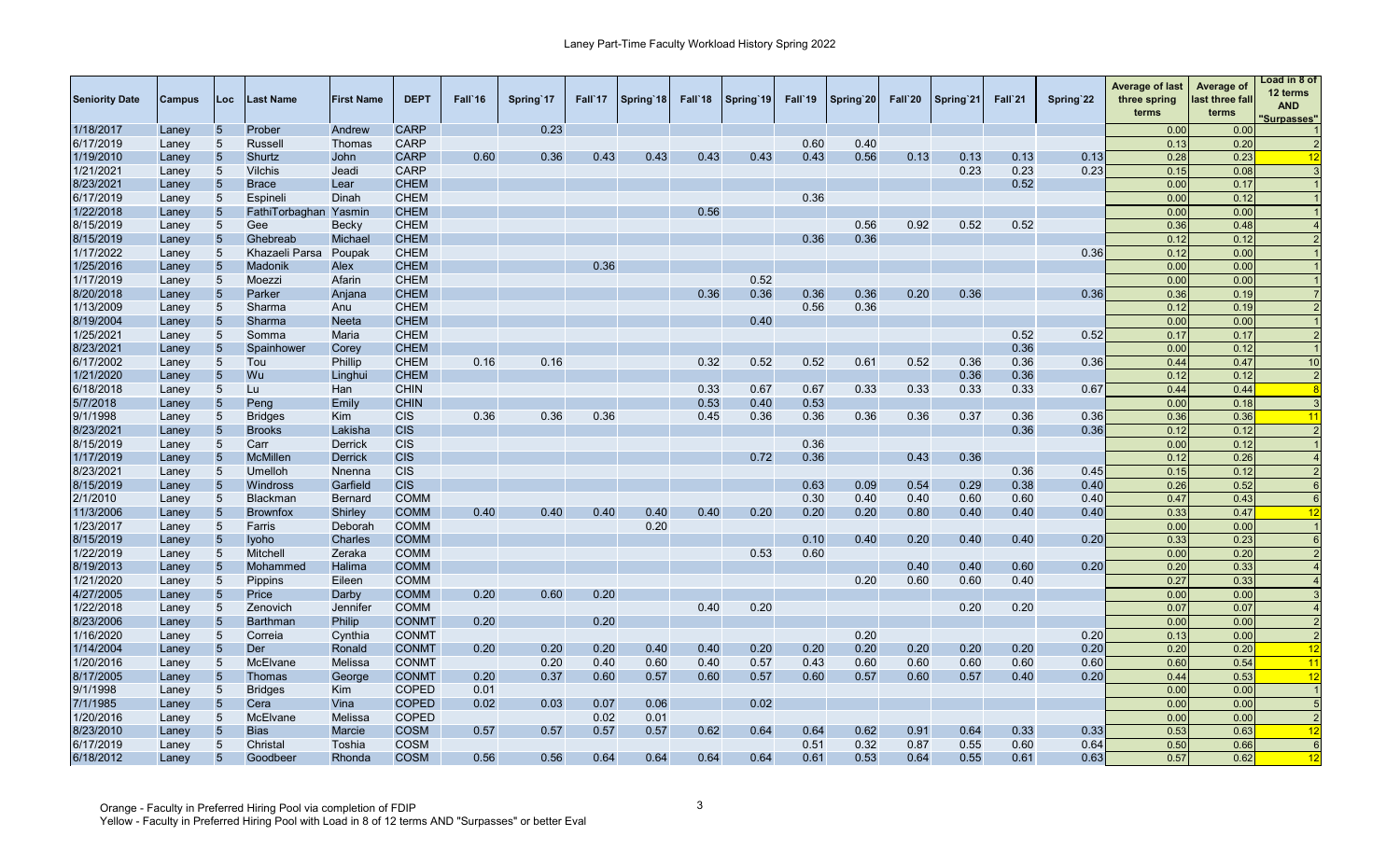| <b>COSM</b><br>0.53<br>0.00<br>5<br>Loyola Lopez<br>Emma<br>0.18<br>Laney<br>$5\overline{)}$<br><b>COSM</b><br>0.65<br>0.65<br>0.60<br>0.60<br>0.60<br>0.60<br>0.75<br>0.75<br>Ly<br>Kim<br>0.60<br>0.53<br>0.67<br>0.64<br>0.64<br>0.67<br>Laney<br>12<br>0.23<br>0.22<br>0.47<br>0.39<br>0.48<br>5<br>Obleton<br><b>COSM</b><br>0.53<br>0.38<br>0.39<br>6<br>Cynthia<br>Laney<br><b>COSM</b><br>0.48<br>0.48<br>0.48<br>0.40<br>0.48<br>0.35<br>0.53<br>0.31<br>0.31<br>10<br>$5\overline{)}$<br>Pingree<br>Elena<br>0.61<br>0.42<br>0.44<br>Laney<br>1/19/2022<br>0.53<br>5<br>Robinson<br>LaCretia<br><b>COSM</b><br>0.18<br>0.00<br>Laney<br>0.61<br>0.64<br>0.50<br>0.76<br>$5\overline{)}$<br><b>COSM</b><br>0.61<br>0.81<br>0.61<br>0.61<br>0.81<br>0.57<br>0.61<br>0.61<br>0.56<br>0.67<br>Schontges<br>Petra<br>12<br>Laney<br>0.25<br>0.61<br>$5\phantom{.0}$<br><b>COSM</b><br>0.66<br>0.48<br>0.49<br>0.53<br>0.31<br>$0.6^{\circ}$<br>0.55<br>0.47<br>Solis<br>Rosalinda<br>$\epsilon$<br>Laney<br>1/20/2015<br>0.55<br>0.55<br>0.55<br>0.55<br>0.61<br>0.53<br>0.53<br>0.57<br>5<br>WikkelingMiller<br>Curley<br><b>COSM</b><br>0.55<br>0.55<br>0.57<br>0.61<br>0.61<br>0.59<br>12<br>Laney<br>5<br><b>COUN</b><br>0.07<br>0.00<br>0.00<br>Cornelius<br>Carolyn<br>Laney<br><b>McGiffert</b><br><b>COUN</b><br>0.20<br>0.00<br>0.00<br>5<br>Jerel<br>Laney<br>0.20<br>1/8/2015<br>$5\overline{)}$<br><b>Phillips</b><br><b>COUN</b><br>0.00<br>0.07<br>Kassie<br>Laney<br>0.64<br>0.64<br>0.64<br>8/15/2018<br><b>CULIN</b><br>0.64<br>0.64<br>0.21<br>0.43<br>5<br>Garcia<br>Sean<br>Laney<br>10/22/2018<br>0.13<br>0.67<br>0.00<br>0.22<br>5<br><b>Molly</b><br><b>CULIN</b><br>0.67<br>Herrenbruck<br>Laney<br>1/18/2017<br>David<br><b>CULIN</b><br>0.07<br>0.07<br>0.13<br>0.13<br>0.04<br>5<br><b>Isenberg</b><br>0.04<br>Laney<br>0.59<br>0.59<br>0.59<br>0.59<br>0.59<br>0.59<br>0.59<br>0.59<br>0.13<br>0.13<br>0.24<br>5<br>Miller<br><b>CULIN</b><br>0.13<br>0.29<br>Jay<br>11<br>Laney<br><b>CULIN</b><br>0.61<br>5<br>Holly<br>0.61<br>0.61<br>0.61<br>0.61<br>0.61<br>0.61<br>0.61<br>0.61<br>Pugliese<br>Laney<br>0.41<br>$5\overline{)}$<br>Shulse<br><b>CULIN</b><br>0.61<br>0.61<br>0.61<br>0.20<br><b>Brian</b><br>0.61<br>Laney<br>$5\overline{)}$<br><b>CULIN</b><br>0.56<br>0.56<br>0.13<br>0.23<br>Tan<br><b>Bee</b><br>Laney<br>0.19<br>10/14/2019<br>$5\phantom{.0}$<br>Philip Amo<br><b>DANCE</b><br>0.16<br>0.16<br>0.16<br>0.16<br>0.48<br>0.20<br>0.27<br>0.17<br>Laney<br>Agyapong<br>-6<br>5<br>0.39<br>0.55<br><b>DANCE</b><br>0.61<br>0.55<br>0.61<br>0.61<br>0.22<br>0.33<br>0.16<br>0.23<br>0.23<br>0.20<br>0.37<br><b>Burgess</b><br>Jacqueline<br>0.77<br>12<br>Laney<br>$5\phantom{.0}$<br><b>DANCE</b><br>0.32<br>0.48<br>0.16<br>0.32<br>0.05<br>Himes<br>0.08<br>0.11<br>$\sqrt{5}$<br>Carolyn<br>Laney<br>0.20<br>0.36<br>0.20<br>$5\overline{)}$<br>Philip<br>E/ET<br>0.49<br>0.49<br>0.49<br>0.67<br>0.49<br>0.62<br>0.20<br>0.20<br>0.27<br>0.3C<br>11<br><b>Barthman</b><br>Laney<br>1/21/2021<br>E/ET<br>0.13<br>0.13<br>0.13<br>5<br><b>Bean</b><br>Gary<br>0.09<br>0.04<br>Laney<br>1/17/2019<br>$5\overline{)}$<br>0.18<br>0.45<br>Carl<br>E/ET<br>0.18<br>0.45<br>0.47<br>0.45<br>0.30<br>0.37<br>Hickman<br>6<br>Laney<br>$5\overline{)}$<br>E/ET<br>0.29<br>0.00<br>0.10<br>Kane<br><b>Benjamin</b><br>Laney<br>0.59<br>1/20/2016<br>$5\overline{)}$<br>0.43<br>0.43<br>0.65<br>0.65<br>0.20<br>Ko<br>E/ET<br>0.00<br>0.07<br>Francis<br>$\epsilon$<br>Laney<br>8/31/2004<br>0.62<br>0.55<br>0.55<br>0.55<br>0.55<br>0.64<br>0.91<br>0.73<br>Obolu<br>Solomon<br>E/ET<br>0.54<br>0.66<br>0.85<br>0.65<br>0.59<br>0.70<br>12<br>5<br>Laney<br>8/16/2021<br>$5\overline{)}$<br>E/ET<br>0.45<br>0.49<br>Prudowsky<br><b>Mark</b><br>0.16<br>0.15<br>Laney<br>1/17/2019<br>E/ET<br>0.18<br>0.47<br>5<br>Reyes<br>0.00<br>0.16<br>Francis<br>Laney<br>1/21/2014<br><b>Altantsetseg ECON</b><br>0.20<br>0.20<br>0.60<br>0.40<br>0.20<br>$5\overline{)}$<br>0.40<br>0.13<br>0.27<br>Erdenebaatar<br>Laney<br>-6<br>0.20<br>8/15/2005<br><b>ECON</b><br>0.40<br>0.40<br>0.20<br>0.20<br>0.20<br>0.20<br>0.20<br>0.20<br>0.20<br>0.2C<br>5<br>Polston<br>0.40<br>0.13<br>11<br>Joshua<br>Laney<br>6/23/2008<br>5<br>Williams<br><b>Michelle</b><br><b>ECON</b><br>0.20<br>0.40<br>0.00<br>0.13<br>$\overline{2}$<br>Laney<br>8/15/2018<br><b>ECT</b><br>0.18<br>0.18<br>0.18<br>0.00<br>0.06<br>5<br>Thomas<br>Barringer<br>Laney<br>1/14/2004<br><b>ECT</b><br>0.18<br>0.45<br>0.56<br>0.29<br>0.58<br>0.36<br>0.18<br>0.18<br>0.25<br>$5\overline{)}$<br>Hadley<br>0.38<br>0.56<br>0.18<br>Hartshorn<br>10<br>Laney<br>10/21/2006<br><b>ECT</b><br>0.13<br>0.13<br>0.13<br>0.13<br>0.13<br>0.13<br>0.04<br>5<br>Holloway<br>William<br>0.13<br>0.00<br>Laney<br>8/15/2018<br>$5\overline{)}$<br><b>ECT</b><br>0.43<br>0.07<br>0.18<br>Kane<br>0.18<br>0.43<br>0.47<br>0.14<br>Laney<br><b>Benjamin</b><br><b>ECT</b><br>8/7/2018<br>5<br>0.41<br>0.41<br>0.41<br>0.48<br>0.18<br>0.41<br>0.30<br>0.20<br>MunozArreola<br>Juan<br>6<br>Laney<br>$5\phantom{.0}$<br>0.43<br>0.43<br>0.24<br><b>ECT</b><br>0.43<br>0.43<br>0.29<br>0.43<br>0.43<br>0.29<br>0.06<br>6/1/2010<br>Salabasheva<br>Maya<br>0.18<br>Laney<br><b>ENGIN</b><br>0.20<br>6/1/2018<br>5<br>Christopher<br>0.07<br>0.00<br>Ategeka<br>Laney<br>1/16/2020<br>$\overline{5}$<br>0.20<br>0.20<br>Cohen<br>Rachel<br><b>ENGIN</b><br>0.13<br>0.00<br>Laney<br>0.36<br>0.36<br>0.36<br>0.36<br>0.36<br>0.36<br>1/8/1996<br>5<br><b>Noii</b><br><b>ENGIN</b><br>0.00<br>0.12<br>Mahmood<br>Laney<br>1/1/2022<br>5<br>Ramirez<br><b>Neil</b><br><b>ENGIN</b><br>0.29<br>0.10<br>0.00<br>Laney<br>0.36<br>0.36<br>8/20/2020<br>5<br><b>ENGIN</b><br>0.00<br>0.24<br>Satosh<br>Suga<br>Laney<br>8/21/2006<br>0.47<br>0.53<br>0.47<br>0.47<br>0.35<br>$5\overline{)}$<br><b>ENGL</b><br>0.53<br>0.53<br>0.12<br>0.16<br>Benjamin<br>Laurel<br>Laney<br>0.43<br>8/23/2021<br>5<br><b>ENGL</b><br>0.36<br>0.12<br>0.14<br>Chinchilla<br>Maya<br>Laney<br>8/17/2015<br>0.67<br>0.67<br>0.53<br>0.39<br>5<br>5<br><b>Noel</b><br><b>ENGL</b><br>0.27<br>0.13<br>0.00<br>Fagerhaugh<br>Laney<br>8/20/2012<br>0.53<br>0.53<br>0.27<br>0.27<br>0.65<br>0.47<br>0.31<br>5<br>Fielding<br>John<br><b>ENGL</b><br>0.47<br>0.53<br>0.47<br>0.27<br>0.41<br>0.24<br>11<br>Laney | <b>Seniority Date</b> | Campus | Loc | Last Name | <b>First Name</b> | <b>DEPT</b> | Fall'16 | Spring 17 | Fall 17 | Spring 18 | Fall`18 | Spring 19 | Fall'19 | Spring 20 | Fall`20 | Spring 21 | Fall`21 | Spring 22 | <b>Average of last</b><br>three spring<br>terms | Average of<br>last three fall<br>terms | Load in 8 of<br>12 terms<br><b>AND</b><br><b>Surpasses"</b> |
|-----------------------------------------------------------------------------------------------------------------------------------------------------------------------------------------------------------------------------------------------------------------------------------------------------------------------------------------------------------------------------------------------------------------------------------------------------------------------------------------------------------------------------------------------------------------------------------------------------------------------------------------------------------------------------------------------------------------------------------------------------------------------------------------------------------------------------------------------------------------------------------------------------------------------------------------------------------------------------------------------------------------------------------------------------------------------------------------------------------------------------------------------------------------------------------------------------------------------------------------------------------------------------------------------------------------------------------------------------------------------------------------------------------------------------------------------------------------------------------------------------------------------------------------------------------------------------------------------------------------------------------------------------------------------------------------------------------------------------------------------------------------------------------------------------------------------------------------------------------------------------------------------------------------------------------------------------------------------------------------------------------------------------------------------------------------------------------------------------------------------------------------------------------------------------------------------------------------------------------------------------------------------------------------------------------------------------------------------------------------------------------------------------------------------------------------------------------------------------------------------------------------------------------------------------------------------------------------------------------------------------------------------------------------------------------------------------------------------------------------------------------------------------------------------------------------------------------------------------------------------------------------------------------------------------------------------------------------------------------------------------------------------------------------------------------------------------------------------------------------------------------------------------------------------------------------------------------------------------------------------------------------------------------------------------------------------------------------------------------------------------------------------------------------------------------------------------------------------------------------------------------------------------------------------------------------------------------------------------------------------------------------------------------------------------------------------------------------------------------------------------------------------------------------------------------------------------------------------------------------------------------------------------------------------------------------------------------------------------------------------------------------------------------------------------------------------------------------------------------------------------------------------------------------------------------------------------------------------------------------------------------------------------------------------------------------------------------------------------------------------------------------------------------------------------------------------------------------------------------------------------------------------------------------------------------------------------------------------------------------------------------------------------------------------------------------------------------------------------------------------------------------------------------------------------------------------------------------------------------------------------------------------------------------------------------------------------------------------------------------------------------------------------------------------------------------------------------------------------------------------------------------------------------------------------------------------------------------------------------------------------------------------------------------------------------------------------------------------------------------------------------------------------------------------------------------------------------------------------------------------------------------------------------------------------------------------------------------------------------------------------------------------------------------------------------------------------------------------------------------------------------------------------------------------------------------------------------------------------------------------------------------------------------------------------------------------------------------------------------------------------------------------------------------------------------------------------------------------------------------------------------------------------------------------------------------------------------------------------------------------------------------------------------------------------------------------------------------------------------------------------------------|-----------------------|--------|-----|-----------|-------------------|-------------|---------|-----------|---------|-----------|---------|-----------|---------|-----------|---------|-----------|---------|-----------|-------------------------------------------------|----------------------------------------|-------------------------------------------------------------|
|                                                                                                                                                                                                                                                                                                                                                                                                                                                                                                                                                                                                                                                                                                                                                                                                                                                                                                                                                                                                                                                                                                                                                                                                                                                                                                                                                                                                                                                                                                                                                                                                                                                                                                                                                                                                                                                                                                                                                                                                                                                                                                                                                                                                                                                                                                                                                                                                                                                                                                                                                                                                                                                                                                                                                                                                                                                                                                                                                                                                                                                                                                                                                                                                                                                                                                                                                                                                                                                                                                                                                                                                                                                                                                                                                                                                                                                                                                                                                                                                                                                                                                                                                                                                                                                                                                                                                                                                                                                                                                                                                                                                                                                                                                                                                                                                                                                                                                                                                                                                                                                                                                                                                                                                                                                                                                                                                                                                                                                                                                                                                                                                                                                                                                                                                                                                                                                                                                                                                                                                                                                                                                                                                                                                                                                                                                                                                                                         | 1/21/2022             |        |     |           |                   |             |         |           |         |           |         |           |         |           |         |           |         |           |                                                 |                                        |                                                             |
|                                                                                                                                                                                                                                                                                                                                                                                                                                                                                                                                                                                                                                                                                                                                                                                                                                                                                                                                                                                                                                                                                                                                                                                                                                                                                                                                                                                                                                                                                                                                                                                                                                                                                                                                                                                                                                                                                                                                                                                                                                                                                                                                                                                                                                                                                                                                                                                                                                                                                                                                                                                                                                                                                                                                                                                                                                                                                                                                                                                                                                                                                                                                                                                                                                                                                                                                                                                                                                                                                                                                                                                                                                                                                                                                                                                                                                                                                                                                                                                                                                                                                                                                                                                                                                                                                                                                                                                                                                                                                                                                                                                                                                                                                                                                                                                                                                                                                                                                                                                                                                                                                                                                                                                                                                                                                                                                                                                                                                                                                                                                                                                                                                                                                                                                                                                                                                                                                                                                                                                                                                                                                                                                                                                                                                                                                                                                                                                         | 8/23/2006             |        |     |           |                   |             |         |           |         |           |         |           |         |           |         |           |         |           |                                                 |                                        |                                                             |
|                                                                                                                                                                                                                                                                                                                                                                                                                                                                                                                                                                                                                                                                                                                                                                                                                                                                                                                                                                                                                                                                                                                                                                                                                                                                                                                                                                                                                                                                                                                                                                                                                                                                                                                                                                                                                                                                                                                                                                                                                                                                                                                                                                                                                                                                                                                                                                                                                                                                                                                                                                                                                                                                                                                                                                                                                                                                                                                                                                                                                                                                                                                                                                                                                                                                                                                                                                                                                                                                                                                                                                                                                                                                                                                                                                                                                                                                                                                                                                                                                                                                                                                                                                                                                                                                                                                                                                                                                                                                                                                                                                                                                                                                                                                                                                                                                                                                                                                                                                                                                                                                                                                                                                                                                                                                                                                                                                                                                                                                                                                                                                                                                                                                                                                                                                                                                                                                                                                                                                                                                                                                                                                                                                                                                                                                                                                                                                                         | 6/17/2019             |        |     |           |                   |             |         |           |         |           |         |           |         |           |         |           |         |           |                                                 |                                        |                                                             |
|                                                                                                                                                                                                                                                                                                                                                                                                                                                                                                                                                                                                                                                                                                                                                                                                                                                                                                                                                                                                                                                                                                                                                                                                                                                                                                                                                                                                                                                                                                                                                                                                                                                                                                                                                                                                                                                                                                                                                                                                                                                                                                                                                                                                                                                                                                                                                                                                                                                                                                                                                                                                                                                                                                                                                                                                                                                                                                                                                                                                                                                                                                                                                                                                                                                                                                                                                                                                                                                                                                                                                                                                                                                                                                                                                                                                                                                                                                                                                                                                                                                                                                                                                                                                                                                                                                                                                                                                                                                                                                                                                                                                                                                                                                                                                                                                                                                                                                                                                                                                                                                                                                                                                                                                                                                                                                                                                                                                                                                                                                                                                                                                                                                                                                                                                                                                                                                                                                                                                                                                                                                                                                                                                                                                                                                                                                                                                                                         | 8/17/2017             |        |     |           |                   |             |         |           |         |           |         |           |         |           |         |           |         |           |                                                 |                                        |                                                             |
|                                                                                                                                                                                                                                                                                                                                                                                                                                                                                                                                                                                                                                                                                                                                                                                                                                                                                                                                                                                                                                                                                                                                                                                                                                                                                                                                                                                                                                                                                                                                                                                                                                                                                                                                                                                                                                                                                                                                                                                                                                                                                                                                                                                                                                                                                                                                                                                                                                                                                                                                                                                                                                                                                                                                                                                                                                                                                                                                                                                                                                                                                                                                                                                                                                                                                                                                                                                                                                                                                                                                                                                                                                                                                                                                                                                                                                                                                                                                                                                                                                                                                                                                                                                                                                                                                                                                                                                                                                                                                                                                                                                                                                                                                                                                                                                                                                                                                                                                                                                                                                                                                                                                                                                                                                                                                                                                                                                                                                                                                                                                                                                                                                                                                                                                                                                                                                                                                                                                                                                                                                                                                                                                                                                                                                                                                                                                                                                         |                       |        |     |           |                   |             |         |           |         |           |         |           |         |           |         |           |         |           |                                                 |                                        |                                                             |
|                                                                                                                                                                                                                                                                                                                                                                                                                                                                                                                                                                                                                                                                                                                                                                                                                                                                                                                                                                                                                                                                                                                                                                                                                                                                                                                                                                                                                                                                                                                                                                                                                                                                                                                                                                                                                                                                                                                                                                                                                                                                                                                                                                                                                                                                                                                                                                                                                                                                                                                                                                                                                                                                                                                                                                                                                                                                                                                                                                                                                                                                                                                                                                                                                                                                                                                                                                                                                                                                                                                                                                                                                                                                                                                                                                                                                                                                                                                                                                                                                                                                                                                                                                                                                                                                                                                                                                                                                                                                                                                                                                                                                                                                                                                                                                                                                                                                                                                                                                                                                                                                                                                                                                                                                                                                                                                                                                                                                                                                                                                                                                                                                                                                                                                                                                                                                                                                                                                                                                                                                                                                                                                                                                                                                                                                                                                                                                                         | 8/17/2005             |        |     |           |                   |             |         |           |         |           |         |           |         |           |         |           |         |           |                                                 |                                        |                                                             |
|                                                                                                                                                                                                                                                                                                                                                                                                                                                                                                                                                                                                                                                                                                                                                                                                                                                                                                                                                                                                                                                                                                                                                                                                                                                                                                                                                                                                                                                                                                                                                                                                                                                                                                                                                                                                                                                                                                                                                                                                                                                                                                                                                                                                                                                                                                                                                                                                                                                                                                                                                                                                                                                                                                                                                                                                                                                                                                                                                                                                                                                                                                                                                                                                                                                                                                                                                                                                                                                                                                                                                                                                                                                                                                                                                                                                                                                                                                                                                                                                                                                                                                                                                                                                                                                                                                                                                                                                                                                                                                                                                                                                                                                                                                                                                                                                                                                                                                                                                                                                                                                                                                                                                                                                                                                                                                                                                                                                                                                                                                                                                                                                                                                                                                                                                                                                                                                                                                                                                                                                                                                                                                                                                                                                                                                                                                                                                                                         | 8/20/2018             |        |     |           |                   |             |         |           |         |           |         |           |         |           |         |           |         |           |                                                 |                                        |                                                             |
|                                                                                                                                                                                                                                                                                                                                                                                                                                                                                                                                                                                                                                                                                                                                                                                                                                                                                                                                                                                                                                                                                                                                                                                                                                                                                                                                                                                                                                                                                                                                                                                                                                                                                                                                                                                                                                                                                                                                                                                                                                                                                                                                                                                                                                                                                                                                                                                                                                                                                                                                                                                                                                                                                                                                                                                                                                                                                                                                                                                                                                                                                                                                                                                                                                                                                                                                                                                                                                                                                                                                                                                                                                                                                                                                                                                                                                                                                                                                                                                                                                                                                                                                                                                                                                                                                                                                                                                                                                                                                                                                                                                                                                                                                                                                                                                                                                                                                                                                                                                                                                                                                                                                                                                                                                                                                                                                                                                                                                                                                                                                                                                                                                                                                                                                                                                                                                                                                                                                                                                                                                                                                                                                                                                                                                                                                                                                                                                         |                       |        |     |           |                   |             |         |           |         |           |         |           |         |           |         |           |         |           |                                                 |                                        |                                                             |
|                                                                                                                                                                                                                                                                                                                                                                                                                                                                                                                                                                                                                                                                                                                                                                                                                                                                                                                                                                                                                                                                                                                                                                                                                                                                                                                                                                                                                                                                                                                                                                                                                                                                                                                                                                                                                                                                                                                                                                                                                                                                                                                                                                                                                                                                                                                                                                                                                                                                                                                                                                                                                                                                                                                                                                                                                                                                                                                                                                                                                                                                                                                                                                                                                                                                                                                                                                                                                                                                                                                                                                                                                                                                                                                                                                                                                                                                                                                                                                                                                                                                                                                                                                                                                                                                                                                                                                                                                                                                                                                                                                                                                                                                                                                                                                                                                                                                                                                                                                                                                                                                                                                                                                                                                                                                                                                                                                                                                                                                                                                                                                                                                                                                                                                                                                                                                                                                                                                                                                                                                                                                                                                                                                                                                                                                                                                                                                                         | 9/13/1999             |        |     |           |                   |             |         |           |         |           |         |           |         |           |         |           |         |           |                                                 |                                        |                                                             |
|                                                                                                                                                                                                                                                                                                                                                                                                                                                                                                                                                                                                                                                                                                                                                                                                                                                                                                                                                                                                                                                                                                                                                                                                                                                                                                                                                                                                                                                                                                                                                                                                                                                                                                                                                                                                                                                                                                                                                                                                                                                                                                                                                                                                                                                                                                                                                                                                                                                                                                                                                                                                                                                                                                                                                                                                                                                                                                                                                                                                                                                                                                                                                                                                                                                                                                                                                                                                                                                                                                                                                                                                                                                                                                                                                                                                                                                                                                                                                                                                                                                                                                                                                                                                                                                                                                                                                                                                                                                                                                                                                                                                                                                                                                                                                                                                                                                                                                                                                                                                                                                                                                                                                                                                                                                                                                                                                                                                                                                                                                                                                                                                                                                                                                                                                                                                                                                                                                                                                                                                                                                                                                                                                                                                                                                                                                                                                                                         | 6/2/2016              |        |     |           |                   |             |         |           |         |           |         |           |         |           |         |           |         |           |                                                 |                                        |                                                             |
|                                                                                                                                                                                                                                                                                                                                                                                                                                                                                                                                                                                                                                                                                                                                                                                                                                                                                                                                                                                                                                                                                                                                                                                                                                                                                                                                                                                                                                                                                                                                                                                                                                                                                                                                                                                                                                                                                                                                                                                                                                                                                                                                                                                                                                                                                                                                                                                                                                                                                                                                                                                                                                                                                                                                                                                                                                                                                                                                                                                                                                                                                                                                                                                                                                                                                                                                                                                                                                                                                                                                                                                                                                                                                                                                                                                                                                                                                                                                                                                                                                                                                                                                                                                                                                                                                                                                                                                                                                                                                                                                                                                                                                                                                                                                                                                                                                                                                                                                                                                                                                                                                                                                                                                                                                                                                                                                                                                                                                                                                                                                                                                                                                                                                                                                                                                                                                                                                                                                                                                                                                                                                                                                                                                                                                                                                                                                                                                         |                       |        |     |           |                   |             |         |           |         |           |         |           |         |           |         |           |         |           |                                                 |                                        |                                                             |
|                                                                                                                                                                                                                                                                                                                                                                                                                                                                                                                                                                                                                                                                                                                                                                                                                                                                                                                                                                                                                                                                                                                                                                                                                                                                                                                                                                                                                                                                                                                                                                                                                                                                                                                                                                                                                                                                                                                                                                                                                                                                                                                                                                                                                                                                                                                                                                                                                                                                                                                                                                                                                                                                                                                                                                                                                                                                                                                                                                                                                                                                                                                                                                                                                                                                                                                                                                                                                                                                                                                                                                                                                                                                                                                                                                                                                                                                                                                                                                                                                                                                                                                                                                                                                                                                                                                                                                                                                                                                                                                                                                                                                                                                                                                                                                                                                                                                                                                                                                                                                                                                                                                                                                                                                                                                                                                                                                                                                                                                                                                                                                                                                                                                                                                                                                                                                                                                                                                                                                                                                                                                                                                                                                                                                                                                                                                                                                                         |                       |        |     |           |                   |             |         |           |         |           |         |           |         |           |         |           |         |           |                                                 |                                        |                                                             |
|                                                                                                                                                                                                                                                                                                                                                                                                                                                                                                                                                                                                                                                                                                                                                                                                                                                                                                                                                                                                                                                                                                                                                                                                                                                                                                                                                                                                                                                                                                                                                                                                                                                                                                                                                                                                                                                                                                                                                                                                                                                                                                                                                                                                                                                                                                                                                                                                                                                                                                                                                                                                                                                                                                                                                                                                                                                                                                                                                                                                                                                                                                                                                                                                                                                                                                                                                                                                                                                                                                                                                                                                                                                                                                                                                                                                                                                                                                                                                                                                                                                                                                                                                                                                                                                                                                                                                                                                                                                                                                                                                                                                                                                                                                                                                                                                                                                                                                                                                                                                                                                                                                                                                                                                                                                                                                                                                                                                                                                                                                                                                                                                                                                                                                                                                                                                                                                                                                                                                                                                                                                                                                                                                                                                                                                                                                                                                                                         |                       |        |     |           |                   |             |         |           |         |           |         |           |         |           |         |           |         |           |                                                 |                                        |                                                             |
|                                                                                                                                                                                                                                                                                                                                                                                                                                                                                                                                                                                                                                                                                                                                                                                                                                                                                                                                                                                                                                                                                                                                                                                                                                                                                                                                                                                                                                                                                                                                                                                                                                                                                                                                                                                                                                                                                                                                                                                                                                                                                                                                                                                                                                                                                                                                                                                                                                                                                                                                                                                                                                                                                                                                                                                                                                                                                                                                                                                                                                                                                                                                                                                                                                                                                                                                                                                                                                                                                                                                                                                                                                                                                                                                                                                                                                                                                                                                                                                                                                                                                                                                                                                                                                                                                                                                                                                                                                                                                                                                                                                                                                                                                                                                                                                                                                                                                                                                                                                                                                                                                                                                                                                                                                                                                                                                                                                                                                                                                                                                                                                                                                                                                                                                                                                                                                                                                                                                                                                                                                                                                                                                                                                                                                                                                                                                                                                         |                       |        |     |           |                   |             |         |           |         |           |         |           |         |           |         |           |         |           |                                                 |                                        |                                                             |
|                                                                                                                                                                                                                                                                                                                                                                                                                                                                                                                                                                                                                                                                                                                                                                                                                                                                                                                                                                                                                                                                                                                                                                                                                                                                                                                                                                                                                                                                                                                                                                                                                                                                                                                                                                                                                                                                                                                                                                                                                                                                                                                                                                                                                                                                                                                                                                                                                                                                                                                                                                                                                                                                                                                                                                                                                                                                                                                                                                                                                                                                                                                                                                                                                                                                                                                                                                                                                                                                                                                                                                                                                                                                                                                                                                                                                                                                                                                                                                                                                                                                                                                                                                                                                                                                                                                                                                                                                                                                                                                                                                                                                                                                                                                                                                                                                                                                                                                                                                                                                                                                                                                                                                                                                                                                                                                                                                                                                                                                                                                                                                                                                                                                                                                                                                                                                                                                                                                                                                                                                                                                                                                                                                                                                                                                                                                                                                                         | 3/13/2006             |        |     |           |                   |             |         |           |         |           |         |           |         |           |         |           |         |           |                                                 |                                        |                                                             |
|                                                                                                                                                                                                                                                                                                                                                                                                                                                                                                                                                                                                                                                                                                                                                                                                                                                                                                                                                                                                                                                                                                                                                                                                                                                                                                                                                                                                                                                                                                                                                                                                                                                                                                                                                                                                                                                                                                                                                                                                                                                                                                                                                                                                                                                                                                                                                                                                                                                                                                                                                                                                                                                                                                                                                                                                                                                                                                                                                                                                                                                                                                                                                                                                                                                                                                                                                                                                                                                                                                                                                                                                                                                                                                                                                                                                                                                                                                                                                                                                                                                                                                                                                                                                                                                                                                                                                                                                                                                                                                                                                                                                                                                                                                                                                                                                                                                                                                                                                                                                                                                                                                                                                                                                                                                                                                                                                                                                                                                                                                                                                                                                                                                                                                                                                                                                                                                                                                                                                                                                                                                                                                                                                                                                                                                                                                                                                                                         | 2/1/2019              |        |     |           |                   |             |         |           |         |           |         |           |         |           |         |           |         |           |                                                 |                                        |                                                             |
|                                                                                                                                                                                                                                                                                                                                                                                                                                                                                                                                                                                                                                                                                                                                                                                                                                                                                                                                                                                                                                                                                                                                                                                                                                                                                                                                                                                                                                                                                                                                                                                                                                                                                                                                                                                                                                                                                                                                                                                                                                                                                                                                                                                                                                                                                                                                                                                                                                                                                                                                                                                                                                                                                                                                                                                                                                                                                                                                                                                                                                                                                                                                                                                                                                                                                                                                                                                                                                                                                                                                                                                                                                                                                                                                                                                                                                                                                                                                                                                                                                                                                                                                                                                                                                                                                                                                                                                                                                                                                                                                                                                                                                                                                                                                                                                                                                                                                                                                                                                                                                                                                                                                                                                                                                                                                                                                                                                                                                                                                                                                                                                                                                                                                                                                                                                                                                                                                                                                                                                                                                                                                                                                                                                                                                                                                                                                                                                         | 1/17/2019             |        |     |           |                   |             |         |           |         |           |         |           |         |           |         |           |         |           |                                                 |                                        |                                                             |
|                                                                                                                                                                                                                                                                                                                                                                                                                                                                                                                                                                                                                                                                                                                                                                                                                                                                                                                                                                                                                                                                                                                                                                                                                                                                                                                                                                                                                                                                                                                                                                                                                                                                                                                                                                                                                                                                                                                                                                                                                                                                                                                                                                                                                                                                                                                                                                                                                                                                                                                                                                                                                                                                                                                                                                                                                                                                                                                                                                                                                                                                                                                                                                                                                                                                                                                                                                                                                                                                                                                                                                                                                                                                                                                                                                                                                                                                                                                                                                                                                                                                                                                                                                                                                                                                                                                                                                                                                                                                                                                                                                                                                                                                                                                                                                                                                                                                                                                                                                                                                                                                                                                                                                                                                                                                                                                                                                                                                                                                                                                                                                                                                                                                                                                                                                                                                                                                                                                                                                                                                                                                                                                                                                                                                                                                                                                                                                                         | 8/15/2019             |        |     |           |                   |             |         |           |         |           |         |           |         |           |         |           |         |           |                                                 |                                        |                                                             |
|                                                                                                                                                                                                                                                                                                                                                                                                                                                                                                                                                                                                                                                                                                                                                                                                                                                                                                                                                                                                                                                                                                                                                                                                                                                                                                                                                                                                                                                                                                                                                                                                                                                                                                                                                                                                                                                                                                                                                                                                                                                                                                                                                                                                                                                                                                                                                                                                                                                                                                                                                                                                                                                                                                                                                                                                                                                                                                                                                                                                                                                                                                                                                                                                                                                                                                                                                                                                                                                                                                                                                                                                                                                                                                                                                                                                                                                                                                                                                                                                                                                                                                                                                                                                                                                                                                                                                                                                                                                                                                                                                                                                                                                                                                                                                                                                                                                                                                                                                                                                                                                                                                                                                                                                                                                                                                                                                                                                                                                                                                                                                                                                                                                                                                                                                                                                                                                                                                                                                                                                                                                                                                                                                                                                                                                                                                                                                                                         |                       |        |     |           |                   |             |         |           |         |           |         |           |         |           |         |           |         |           |                                                 |                                        |                                                             |
|                                                                                                                                                                                                                                                                                                                                                                                                                                                                                                                                                                                                                                                                                                                                                                                                                                                                                                                                                                                                                                                                                                                                                                                                                                                                                                                                                                                                                                                                                                                                                                                                                                                                                                                                                                                                                                                                                                                                                                                                                                                                                                                                                                                                                                                                                                                                                                                                                                                                                                                                                                                                                                                                                                                                                                                                                                                                                                                                                                                                                                                                                                                                                                                                                                                                                                                                                                                                                                                                                                                                                                                                                                                                                                                                                                                                                                                                                                                                                                                                                                                                                                                                                                                                                                                                                                                                                                                                                                                                                                                                                                                                                                                                                                                                                                                                                                                                                                                                                                                                                                                                                                                                                                                                                                                                                                                                                                                                                                                                                                                                                                                                                                                                                                                                                                                                                                                                                                                                                                                                                                                                                                                                                                                                                                                                                                                                                                                         | 8/23/2007             |        |     |           |                   |             |         |           |         |           |         |           |         |           |         |           |         |           |                                                 |                                        |                                                             |
|                                                                                                                                                                                                                                                                                                                                                                                                                                                                                                                                                                                                                                                                                                                                                                                                                                                                                                                                                                                                                                                                                                                                                                                                                                                                                                                                                                                                                                                                                                                                                                                                                                                                                                                                                                                                                                                                                                                                                                                                                                                                                                                                                                                                                                                                                                                                                                                                                                                                                                                                                                                                                                                                                                                                                                                                                                                                                                                                                                                                                                                                                                                                                                                                                                                                                                                                                                                                                                                                                                                                                                                                                                                                                                                                                                                                                                                                                                                                                                                                                                                                                                                                                                                                                                                                                                                                                                                                                                                                                                                                                                                                                                                                                                                                                                                                                                                                                                                                                                                                                                                                                                                                                                                                                                                                                                                                                                                                                                                                                                                                                                                                                                                                                                                                                                                                                                                                                                                                                                                                                                                                                                                                                                                                                                                                                                                                                                                         | 2/3/1986              |        |     |           |                   |             |         |           |         |           |         |           |         |           |         |           |         |           |                                                 |                                        |                                                             |
|                                                                                                                                                                                                                                                                                                                                                                                                                                                                                                                                                                                                                                                                                                                                                                                                                                                                                                                                                                                                                                                                                                                                                                                                                                                                                                                                                                                                                                                                                                                                                                                                                                                                                                                                                                                                                                                                                                                                                                                                                                                                                                                                                                                                                                                                                                                                                                                                                                                                                                                                                                                                                                                                                                                                                                                                                                                                                                                                                                                                                                                                                                                                                                                                                                                                                                                                                                                                                                                                                                                                                                                                                                                                                                                                                                                                                                                                                                                                                                                                                                                                                                                                                                                                                                                                                                                                                                                                                                                                                                                                                                                                                                                                                                                                                                                                                                                                                                                                                                                                                                                                                                                                                                                                                                                                                                                                                                                                                                                                                                                                                                                                                                                                                                                                                                                                                                                                                                                                                                                                                                                                                                                                                                                                                                                                                                                                                                                         | 8/23/2006             |        |     |           |                   |             |         |           |         |           |         |           |         |           |         |           |         |           |                                                 |                                        |                                                             |
|                                                                                                                                                                                                                                                                                                                                                                                                                                                                                                                                                                                                                                                                                                                                                                                                                                                                                                                                                                                                                                                                                                                                                                                                                                                                                                                                                                                                                                                                                                                                                                                                                                                                                                                                                                                                                                                                                                                                                                                                                                                                                                                                                                                                                                                                                                                                                                                                                                                                                                                                                                                                                                                                                                                                                                                                                                                                                                                                                                                                                                                                                                                                                                                                                                                                                                                                                                                                                                                                                                                                                                                                                                                                                                                                                                                                                                                                                                                                                                                                                                                                                                                                                                                                                                                                                                                                                                                                                                                                                                                                                                                                                                                                                                                                                                                                                                                                                                                                                                                                                                                                                                                                                                                                                                                                                                                                                                                                                                                                                                                                                                                                                                                                                                                                                                                                                                                                                                                                                                                                                                                                                                                                                                                                                                                                                                                                                                                         |                       |        |     |           |                   |             |         |           |         |           |         |           |         |           |         |           |         |           |                                                 |                                        |                                                             |
|                                                                                                                                                                                                                                                                                                                                                                                                                                                                                                                                                                                                                                                                                                                                                                                                                                                                                                                                                                                                                                                                                                                                                                                                                                                                                                                                                                                                                                                                                                                                                                                                                                                                                                                                                                                                                                                                                                                                                                                                                                                                                                                                                                                                                                                                                                                                                                                                                                                                                                                                                                                                                                                                                                                                                                                                                                                                                                                                                                                                                                                                                                                                                                                                                                                                                                                                                                                                                                                                                                                                                                                                                                                                                                                                                                                                                                                                                                                                                                                                                                                                                                                                                                                                                                                                                                                                                                                                                                                                                                                                                                                                                                                                                                                                                                                                                                                                                                                                                                                                                                                                                                                                                                                                                                                                                                                                                                                                                                                                                                                                                                                                                                                                                                                                                                                                                                                                                                                                                                                                                                                                                                                                                                                                                                                                                                                                                                                         |                       |        |     |           |                   |             |         |           |         |           |         |           |         |           |         |           |         |           |                                                 |                                        |                                                             |
|                                                                                                                                                                                                                                                                                                                                                                                                                                                                                                                                                                                                                                                                                                                                                                                                                                                                                                                                                                                                                                                                                                                                                                                                                                                                                                                                                                                                                                                                                                                                                                                                                                                                                                                                                                                                                                                                                                                                                                                                                                                                                                                                                                                                                                                                                                                                                                                                                                                                                                                                                                                                                                                                                                                                                                                                                                                                                                                                                                                                                                                                                                                                                                                                                                                                                                                                                                                                                                                                                                                                                                                                                                                                                                                                                                                                                                                                                                                                                                                                                                                                                                                                                                                                                                                                                                                                                                                                                                                                                                                                                                                                                                                                                                                                                                                                                                                                                                                                                                                                                                                                                                                                                                                                                                                                                                                                                                                                                                                                                                                                                                                                                                                                                                                                                                                                                                                                                                                                                                                                                                                                                                                                                                                                                                                                                                                                                                                         | 8/15/2018             |        |     |           |                   |             |         |           |         |           |         |           |         |           |         |           |         |           |                                                 |                                        |                                                             |
|                                                                                                                                                                                                                                                                                                                                                                                                                                                                                                                                                                                                                                                                                                                                                                                                                                                                                                                                                                                                                                                                                                                                                                                                                                                                                                                                                                                                                                                                                                                                                                                                                                                                                                                                                                                                                                                                                                                                                                                                                                                                                                                                                                                                                                                                                                                                                                                                                                                                                                                                                                                                                                                                                                                                                                                                                                                                                                                                                                                                                                                                                                                                                                                                                                                                                                                                                                                                                                                                                                                                                                                                                                                                                                                                                                                                                                                                                                                                                                                                                                                                                                                                                                                                                                                                                                                                                                                                                                                                                                                                                                                                                                                                                                                                                                                                                                                                                                                                                                                                                                                                                                                                                                                                                                                                                                                                                                                                                                                                                                                                                                                                                                                                                                                                                                                                                                                                                                                                                                                                                                                                                                                                                                                                                                                                                                                                                                                         |                       |        |     |           |                   |             |         |           |         |           |         |           |         |           |         |           |         |           |                                                 |                                        |                                                             |
|                                                                                                                                                                                                                                                                                                                                                                                                                                                                                                                                                                                                                                                                                                                                                                                                                                                                                                                                                                                                                                                                                                                                                                                                                                                                                                                                                                                                                                                                                                                                                                                                                                                                                                                                                                                                                                                                                                                                                                                                                                                                                                                                                                                                                                                                                                                                                                                                                                                                                                                                                                                                                                                                                                                                                                                                                                                                                                                                                                                                                                                                                                                                                                                                                                                                                                                                                                                                                                                                                                                                                                                                                                                                                                                                                                                                                                                                                                                                                                                                                                                                                                                                                                                                                                                                                                                                                                                                                                                                                                                                                                                                                                                                                                                                                                                                                                                                                                                                                                                                                                                                                                                                                                                                                                                                                                                                                                                                                                                                                                                                                                                                                                                                                                                                                                                                                                                                                                                                                                                                                                                                                                                                                                                                                                                                                                                                                                                         |                       |        |     |           |                   |             |         |           |         |           |         |           |         |           |         |           |         |           |                                                 |                                        |                                                             |
|                                                                                                                                                                                                                                                                                                                                                                                                                                                                                                                                                                                                                                                                                                                                                                                                                                                                                                                                                                                                                                                                                                                                                                                                                                                                                                                                                                                                                                                                                                                                                                                                                                                                                                                                                                                                                                                                                                                                                                                                                                                                                                                                                                                                                                                                                                                                                                                                                                                                                                                                                                                                                                                                                                                                                                                                                                                                                                                                                                                                                                                                                                                                                                                                                                                                                                                                                                                                                                                                                                                                                                                                                                                                                                                                                                                                                                                                                                                                                                                                                                                                                                                                                                                                                                                                                                                                                                                                                                                                                                                                                                                                                                                                                                                                                                                                                                                                                                                                                                                                                                                                                                                                                                                                                                                                                                                                                                                                                                                                                                                                                                                                                                                                                                                                                                                                                                                                                                                                                                                                                                                                                                                                                                                                                                                                                                                                                                                         |                       |        |     |           |                   |             |         |           |         |           |         |           |         |           |         |           |         |           |                                                 |                                        |                                                             |
|                                                                                                                                                                                                                                                                                                                                                                                                                                                                                                                                                                                                                                                                                                                                                                                                                                                                                                                                                                                                                                                                                                                                                                                                                                                                                                                                                                                                                                                                                                                                                                                                                                                                                                                                                                                                                                                                                                                                                                                                                                                                                                                                                                                                                                                                                                                                                                                                                                                                                                                                                                                                                                                                                                                                                                                                                                                                                                                                                                                                                                                                                                                                                                                                                                                                                                                                                                                                                                                                                                                                                                                                                                                                                                                                                                                                                                                                                                                                                                                                                                                                                                                                                                                                                                                                                                                                                                                                                                                                                                                                                                                                                                                                                                                                                                                                                                                                                                                                                                                                                                                                                                                                                                                                                                                                                                                                                                                                                                                                                                                                                                                                                                                                                                                                                                                                                                                                                                                                                                                                                                                                                                                                                                                                                                                                                                                                                                                         |                       |        |     |           |                   |             |         |           |         |           |         |           |         |           |         |           |         |           |                                                 |                                        |                                                             |
|                                                                                                                                                                                                                                                                                                                                                                                                                                                                                                                                                                                                                                                                                                                                                                                                                                                                                                                                                                                                                                                                                                                                                                                                                                                                                                                                                                                                                                                                                                                                                                                                                                                                                                                                                                                                                                                                                                                                                                                                                                                                                                                                                                                                                                                                                                                                                                                                                                                                                                                                                                                                                                                                                                                                                                                                                                                                                                                                                                                                                                                                                                                                                                                                                                                                                                                                                                                                                                                                                                                                                                                                                                                                                                                                                                                                                                                                                                                                                                                                                                                                                                                                                                                                                                                                                                                                                                                                                                                                                                                                                                                                                                                                                                                                                                                                                                                                                                                                                                                                                                                                                                                                                                                                                                                                                                                                                                                                                                                                                                                                                                                                                                                                                                                                                                                                                                                                                                                                                                                                                                                                                                                                                                                                                                                                                                                                                                                         |                       |        |     |           |                   |             |         |           |         |           |         |           |         |           |         |           |         |           |                                                 |                                        |                                                             |
|                                                                                                                                                                                                                                                                                                                                                                                                                                                                                                                                                                                                                                                                                                                                                                                                                                                                                                                                                                                                                                                                                                                                                                                                                                                                                                                                                                                                                                                                                                                                                                                                                                                                                                                                                                                                                                                                                                                                                                                                                                                                                                                                                                                                                                                                                                                                                                                                                                                                                                                                                                                                                                                                                                                                                                                                                                                                                                                                                                                                                                                                                                                                                                                                                                                                                                                                                                                                                                                                                                                                                                                                                                                                                                                                                                                                                                                                                                                                                                                                                                                                                                                                                                                                                                                                                                                                                                                                                                                                                                                                                                                                                                                                                                                                                                                                                                                                                                                                                                                                                                                                                                                                                                                                                                                                                                                                                                                                                                                                                                                                                                                                                                                                                                                                                                                                                                                                                                                                                                                                                                                                                                                                                                                                                                                                                                                                                                                         |                       |        |     |           |                   |             |         |           |         |           |         |           |         |           |         |           |         |           |                                                 |                                        |                                                             |
|                                                                                                                                                                                                                                                                                                                                                                                                                                                                                                                                                                                                                                                                                                                                                                                                                                                                                                                                                                                                                                                                                                                                                                                                                                                                                                                                                                                                                                                                                                                                                                                                                                                                                                                                                                                                                                                                                                                                                                                                                                                                                                                                                                                                                                                                                                                                                                                                                                                                                                                                                                                                                                                                                                                                                                                                                                                                                                                                                                                                                                                                                                                                                                                                                                                                                                                                                                                                                                                                                                                                                                                                                                                                                                                                                                                                                                                                                                                                                                                                                                                                                                                                                                                                                                                                                                                                                                                                                                                                                                                                                                                                                                                                                                                                                                                                                                                                                                                                                                                                                                                                                                                                                                                                                                                                                                                                                                                                                                                                                                                                                                                                                                                                                                                                                                                                                                                                                                                                                                                                                                                                                                                                                                                                                                                                                                                                                                                         |                       |        |     |           |                   |             |         |           |         |           |         |           |         |           |         |           |         |           |                                                 |                                        |                                                             |
|                                                                                                                                                                                                                                                                                                                                                                                                                                                                                                                                                                                                                                                                                                                                                                                                                                                                                                                                                                                                                                                                                                                                                                                                                                                                                                                                                                                                                                                                                                                                                                                                                                                                                                                                                                                                                                                                                                                                                                                                                                                                                                                                                                                                                                                                                                                                                                                                                                                                                                                                                                                                                                                                                                                                                                                                                                                                                                                                                                                                                                                                                                                                                                                                                                                                                                                                                                                                                                                                                                                                                                                                                                                                                                                                                                                                                                                                                                                                                                                                                                                                                                                                                                                                                                                                                                                                                                                                                                                                                                                                                                                                                                                                                                                                                                                                                                                                                                                                                                                                                                                                                                                                                                                                                                                                                                                                                                                                                                                                                                                                                                                                                                                                                                                                                                                                                                                                                                                                                                                                                                                                                                                                                                                                                                                                                                                                                                                         |                       |        |     |           |                   |             |         |           |         |           |         |           |         |           |         |           |         |           |                                                 |                                        |                                                             |
|                                                                                                                                                                                                                                                                                                                                                                                                                                                                                                                                                                                                                                                                                                                                                                                                                                                                                                                                                                                                                                                                                                                                                                                                                                                                                                                                                                                                                                                                                                                                                                                                                                                                                                                                                                                                                                                                                                                                                                                                                                                                                                                                                                                                                                                                                                                                                                                                                                                                                                                                                                                                                                                                                                                                                                                                                                                                                                                                                                                                                                                                                                                                                                                                                                                                                                                                                                                                                                                                                                                                                                                                                                                                                                                                                                                                                                                                                                                                                                                                                                                                                                                                                                                                                                                                                                                                                                                                                                                                                                                                                                                                                                                                                                                                                                                                                                                                                                                                                                                                                                                                                                                                                                                                                                                                                                                                                                                                                                                                                                                                                                                                                                                                                                                                                                                                                                                                                                                                                                                                                                                                                                                                                                                                                                                                                                                                                                                         |                       |        |     |           |                   |             |         |           |         |           |         |           |         |           |         |           |         |           |                                                 |                                        |                                                             |
|                                                                                                                                                                                                                                                                                                                                                                                                                                                                                                                                                                                                                                                                                                                                                                                                                                                                                                                                                                                                                                                                                                                                                                                                                                                                                                                                                                                                                                                                                                                                                                                                                                                                                                                                                                                                                                                                                                                                                                                                                                                                                                                                                                                                                                                                                                                                                                                                                                                                                                                                                                                                                                                                                                                                                                                                                                                                                                                                                                                                                                                                                                                                                                                                                                                                                                                                                                                                                                                                                                                                                                                                                                                                                                                                                                                                                                                                                                                                                                                                                                                                                                                                                                                                                                                                                                                                                                                                                                                                                                                                                                                                                                                                                                                                                                                                                                                                                                                                                                                                                                                                                                                                                                                                                                                                                                                                                                                                                                                                                                                                                                                                                                                                                                                                                                                                                                                                                                                                                                                                                                                                                                                                                                                                                                                                                                                                                                                         |                       |        |     |           |                   |             |         |           |         |           |         |           |         |           |         |           |         |           |                                                 |                                        |                                                             |
|                                                                                                                                                                                                                                                                                                                                                                                                                                                                                                                                                                                                                                                                                                                                                                                                                                                                                                                                                                                                                                                                                                                                                                                                                                                                                                                                                                                                                                                                                                                                                                                                                                                                                                                                                                                                                                                                                                                                                                                                                                                                                                                                                                                                                                                                                                                                                                                                                                                                                                                                                                                                                                                                                                                                                                                                                                                                                                                                                                                                                                                                                                                                                                                                                                                                                                                                                                                                                                                                                                                                                                                                                                                                                                                                                                                                                                                                                                                                                                                                                                                                                                                                                                                                                                                                                                                                                                                                                                                                                                                                                                                                                                                                                                                                                                                                                                                                                                                                                                                                                                                                                                                                                                                                                                                                                                                                                                                                                                                                                                                                                                                                                                                                                                                                                                                                                                                                                                                                                                                                                                                                                                                                                                                                                                                                                                                                                                                         |                       |        |     |           |                   |             |         |           |         |           |         |           |         |           |         |           |         |           |                                                 |                                        |                                                             |
|                                                                                                                                                                                                                                                                                                                                                                                                                                                                                                                                                                                                                                                                                                                                                                                                                                                                                                                                                                                                                                                                                                                                                                                                                                                                                                                                                                                                                                                                                                                                                                                                                                                                                                                                                                                                                                                                                                                                                                                                                                                                                                                                                                                                                                                                                                                                                                                                                                                                                                                                                                                                                                                                                                                                                                                                                                                                                                                                                                                                                                                                                                                                                                                                                                                                                                                                                                                                                                                                                                                                                                                                                                                                                                                                                                                                                                                                                                                                                                                                                                                                                                                                                                                                                                                                                                                                                                                                                                                                                                                                                                                                                                                                                                                                                                                                                                                                                                                                                                                                                                                                                                                                                                                                                                                                                                                                                                                                                                                                                                                                                                                                                                                                                                                                                                                                                                                                                                                                                                                                                                                                                                                                                                                                                                                                                                                                                                                         |                       |        |     |           |                   |             |         |           |         |           |         |           |         |           |         |           |         |           |                                                 |                                        |                                                             |
|                                                                                                                                                                                                                                                                                                                                                                                                                                                                                                                                                                                                                                                                                                                                                                                                                                                                                                                                                                                                                                                                                                                                                                                                                                                                                                                                                                                                                                                                                                                                                                                                                                                                                                                                                                                                                                                                                                                                                                                                                                                                                                                                                                                                                                                                                                                                                                                                                                                                                                                                                                                                                                                                                                                                                                                                                                                                                                                                                                                                                                                                                                                                                                                                                                                                                                                                                                                                                                                                                                                                                                                                                                                                                                                                                                                                                                                                                                                                                                                                                                                                                                                                                                                                                                                                                                                                                                                                                                                                                                                                                                                                                                                                                                                                                                                                                                                                                                                                                                                                                                                                                                                                                                                                                                                                                                                                                                                                                                                                                                                                                                                                                                                                                                                                                                                                                                                                                                                                                                                                                                                                                                                                                                                                                                                                                                                                                                                         |                       |        |     |           |                   |             |         |           |         |           |         |           |         |           |         |           |         |           |                                                 |                                        |                                                             |
|                                                                                                                                                                                                                                                                                                                                                                                                                                                                                                                                                                                                                                                                                                                                                                                                                                                                                                                                                                                                                                                                                                                                                                                                                                                                                                                                                                                                                                                                                                                                                                                                                                                                                                                                                                                                                                                                                                                                                                                                                                                                                                                                                                                                                                                                                                                                                                                                                                                                                                                                                                                                                                                                                                                                                                                                                                                                                                                                                                                                                                                                                                                                                                                                                                                                                                                                                                                                                                                                                                                                                                                                                                                                                                                                                                                                                                                                                                                                                                                                                                                                                                                                                                                                                                                                                                                                                                                                                                                                                                                                                                                                                                                                                                                                                                                                                                                                                                                                                                                                                                                                                                                                                                                                                                                                                                                                                                                                                                                                                                                                                                                                                                                                                                                                                                                                                                                                                                                                                                                                                                                                                                                                                                                                                                                                                                                                                                                         |                       |        |     |           |                   |             |         |           |         |           |         |           |         |           |         |           |         |           |                                                 |                                        |                                                             |
|                                                                                                                                                                                                                                                                                                                                                                                                                                                                                                                                                                                                                                                                                                                                                                                                                                                                                                                                                                                                                                                                                                                                                                                                                                                                                                                                                                                                                                                                                                                                                                                                                                                                                                                                                                                                                                                                                                                                                                                                                                                                                                                                                                                                                                                                                                                                                                                                                                                                                                                                                                                                                                                                                                                                                                                                                                                                                                                                                                                                                                                                                                                                                                                                                                                                                                                                                                                                                                                                                                                                                                                                                                                                                                                                                                                                                                                                                                                                                                                                                                                                                                                                                                                                                                                                                                                                                                                                                                                                                                                                                                                                                                                                                                                                                                                                                                                                                                                                                                                                                                                                                                                                                                                                                                                                                                                                                                                                                                                                                                                                                                                                                                                                                                                                                                                                                                                                                                                                                                                                                                                                                                                                                                                                                                                                                                                                                                                         |                       |        |     |           |                   |             |         |           |         |           |         |           |         |           |         |           |         |           |                                                 |                                        |                                                             |
|                                                                                                                                                                                                                                                                                                                                                                                                                                                                                                                                                                                                                                                                                                                                                                                                                                                                                                                                                                                                                                                                                                                                                                                                                                                                                                                                                                                                                                                                                                                                                                                                                                                                                                                                                                                                                                                                                                                                                                                                                                                                                                                                                                                                                                                                                                                                                                                                                                                                                                                                                                                                                                                                                                                                                                                                                                                                                                                                                                                                                                                                                                                                                                                                                                                                                                                                                                                                                                                                                                                                                                                                                                                                                                                                                                                                                                                                                                                                                                                                                                                                                                                                                                                                                                                                                                                                                                                                                                                                                                                                                                                                                                                                                                                                                                                                                                                                                                                                                                                                                                                                                                                                                                                                                                                                                                                                                                                                                                                                                                                                                                                                                                                                                                                                                                                                                                                                                                                                                                                                                                                                                                                                                                                                                                                                                                                                                                                         |                       |        |     |           |                   |             |         |           |         |           |         |           |         |           |         |           |         |           |                                                 |                                        |                                                             |
|                                                                                                                                                                                                                                                                                                                                                                                                                                                                                                                                                                                                                                                                                                                                                                                                                                                                                                                                                                                                                                                                                                                                                                                                                                                                                                                                                                                                                                                                                                                                                                                                                                                                                                                                                                                                                                                                                                                                                                                                                                                                                                                                                                                                                                                                                                                                                                                                                                                                                                                                                                                                                                                                                                                                                                                                                                                                                                                                                                                                                                                                                                                                                                                                                                                                                                                                                                                                                                                                                                                                                                                                                                                                                                                                                                                                                                                                                                                                                                                                                                                                                                                                                                                                                                                                                                                                                                                                                                                                                                                                                                                                                                                                                                                                                                                                                                                                                                                                                                                                                                                                                                                                                                                                                                                                                                                                                                                                                                                                                                                                                                                                                                                                                                                                                                                                                                                                                                                                                                                                                                                                                                                                                                                                                                                                                                                                                                                         |                       |        |     |           |                   |             |         |           |         |           |         |           |         |           |         |           |         |           |                                                 |                                        |                                                             |
|                                                                                                                                                                                                                                                                                                                                                                                                                                                                                                                                                                                                                                                                                                                                                                                                                                                                                                                                                                                                                                                                                                                                                                                                                                                                                                                                                                                                                                                                                                                                                                                                                                                                                                                                                                                                                                                                                                                                                                                                                                                                                                                                                                                                                                                                                                                                                                                                                                                                                                                                                                                                                                                                                                                                                                                                                                                                                                                                                                                                                                                                                                                                                                                                                                                                                                                                                                                                                                                                                                                                                                                                                                                                                                                                                                                                                                                                                                                                                                                                                                                                                                                                                                                                                                                                                                                                                                                                                                                                                                                                                                                                                                                                                                                                                                                                                                                                                                                                                                                                                                                                                                                                                                                                                                                                                                                                                                                                                                                                                                                                                                                                                                                                                                                                                                                                                                                                                                                                                                                                                                                                                                                                                                                                                                                                                                                                                                                         |                       |        |     |           |                   |             |         |           |         |           |         |           |         |           |         |           |         |           |                                                 |                                        |                                                             |
|                                                                                                                                                                                                                                                                                                                                                                                                                                                                                                                                                                                                                                                                                                                                                                                                                                                                                                                                                                                                                                                                                                                                                                                                                                                                                                                                                                                                                                                                                                                                                                                                                                                                                                                                                                                                                                                                                                                                                                                                                                                                                                                                                                                                                                                                                                                                                                                                                                                                                                                                                                                                                                                                                                                                                                                                                                                                                                                                                                                                                                                                                                                                                                                                                                                                                                                                                                                                                                                                                                                                                                                                                                                                                                                                                                                                                                                                                                                                                                                                                                                                                                                                                                                                                                                                                                                                                                                                                                                                                                                                                                                                                                                                                                                                                                                                                                                                                                                                                                                                                                                                                                                                                                                                                                                                                                                                                                                                                                                                                                                                                                                                                                                                                                                                                                                                                                                                                                                                                                                                                                                                                                                                                                                                                                                                                                                                                                                         |                       |        |     |           |                   |             |         |           |         |           |         |           |         |           |         |           |         |           |                                                 |                                        |                                                             |
|                                                                                                                                                                                                                                                                                                                                                                                                                                                                                                                                                                                                                                                                                                                                                                                                                                                                                                                                                                                                                                                                                                                                                                                                                                                                                                                                                                                                                                                                                                                                                                                                                                                                                                                                                                                                                                                                                                                                                                                                                                                                                                                                                                                                                                                                                                                                                                                                                                                                                                                                                                                                                                                                                                                                                                                                                                                                                                                                                                                                                                                                                                                                                                                                                                                                                                                                                                                                                                                                                                                                                                                                                                                                                                                                                                                                                                                                                                                                                                                                                                                                                                                                                                                                                                                                                                                                                                                                                                                                                                                                                                                                                                                                                                                                                                                                                                                                                                                                                                                                                                                                                                                                                                                                                                                                                                                                                                                                                                                                                                                                                                                                                                                                                                                                                                                                                                                                                                                                                                                                                                                                                                                                                                                                                                                                                                                                                                                         |                       |        |     |           |                   |             |         |           |         |           |         |           |         |           |         |           |         |           |                                                 |                                        |                                                             |
|                                                                                                                                                                                                                                                                                                                                                                                                                                                                                                                                                                                                                                                                                                                                                                                                                                                                                                                                                                                                                                                                                                                                                                                                                                                                                                                                                                                                                                                                                                                                                                                                                                                                                                                                                                                                                                                                                                                                                                                                                                                                                                                                                                                                                                                                                                                                                                                                                                                                                                                                                                                                                                                                                                                                                                                                                                                                                                                                                                                                                                                                                                                                                                                                                                                                                                                                                                                                                                                                                                                                                                                                                                                                                                                                                                                                                                                                                                                                                                                                                                                                                                                                                                                                                                                                                                                                                                                                                                                                                                                                                                                                                                                                                                                                                                                                                                                                                                                                                                                                                                                                                                                                                                                                                                                                                                                                                                                                                                                                                                                                                                                                                                                                                                                                                                                                                                                                                                                                                                                                                                                                                                                                                                                                                                                                                                                                                                                         |                       |        |     |           |                   |             |         |           |         |           |         |           |         |           |         |           |         |           |                                                 |                                        |                                                             |
|                                                                                                                                                                                                                                                                                                                                                                                                                                                                                                                                                                                                                                                                                                                                                                                                                                                                                                                                                                                                                                                                                                                                                                                                                                                                                                                                                                                                                                                                                                                                                                                                                                                                                                                                                                                                                                                                                                                                                                                                                                                                                                                                                                                                                                                                                                                                                                                                                                                                                                                                                                                                                                                                                                                                                                                                                                                                                                                                                                                                                                                                                                                                                                                                                                                                                                                                                                                                                                                                                                                                                                                                                                                                                                                                                                                                                                                                                                                                                                                                                                                                                                                                                                                                                                                                                                                                                                                                                                                                                                                                                                                                                                                                                                                                                                                                                                                                                                                                                                                                                                                                                                                                                                                                                                                                                                                                                                                                                                                                                                                                                                                                                                                                                                                                                                                                                                                                                                                                                                                                                                                                                                                                                                                                                                                                                                                                                                                         |                       |        |     |           |                   |             |         |           |         |           |         |           |         |           |         |           |         |           |                                                 |                                        |                                                             |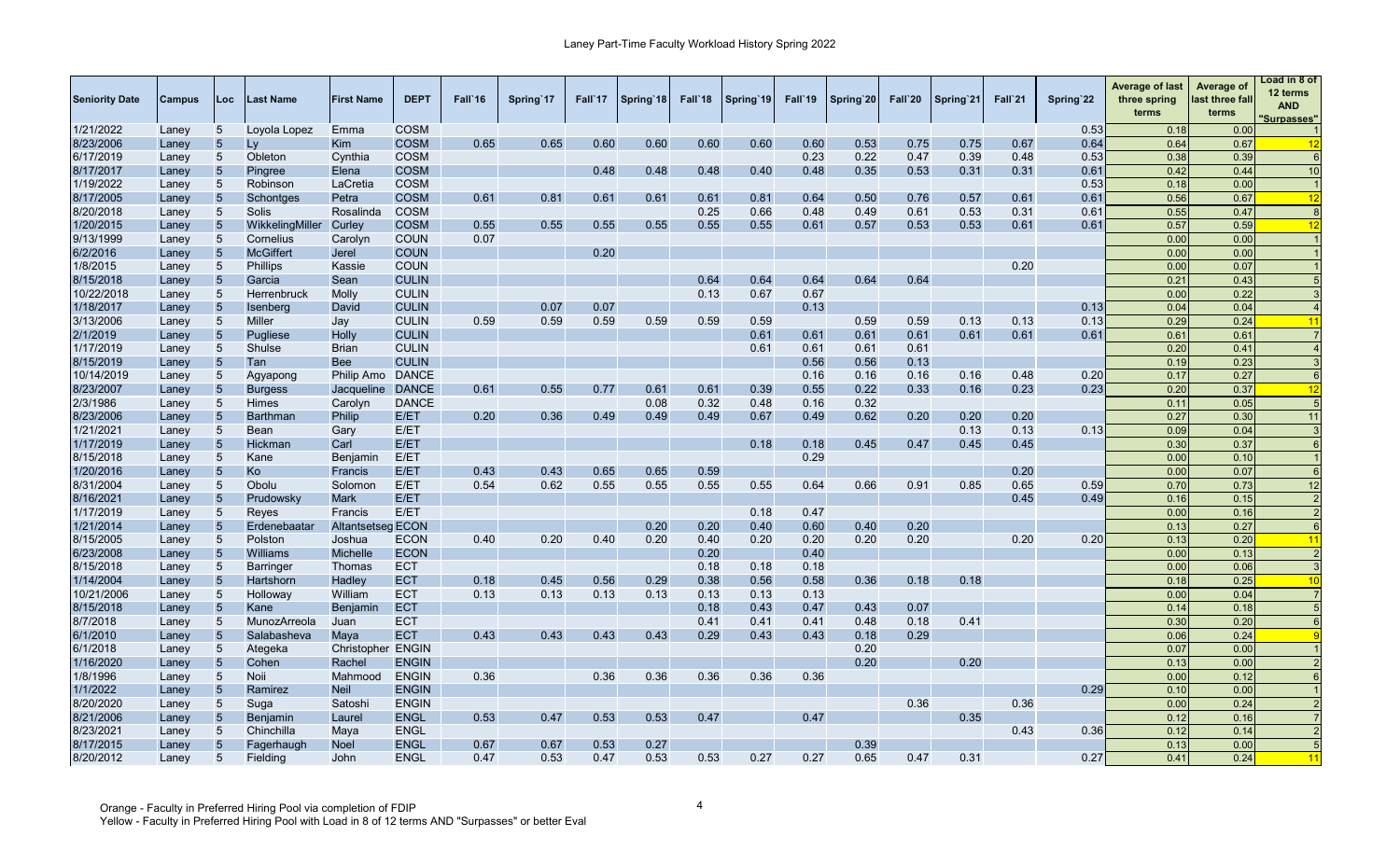| <b>Seniority Date</b> | <b>Campus</b> | Loc             | Last Name              | <b>First Name</b> | <b>DEPT</b>  | Fall`16 | Spring 17 | Fall`17 | Spring 18 | Fall'18 | Spring 19 | Fall'19 | Spring'20 | Fall`20 | Spring 21 | Fall`21 | Spring'22 | <b>Average of last</b><br>three spring<br>terms | Average of<br>last three fall<br>terms | Load in 8 of<br>12 terms<br><b>AND</b><br><u>Surpasses"</u> |
|-----------------------|---------------|-----------------|------------------------|-------------------|--------------|---------|-----------|---------|-----------|---------|-----------|---------|-----------|---------|-----------|---------|-----------|-------------------------------------------------|----------------------------------------|-------------------------------------------------------------|
| 1/12/2006             | Laney         | 5               | Fuller                 | Wilma             | <b>ENGL</b>  | 0.47    | 0.53      | 0.53    | 0.20      | 0.47    | 0.53      | 0.53    | 0.53      | 0.20    | 0.20      |         |           | 0.24                                            | 0.24                                   | 10                                                          |
| 9/5/2012              | Laney         | 5               | Grossman               | Janice            | <b>ENGL</b>  | 0.47    | 0.58      | 0.40    | 0.24      | 0.47    | 0.27      | 0.27    | 0.27      |         |           |         |           | 0.09                                            | 0.09                                   |                                                             |
| 8/20/2013             | Laney         | $5\phantom{.0}$ | Horan                  | Daniel            | <b>ENGL</b>  | 0.27    |           | 0.27    |           |         |           |         |           |         |           |         |           | 0.00                                            | 0.00                                   |                                                             |
| 1/18/2016             | Laney         | 5               | Huerta                 | Javier            | <b>ENGL</b>  | 0.53    | 0.53      | 0.47    | 0.27      |         |           |         |           |         |           |         |           | 0.00                                            | 0.00                                   | $\overline{4}$                                              |
| 6/21/1993             | Laney         | $5\phantom{.0}$ | Juanita                | Judy              | <b>ENGL</b>  | 0.67    | 0.67      | 0.63    | 0.58      | 0.65    | 0.65      | 0.63    | 0.53      | 0.67    | 0.38      | 0.53    | 0.67      | 0.53                                            | 0.61                                   | 12                                                          |
| 6/15/1998             | Laney         | 5               | Kaplan                 | Tobey             | <b>ENGL</b>  | 0.47    | 0.53      | 0.58    | 0.47      | 0.53    |           | 0.63    | 0.54      | 0.54    | 0.40      | 0.47    | 0.3'      | 0.42                                            | 0.54                                   | 11                                                          |
| 1/19/2001             | Laney         | 5               | <b>Newton</b>          | Gregory           | <b>ENGL</b>  | 0.67    | 0.67      | 0.67    | 0.67      | 0.67    | 0.67      | 0.47    | 0.67      | 0.65    | 0.65      | 0.39    | 0.39      | 0.57                                            | 0.50                                   | 12                                                          |
| 8/18/2008             | Laney         | 5               | Stroffolino            | Louis             | <b>ENGL</b>  | 0.47    | 0.67      | 0.65    | 0.47      | 0.53    | 0.20      | 0.56    | 0.47      | 0.20    | 0.20      | 0.59    | 0.54      | 0.40                                            | 0.45                                   | 12                                                          |
| 1/14/2015             | Laney         | 5               | Vengadam               | Prasanna          | <b>ENGL</b>  | 0.47    | 0.27      | 0.20    | 0.20      | 0.27    | 0.36      | 0.43    | 0.36      | 0.43    | 0.36      | 0.27    |           | 0.24                                            | 0.37                                   | 11                                                          |
| 8/15/2005             | Laney         | 5               | Wanzo                  | Raguel            | <b>ENGL</b>  | 0.53    | 0.53      | 0.53    | 0.43      | 0.47    | 0.27      | 0.53    | 0.27      | 0.53    | 0.53      | 0.53    | 0.36      | 0.39                                            | 0.53                                   | 12                                                          |
| 6/21/1999             | Laney         | 5               | <b>Weiss</b>           | Shari             | <b>ENGL</b>  | 0.53    | 0.53      | 0.53    | 0.27      | 0.47    | 0.40      | 0.40    | 0.40      | 0.40    | 0.40      |         | 0.40      | 0.40                                            | 0.27                                   | 11                                                          |
| 8/17/2016             | Laney         | 5               | <b>Belden</b>          | Wendy             | <b>ESOL</b>  | 0.40    |           |         |           |         |           |         |           |         |           |         |           | 0.00                                            | 0.00                                   |                                                             |
| 8/26/2002             | Laney         | $5\phantom{.0}$ | <b>Brooks</b>          | Deborah           | <b>ESOL</b>  | 0.67    | 0.53      | 0.53    | 0.40      | 0.53    | 0.67      | 0.67    | 0.53      | 0.53    | 0.53      | 0.53    | 0.60      | 0.56                                            | 0.58                                   | 12                                                          |
| 8/18/2008             | Laney         | 5               | Choi                   | Eun Kyung         | <b>ESOL</b>  |         |           | 0.27    |           | 0.27    | 0.27      | 0.27    | 0.27      | 0.57    | 0.60      | 0.37    | 0.43      | 0.43                                            | 0.40                                   | <b>i</b> q                                                  |
| 8/21/2006             | Laney         | 5               | Connolly               | Sean              | <b>ESOL</b>  | 0.40    | 0.40      | 0.40    | 0.40      | 0.40    | 0.40      | 0.40    | 0.40      | 0.67    | 0.40      | 0.47    | 0.47      | 0.42                                            | 0.51                                   | $\overline{12}$                                             |
| 8/17/2016             | Laney         | 5               | Degennaro              | Evan              | <b>ESOL</b>  | 0.40    | 0.67      | 0.67    | 0.53      | 0.67    | 0.67      | 0.40    |           |         |           |         |           | 0.00                                            | 0.13                                   |                                                             |
| 3/17/2020             | Laney         | 5 <sub>5</sub>  | <b>Eccles</b>          | Cheryl            | <b>ESOL</b>  |         |           |         |           |         |           |         |           |         |           |         | 0.27      | 0.09                                            | 0.00                                   |                                                             |
| 8/20/2018             | Laney         | 5               | Espino                 | Laura             | <b>ESOL</b>  |         |           |         |           | 0.63    | 0.57      | 0.67    | 0.54      | 0.40    |           |         |           | 0.18                                            | 0.36                                   |                                                             |
| 10/14/2019            | Laney         | 5               | Furukawa               | Alexandra         | <b>ESOL</b>  |         |           |         |           |         |           | 0.37    |           |         |           |         |           | 0.00                                            | 0.12                                   |                                                             |
| 8/19/2019             | Laney         | 5               | Gifford                | Christina         | <b>ESOL</b>  |         |           |         |           |         |           | 0.53    | 0.67      | 0.45    | 0.67      | 0.27    | 0.67      | 0.67                                            | 0.42                                   |                                                             |
| 8/19/2019             |               | $\overline{5}$  | Hall                   | Javelin           | <b>ESOL</b>  |         |           |         |           |         |           | 0.42    | 0.40      | 0.60    | 0.37      |         |           | 0.26                                            | 0.34                                   |                                                             |
| 9/7/1988              | Laney         | 5               | Hunt                   | Nancy             | <b>ESOL</b>  | 0.67    | 0.67      | 0.67    | 0.67      | 0.67    | 0.67      | 0.67    | 0.67      | 0.67    | 0.67      | 0.67    | 0.67      | 0.67                                            | 0.67                                   | 12                                                          |
| 8/21/2006             | Laney         | 5               | Ikeda                  | Lisa              | <b>ESOL</b>  | 0.40    | 0.67      | 0.67    | 0.40      | 0.60    | 0.67      | 0.53    | 0.60      | 0.40    |           | 0.27    | 0.27      | 0.29                                            | 0.40                                   | 11                                                          |
| 8/16/2018             | Laney         | 5               | Jimenez Velayos Angela |                   | <b>ESOL</b>  |         |           |         |           | 0.53    | 0.53      | 0.67    | 0.58      | 0.67    | 0.27      | 0.54    | 0.67      | 0.51                                            | 0.62                                   | -8                                                          |
| 1/11/1999             | Laney         | 5               | Khanna                 |                   | <b>ESOL</b>  |         | 0.67      |         |           |         |           |         |           | 0.40    | 0.67      | 0.67    |           |                                                 |                                        |                                                             |
|                       | Laney         | 5               |                        | Candace           |              | 0.67    |           | 0.67    | 0.27      | 0.67    | 0.67      | 0.67    | 0.67      |         |           |         | 0.27      | 0.53                                            | 0.58                                   | 12<br>-8                                                    |
| 8/18/2014             | Laney         |                 | Lachenmeier            | Erika             | <b>ESOL</b>  | 0.67    | 0.67      | 0.55    | 0.67      | 0.66    | 0.53      | 0.67    | 0.40      |         |           |         |           | 0.13                                            | 0.22                                   |                                                             |
| 8/16/2004             | Laney         | 5               | Loughman               | Rosemary          | <b>ESOL</b>  |         | 0.27      | 0.53    | 0.27      |         |           |         | 0.27      |         |           |         |           | 0.09                                            | 0.00                                   |                                                             |
| 8/18/2008             | Laney         | 5 <sup>5</sup>  | <b>McGurk</b>          | Annlee            | <b>ESOL</b>  | 0.60    | 0.55      | 0.40    | 0.67      | 0.67    | 0.67      | 0.67    | 0.67      | 0.67    | 0.58      | 0.36    | 0.53      | 0.59                                            | 0.56                                   | 12                                                          |
| 8/21/2017             | Laney         | 5               | <b>Mitchell</b>        | Honora            | <b>ESOL</b>  |         |           |         |           | 0.20    | 0.37      |         |           | 0.20    | 0.20      | 0.20    | 0.20      | 0.13                                            | 0.13                                   | $\epsilon$                                                  |
| 8/23/2000             | Laney         | 5 <sup>5</sup>  | Panitch                | Karyn             | <b>ESOL</b>  | 0.47    | 0.47      | 0.60    | 0.20      | 0.59    | 0.60      | 0.59    | 0.55      | 0.60    | 0.60      | 0.60    | 0.57      | 0.57                                            | 0.60                                   | 12                                                          |
| 1/25/2016             | Laney         | 5               | Price                  | Amanda            | <b>ESOL</b>  |         |           |         |           | 0.27    | 0.27      | 0.27    | 0.27      | 0.40    | 0.40      |         |           | 0.22                                            | 0.22                                   | $\epsilon$                                                  |
| 2/14/2000             | Laney         | 5               | Reed                   | Patricia          | <b>ESOL</b>  | 0.67    | 0.67      | 0.67    | 0.53      |         | 0.53      | 0.53    | 0.53      | 0.53    | 0.27      | 0.67    | 0.27      | 0.36                                            | 0.58                                   | 11                                                          |
| 1/17/2019             | Laney         | 5               | Robinson               | Richard           | <b>ESOL</b>  |         |           |         |           |         | 0.27      | 0.27    | 0.36      | 0.39    | 0.12      | 0.12    | 0.26      | 0.25                                            | 0.26                                   |                                                             |
| 1/24/2011             | Laney         | 5               | Rodas                  | Anna              | <b>ESOL</b>  |         |           |         |           |         |           |         |           |         |           |         | 0.40      | 0.13                                            | 0.00                                   |                                                             |
| 1/7/2002              | Laney         | 5               | Roost                  | <b>Beatrice</b>   | <b>ESOL</b>  | 0.67    | 0.67      | 0.67    | 0.67      | 0.67    | 0.67      | 0.67    | 0.67      | 0.57    | 0.27      | 0.27    |           | 0.31                                            | 0.50                                   | 11                                                          |
| 8/16/2018             | Laney         | 5               | Sablan                 | <b>Bruno</b>      | <b>ESOL</b>  |         |           |         |           | 0.53    | 0.18      | 0.18    |           |         |           |         |           | 0.00                                            | 0.06                                   |                                                             |
| 8/17/2017             | Laney         | 5               | Trunk                  | Sean              | <b>ESOL</b>  |         |           | 0.53    |           | 0.67    | 0.39      | 0.67    | 0.52      | 0.67    | 0.47      | 0.63    | 0.63      | 0.54                                            | 0.66                                   | c                                                           |
| 8/16/2004             | Laney         | 5 <sup>5</sup>  | Weissman               | Patti             | <b>ESOL</b>  | 0.60    | 0.60      | 0.60    | 0.47      | 0.53    | 0.47      | 0.53    | 0.47      | 0.27    | 0.27      | 0.27    | 0.27      | 0.33                                            | 0.36                                   | 12                                                          |
| 6/17/2019             | Laney         | 5               | Williams               | Mona              | <b>ESOL</b>  |         |           |         |           |         |           | 0.12    | 0.40      |         |           |         |           | 0.13                                            | 0.04                                   | $\overline{2}$                                              |
| 8/22/2001             | Laney         | 5               | Witt                   | Kathleen          | <b>ESOL</b>  | 0.67    | 0.67      | 0.67    | 0.67      | 0.67    | 0.67      | 0.53    | 0.53      | 0.67    | 0.40      | 0.40    |           | 0.31                                            | 0.53                                   | 11                                                          |
| 8/16/2018             | Laney         | 5               | Wooliever              | Margaret          | <b>ESOL</b>  |         |           |         |           | 0.27    | 0.20      |         |           |         |           |         |           | 0.00                                            | 0.00                                   |                                                             |
| 8/17/2017             | Laney         | 5               | Yanuaria               | Christina         | <b>ESOL</b>  |         |           | 0.60    | 0.40      |         |           |         |           |         |           |         |           | 0.00                                            | 0.00                                   | $\overline{2}$                                              |
| 8/17/2016             | Laney         | 5               | <b>Brumfield</b>       | Jonathan          | <b>ETHST</b> | 0.40    | 0.20      | 0.60    | 0.40      | 0.20    | 0.20      | 0.20    | 0.20      | 0.20    | 0.40      | 0.20    | 0.20      | 0.27                                            | 0.20                                   | 12                                                          |
| 8/20/2018             | Laney         | 5               | Damarto                | Charity           | <b>ETHST</b> |         |           |         |           |         | 0.20      |         | 0.20      | 0.20    | 0.40      | 0.40    | 0.20      | 0.27                                            | 0.20                                   | 6                                                           |
| 8/20/2012             | Laney         | $5\phantom{.}$  | <b>Hontalas</b>        | Amy               | <b>ETHST</b> | 0.20    |           | 0.20    |           |         |           |         |           |         |           |         |           | 0.00                                            | 0.00                                   |                                                             |
| 1/22/2019             | Lanev         | 5               | Kelati                 | Million           | <b>ETHST</b> |         |           |         |           |         |           |         | 0.20      |         |           |         |           | 0.07                                            | 0.00                                   |                                                             |
| 1/15/2018             | Laney         | 5               | Tan                    | Nathaniel         | <b>ETHST</b> |         |           |         | 0.10      |         |           | 0.10    |           |         |           |         |           | 0.00                                            | 0.03                                   |                                                             |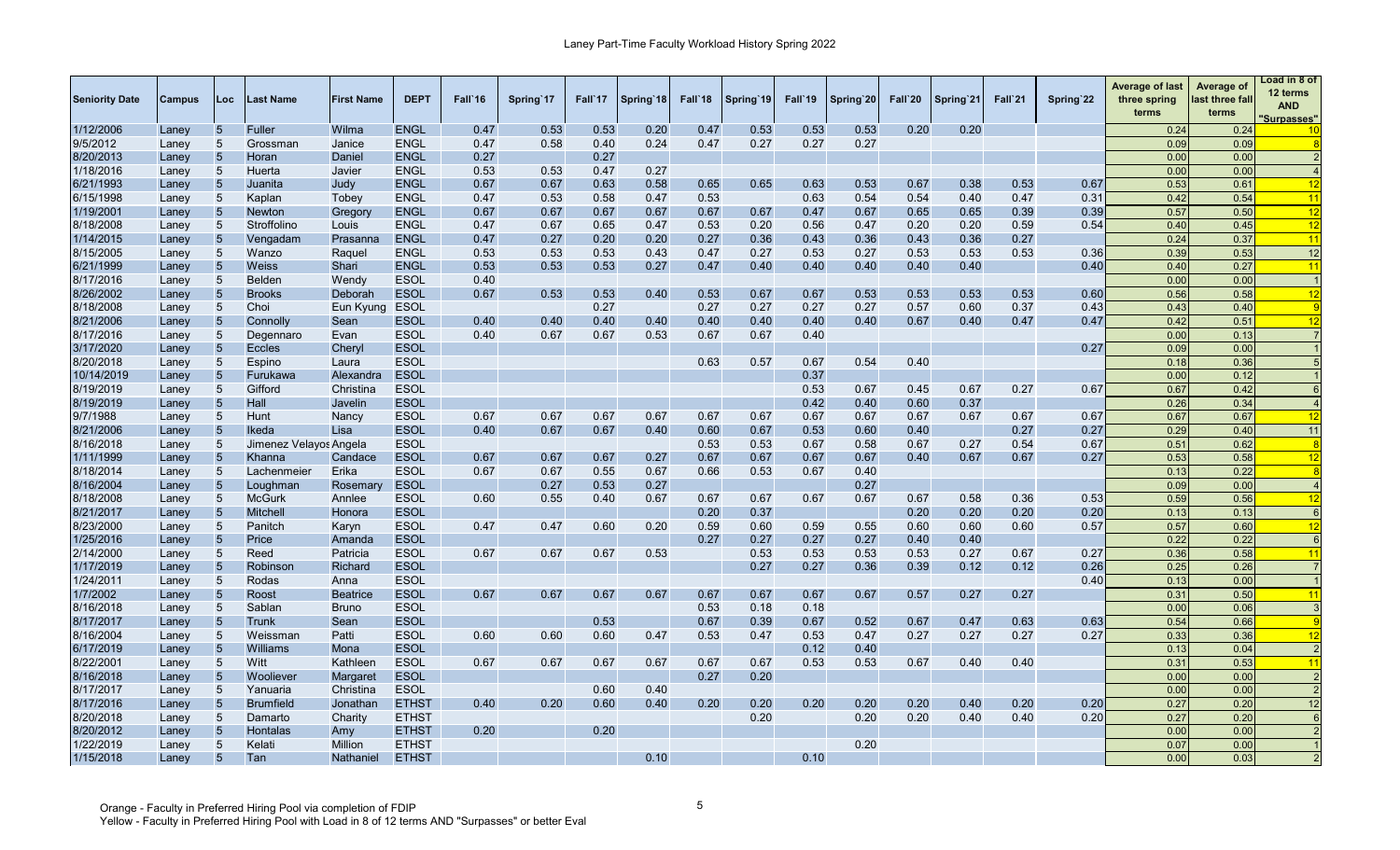| <b>Seniority Date</b>  | <b>Campus</b>  | Loc             | Last Name       | <b>First Name</b> | <b>DEPT</b>  | Fall'16 | Spring 17 | Fall 17 | Spring 18 | Fall <sup>18</sup> | Spring 19 | Fall'19 | Spring 20 | Fall`20 | Spring 21 | Fall`21 | Spring'22 | <b>Average of last</b><br>three spring<br>terms | Average of<br>last three fall<br>terms | Load in 8 of<br>12 terms<br><b>AND</b><br><b>Surpasses"</b> |
|------------------------|----------------|-----------------|-----------------|-------------------|--------------|---------|-----------|---------|-----------|--------------------|-----------|---------|-----------|---------|-----------|---------|-----------|-------------------------------------------------|----------------------------------------|-------------------------------------------------------------|
| 8/20/2020              | Laney          | 5               | Villegas        | Marisa            | <b>ETHST</b> |         |           |         |           |                    |           |         |           |         |           |         | 0.20      | 0.07                                            | 0.00                                   |                                                             |
| 8/17/2016              | Laney          | 5               | Demathieu       | Leah              | <b>FREN</b>  | 0.67    | 0.30      | 0.33    | 0.67      | 0.67               | 0.67      | 0.67    | 0.67      | 0.67    | 0.53      | 0.33    | 0.33      | 0.51                                            | 0.56                                   | 12                                                          |
| 8/18/2008              | Laney          | 5               | Wolpe           | Alexander         | <b>FREN</b>  |         |           |         |           |                    | 0.33      |         |           |         |           |         |           | 0.00                                            | 0.00                                   |                                                             |
| 6/15/2015              | Laney          | 5               | Forman          | Michele           | <b>GEOG</b>  | 0.32    | 0.32      | 0.52    | 0.52      | 0.32               | 0.52      | 0.52    | 0.16      | 0.36    | 0.36      | 0.36    | 0.56      | 0.36                                            | 0.41                                   | 12                                                          |
| 1/22/2013              | Laney          | 5               | Rose            | Aubrey            | <b>GEOG</b>  | 0.20    | 0.20      | 0.20    |           |                    |           |         |           |         |           |         |           | 0.00                                            | 0.00                                   | -3                                                          |
| 8/23/2021              | Laney          | 5               | Patel           | Nidhi             | <b>GEOL</b>  |         |           |         |           |                    |           |         |           |         |           | 0.20    | 0.20      | 0.07                                            | 0.07                                   | $\overline{2}$                                              |
| 1/20/2016              | Laney          | 5 <sup>5</sup>  | <b>Brown</b>    | Carole            | <b>GRART</b> | 0.25    | 0.25      | 0.54    | 0.45      | 0.54               | 0.45      | 0.54    | 0.25      |         |           | 0.25    | 0.29      | 0.18                                            | 0.26                                   | 10                                                          |
| 1/14/2002              | Laney          | 5               | Claar           | Robert            | <b>GRART</b> | 0.29    | 0.29      | 0.29    | 0.29      | 0.29               | 0.29      | 0.59    | 0.29      |         | 0.29      |         | 0.29      | 0.29                                            | 0.20                                   | 10                                                          |
| 2/11/1987              | Laney          | 5               | Jay             | Michael           | <b>GRART</b> | 0.49    | 0.49      | 0.49    | 0.49      | 0.49               | 0.54      | 0.49    |           |         |           |         | 0.25      | 0.08                                            | 0.16                                   | -8                                                          |
| 4/5/2006               | Laney          | 5               | Wong            | Michael           | <b>GRART</b> | 0.25    | 0.25      | 0.25    | 0.25      | 0.25               | 0.25      | 0.25    | 0.25      |         |           |         |           | 0.08                                            | 0.08                                   |                                                             |
| 8/23/2021              | Laney          | 5               | Zimmerman       | Lauren            | <b>GRART</b> |         |           |         |           |                    |           |         |           |         |           | 0.29    | 0.29      | 0.10                                            | 0.10                                   |                                                             |
| 6/16/2014              | Laney          | 5               | Khan            | Susan             | <b>HIST</b>  | 0.20    | 0.40      | 0.20    |           |                    |           |         |           |         |           |         |           | 0.00                                            | 0.00                                   |                                                             |
| 8/18/2008              | Laney          | 5               | <b>Kim</b>      | Richard           | <b>HIST</b>  |         |           |         |           |                    |           |         |           |         |           |         | 0.20      | 0.07                                            | 0.00                                   |                                                             |
| 8/15/2019              | Laney          | 5               | Oweis           | Yusra             | <b>HIST</b>  |         |           |         |           |                    |           | 0.20    | 0.20      | 0.40    | 0.20      | 0.20    | 0.20      | 0.20                                            | 0.27                                   |                                                             |
| 1/17/2018              | Laney          | 5               | <b>Becker</b>   | Richard           | <b>HLTED</b> |         |           |         |           |                    | 0.20      |         |           |         |           |         |           | 0.00                                            | 0.00                                   |                                                             |
| 1/20/2015              | Laney          | 5               | <b>Bordelon</b> | Vincent           | <b>HLTED</b> | 0.27    | 0.27      | 0.27    | 0.27      | 0.27               | 0.20      | 0.40    | 0.20      | 0.20    |           |         |           | 0.07                                            | 0.20                                   |                                                             |
| 4/1/2010               | Laney          | 5               | Cisneros        | Rebecca           | <b>HLTED</b> | 0.20    | 0.20      | 0.20    |           |                    |           |         |           |         |           |         |           | 0.00                                            | 0.00                                   |                                                             |
| 9/5/1996               | Laney          | 5               | Smith           | Stephen           | <b>HLTED</b> | 0.20    |           | 0.20    | 0.20      | 0.20               | 0.20      | 0.20    |           | 0.20    | 0.20      | 0.20    | 0.20      | 0.13                                            | 0.2C                                   | 10                                                          |
| 1/20/2015              | Laney          | $5\overline{)}$ | Collom          | Carolyn           | <b>HUMAN</b> | 0.40    | 0.40      | 0.40    | 0.40      | 0.40               | 0.60      | 0.40    | 0.20      |         |           |         |           | 0.07                                            | 0.13                                   | -8                                                          |
| 1/23/2017              | Laney          | 5               | Johnson         | <b>Brian</b>      | <b>HUMAN</b> |         | 0.20      | 0.20    |           | 0.20               |           | 0.10    |           | 0.20    |           | 0.20    |           | 0.00                                            | 0.17                                   |                                                             |
| 1/20/2015              | Laney          | $5\overline{)}$ | Lipowitz        | Cassie            | <b>HUMAN</b> | 0.20    | 0.20      |         |           |                    |           |         |           |         |           | 0.20    | 0.20      | 0.07                                            | 0.07                                   |                                                             |
| 8/22/2016              |                | $5\phantom{.0}$ | Oya             | Jessica           | <b>HUMAN</b> |         | 0.20      |         | 0.20      |                    | 0.20      |         |           |         |           |         |           | 0.00                                            | 0.00                                   |                                                             |
| 1/17/2019              | Laney          | 5               | Rubin           | Christopher HUMAN |              |         |           |         |           |                    | 0.20      | 0.30    |           |         |           |         |           | 0.00                                            | 0.10                                   |                                                             |
| 8/17/2017              | Laney<br>Laney | 5               | Tesfai          | Sara              | <b>HUMAN</b> |         |           | 0.20    |           | 0.40               | 0.40      | 0.40    | 0.60      | 0.40    | 0.40      | 0.40    | 0.60      | 0.53                                            | 0.40                                   |                                                             |
| 8/23/2021              |                | 5               | Tye             | <b>Staci</b>      | <b>HUMAN</b> |         |           |         |           |                    |           |         |           |         |           | 0.20    |           | 0.00                                            | 0.07                                   |                                                             |
| 4/3/2013               | Laney          | 5               | Widhalm         | <b>Barbara</b>    | <b>HUMAN</b> | 0.20    | 0.20      | 0.20    | 0.20      |                    |           |         |           |         |           |         |           | 0.00                                            | 0.00                                   |                                                             |
|                        | Laney          | 5               | Greller         | Shiori            | <b>JAPAN</b> |         |           |         | 0.33      |                    | 0.53      | 0.20    |           |         |           |         | 0.67      | 0.22                                            | 0.07                                   |                                                             |
| 1/18/2018<br>8/20/2007 | Laney          | $5\phantom{.0}$ | Piett           | Satoko            | <b>JAPAN</b> | 0.67    | 0.67      | 0.67    | 0.67      | 0.67               | 0.67      | 0.67    | 0.67      | 0.33    | 0.67      | 0.33    | 0.33      | 0.56                                            | 0.44                                   | 12                                                          |
|                        | Laney          |                 |                 |                   |              |         |           |         |           |                    |           |         |           |         |           |         |           |                                                 |                                        |                                                             |
| 1/11/1999              | Laney          | 5               | UchimaDecena    | Akemi             | <b>JAPAN</b> | 0.53    | 0.53      | 0.67    | 0.53      | 0.67               | 0.33      | 0.67    | 0.33      | 0.33    | 0.33      | 0.33    | 0.33      | 0.33                                            | 0.44                                   | 12                                                          |
| 1/21/2020              | Laney          | $5\phantom{.0}$ | Costley         | Drew              | <b>JOURN</b> |         |           |         |           |                    |           |         | 0.20      |         |           |         |           | 0.07                                            | 0.00                                   |                                                             |
| 8/23/2021              | Laney          | 5               | Krans           | <b>Brian</b>      | <b>JOURN</b> |         |           |         |           |                    |           |         |           |         |           | 0.20    | 0.40      | 0.13                                            | 0.07                                   |                                                             |
| 1/6/2020               | Laney          | 5               | Parthasarathy   | Padmin            | <b>JOURN</b> |         |           |         |           |                    |           |         | 0.40      | 0.40    | 0.45      | 0.20    |           | 0.28                                            | 0.20                                   |                                                             |
| 6/18/2007              | Laney          | 5               | Strain          | Scott             | <b>JOURN</b> | 0.20    | 0.40      | 0.40    | 0.40      | 0.40               | 0.20      | 0.20    |           |         |           |         |           | 0.00                                            | 0.07                                   |                                                             |
| 8/21/1996              | Laney          | 5               | Benjamin        | Marcia            | <b>KIN</b>   | 0.11    | 0.21      | 0.21    | 0.21      | 0.16               | 0.21      | 0.21    |           |         |           |         |           | 0.00                                            | 0.07                                   |                                                             |
| 1/20/2015              | Laney          | 5               | <b>Bordelon</b> | Vincent           | <b>KIN</b>   |         | 0.23      |         | 0.23      |                    | 0.33      | 0.11    | 0.23      |         |           |         |           | 0.08                                            | 0.04                                   |                                                             |
| 1/17/2008              | Laney          | $5\phantom{.0}$ | Cheyne          | <b>Dustin</b>     | <b>KIN</b>   |         | 0.11      |         | 0.21      |                    | 0.21      |         | 0.21      |         |           | 0.11    |           | 0.07                                            | 0.04                                   |                                                             |
| 4/1/2010               | Laney          | 5               | Cisneros        | Rebecca           | <b>KIN</b>   | 0.40    | 0.40      | 0.40    | 0.60      | 0.60               | 0.60      | 0.40    |           | 0.29    | 0.40      | 0.20    | 0.20      | 0.20                                            | 0.3C                                   | 11                                                          |
| 8/22/2007              | Laney          | 5               | Combs           | John              | <b>KIN</b>   |         |           |         |           |                    |           |         | 0.02      |         |           |         |           | 0.01                                            | 0.00                                   |                                                             |
| 4/1/2010               | Laney          | 5               | Evans           | Kevin             | <b>KIN</b>   |         |           |         |           |                    |           |         | 0.13      |         |           |         |           | 0.04                                            | 0.00                                   |                                                             |
| 1/1/2011               | Laney          | $\overline{5}$  | Gardner         | Derrick           | <b>KIN</b>   |         |           |         |           |                    |           |         | 0.36      |         | 0.36      |         |           | 0.24                                            | 0.00                                   |                                                             |
| 6/16/2014              | Laney          | 5               | Hernandez       | Brian             | <b>KIN</b>   |         |           | 0.11    | 0.05      | 0.11               |           | 0.16    |           |         |           |         |           | 0.00                                            | 0.05                                   |                                                             |
| 6/22/2006              | Laney          | $\overline{5}$  | <b>Stretch</b>  | Sarah             | <b>KIN</b>   | 0.41    |           | 0.52    |           | 0.52               |           | 0.33    | 0.20      |         |           |         |           | 0.07                                            | 0.11                                   |                                                             |
| 4/2/1980               | Laney          | 5               | Valentine       | Susan             | <b>KIN</b>   | 0.32    | 0.32      | 0.32    | 0.32      | 0.32               | 0.32      | 0.32    |           | 0.11    |           |         |           | 0.00                                            | 0.14                                   |                                                             |
| 6/16/2014              | Laney          | $\overline{5}$  | Inciarte        | <b>Monique</b>    | <b>LCI</b>   | 0.20    | 0.40      | 0.20    | 0.20      | 0.20               | 0.40      | 0.30    | 0.20      | 0.27    | 0.53      | 0.53    | 0.53      | 0.42                                            | 0.37                                   | 12                                                          |
| 2/8/2020               | Laney          | 5               | Sweet           | David             | LCI          |         |           |         |           |                    |           |         | 0.20      | 0.27    |           |         |           | 0.07                                            | 0.09                                   | $\overline{2}$                                              |
| 9/5/2007               | Laney          | 5               | Zawadzki        | Angela            | <b>LCI</b>   | 0.20    | 0.30      | 0.20    |           | 0.20               | 0.20      | 0.10    | 0.20      | 0.13    | 0.27      | 0.27    |           | 0.16                                            | 0.17                                   | 10                                                          |
| 8/19/2019              | Laney          | 5               | Gifford         | Christina         | <b>LRNRE</b> |         |           |         |           |                    |           |         |           |         |           | 0.07    |           | 0.00                                            | 0.02                                   |                                                             |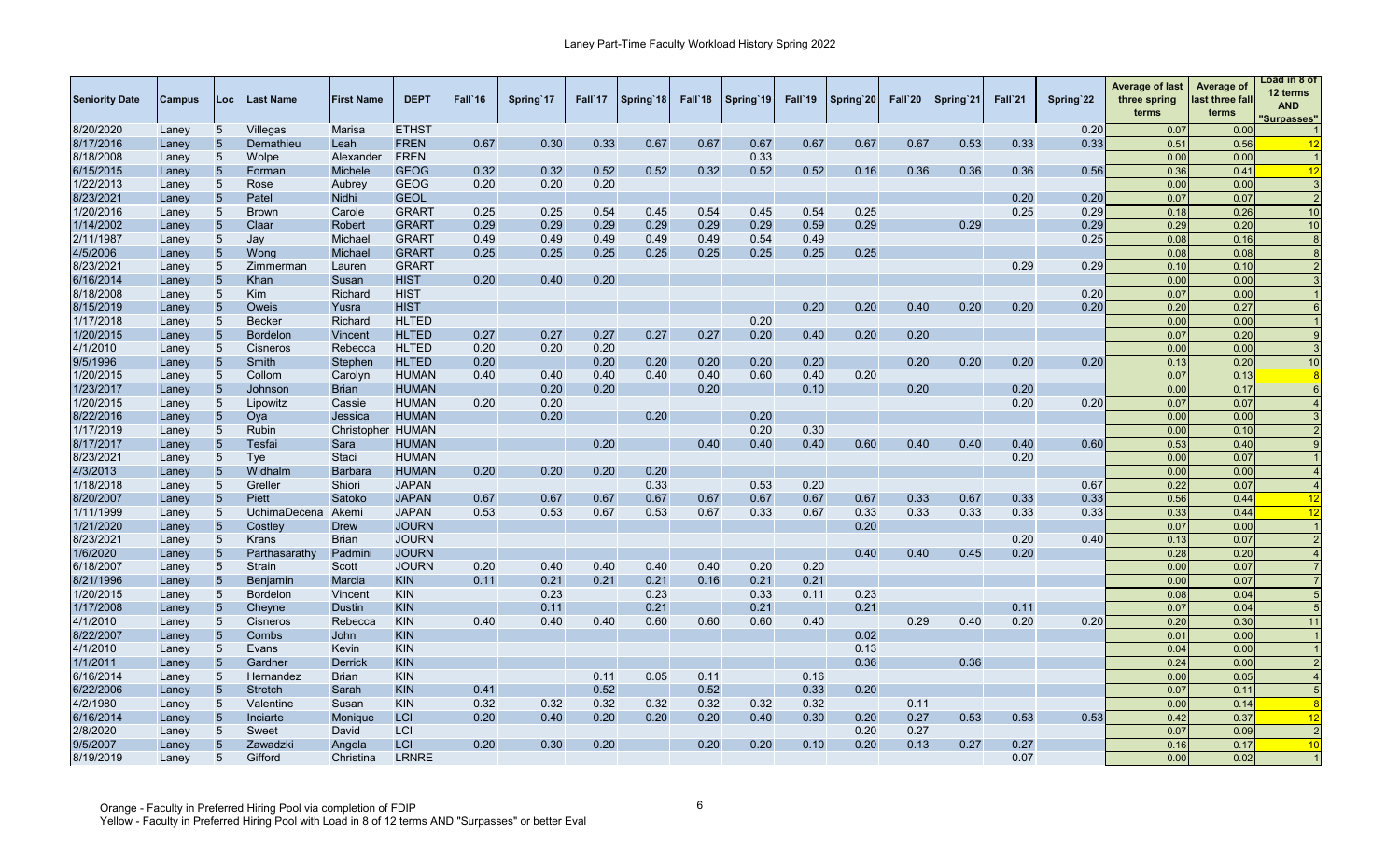| <b>LRNRE</b><br>0.43<br>0.21<br>0.23<br>0.20<br>0.22<br>1/21/2020<br>5<br>Schoenecker<br>Paula<br>0.14<br>Laney<br>0.64<br>0.64<br>0.64<br>0.64<br>0.64<br>0.64<br>0.64<br>0.43<br>0.53<br>0.52<br>1/9/2008<br>5<br>Wong<br>Sidney<br><b>LRNRE</b><br>0.64<br>0.48<br>0.48<br>0.55<br>12<br>Laney<br>5<br>0.20<br>0.00<br>8/23/2021<br>M/LAT<br>0.07<br><b>Berumen</b><br>Juan<br>Laney<br>0.20<br>0.27<br>8/20/2018<br>M/LAT<br>0.20<br>5<br>0.40<br>0.20<br>0.16<br>Laney<br>Damarto<br>Charity<br>5<br>0.20<br>0.20<br>0.20<br>1/26/2016<br><b>M/LAT</b><br>0.07<br>0.07<br>Lara<br>Ismael<br>Laney<br>0.20<br>0.20<br>0.20<br>0.20<br>2/8/2011<br>5<br>M/LAT<br>Seals<br>0.13<br>0.00<br>Laney<br>Bobby<br>8/17/2017<br>5<br>Silva<br>0.20<br>0.20<br>0.20<br>0.40<br>0.00<br>0.13<br><b>M/LAT</b><br>Marisol<br>Laney<br>8/20/2020<br>0.13<br>0.20<br>0.20<br>0.20<br>5<br>Villegas<br><b>M/LAT</b><br>0.13<br>0.11<br>Marisa<br>Laney<br>1/25/2016<br>5<br><b>M/SVN</b><br>0.20<br>0.07<br>0.00<br>Chowdhury<br>Rabab<br>Laney<br>0.20<br>0.20<br>1/15/2008<br>5<br>M/SVN<br>0.00<br>0.00<br>Coplen<br>Joshua<br>Laney<br>8/18/2003<br>$5\phantom{.0}$<br><b>MACH</b><br>0.27<br>0.00<br>0.09<br><b>Baruch</b><br>David<br>Laney<br>1/21/2021<br>0.20<br>0.54<br>0.20<br>5<br><b>MACH</b><br>0.13<br>0.18<br>Doyle<br>Jennifer<br>Laney<br>0.34<br>0.34<br>0.34<br>8/15/2018<br>5<br><b>MACH</b><br>0.00<br>0.23<br>Langston<br><b>Marcus</b><br>Laney<br>0.36<br>0.36<br>0.36<br>0.36<br>0.52<br>0.52<br>1/16/2013<br>0.36<br>0.36<br>0.36<br>0.36<br>0.52<br>0.52<br>0.47<br>0.47<br>12<br>5<br>Lloyd<br>Edward<br><b>MACH</b><br>Laney<br>$5\phantom{.0}$<br>0.29<br>0.29<br>8/17/2020<br>OBrien<br><b>MACH</b><br>0.10<br>0.10<br>Mackenzie<br>$\overline{2}$<br>Laney<br>10/1/2019<br>5<br>0.36<br>0.36<br>0.36<br>0.36<br>Wiitala<br>Devan<br>MACH<br>0.24<br>0.24<br>Laney<br>1/15/2008<br>$\overline{5}$<br>0.53<br>0.55<br>0.47<br>0.49<br>0.44<br>0.67<br>0.40<br>0.67<br>0.43<br>0.27<br>0.20<br>0.53<br>Almeida<br><b>MATH</b><br>0.53<br>0.34<br>Laney<br>Joseph<br>12<br>1/25/2016<br>5<br><b>MATH</b><br>0.40<br>0.40<br>0.40<br>0.00<br>0.00<br>Christina<br>Laney<br>Arenas<br>1/22/1998<br>5<br>0.33<br>0.33<br>0.33<br>0.33<br>0.60<br>0.33<br>0.33<br>0.20<br>0.20<br>0.20<br>0.24<br>0.38<br>Oscar<br><b>MATH</b><br>0.33<br>0.20<br>12<br><b>Bascara</b><br>Laney<br>9/7/1988<br>5<br>0.33<br>0.33<br>0.33<br>0.33<br>0.33<br>0.33<br>0.33<br>0.33<br>0.33<br>12<br>Otto<br><b>MATH</b><br>0.33<br>0.33<br>0.33<br>0.33<br>0.33<br><b>Bischof</b><br>Laney<br>1/13/2005<br>5<br>Julie Tzu<br><b>MATH</b><br>0.41<br>0.47<br>0.86<br>0.60<br>0.60<br>0.40<br>0.00<br>0.33<br>6<br>Chung<br>Laney<br>1/15/1991<br>0.53<br>0.53<br>0.79<br>0.53<br>0.47<br>0.33<br>0.43<br>0.21<br>5<br>Feldman<br>Flor<br><b>MATH</b><br>0.60<br>0.40<br>0.53<br>0.33<br>0.41<br>0.36<br>12<br>Laney<br>1/12/2005<br>0.53<br>0.53<br>0.55<br>0.67<br>0.33<br>0.55<br>0.53<br>0.55<br>0.44<br>0.21<br>0.41<br>0.27<br>0.34<br>5<br>Fung<br>Kathy<br><b>MATH</b><br>0.46<br>12<br>Laney<br>0.32<br>0.37<br>0.30<br>0.47<br>0.67<br>0.60<br>0.56<br>0.52<br>8/22/2016<br>5<br>Gerry<br>Jennifer<br><b>MATH</b><br>0.11<br>0.48<br>0.71<br>0.40<br>0.49<br>0.54<br>12<br>Laney<br>8/20/2020<br>0.27<br>5<br><b>Hsieh</b><br>Calvin<br><b>MATH</b><br>0.51<br>0.00<br>0.26<br>$\overline{2}$<br>Laney<br>0.60<br>6/16/2003<br>5<br><b>MATH</b><br>0.67<br>0.60<br>0.60<br>0.40<br>0.47<br>0.40<br>0.40<br>0.13<br>0.20<br>Hubbard<br>Matthew<br>Laney<br>0.21<br>8/20/2018<br><b>MATH</b><br>0.47<br>0.33<br>0.53<br>0.27<br>0.25<br>5<br><b>Seth</b><br>0.09<br>Lavender<br>Laney<br>6/20/2011<br>0.27<br>0.27<br>0.27<br>0.27<br>0.27<br>0.27<br>0.27<br>0.27<br>0.27<br>5<br>William<br><b>MATH</b><br>0.27<br>0.18<br>0.18<br>Laney<br>Lepowsky<br>10<br>9/24/2005<br>5<br><b>MATH</b><br>0.73<br>0.53<br>0.53<br>0.67<br>0.53<br>0.60<br>0.67<br>0.60<br>0.60<br>0.40<br>0.55<br>0.51<br>0.50<br>0.60<br>12<br>Liang<br>Weijian<br>Laney<br>8/21/2002<br>5<br><b>MATH</b><br>0.53<br>0.53<br>0.27<br>0.48<br>0.53<br>0.48<br>0.33<br>0.48<br>0.38<br>12<br>0.60<br>0.47<br>0.60<br>0.60<br>0.48<br>Lum<br>Munlok<br>Laney<br>1/21/2020<br><b>MATH</b><br>0.33<br>0.60<br>0.40<br>0.40<br>0.24<br>0.33<br>5<br>Mueller<br>Andreas<br>Laney<br>8/17/2005<br>0.53<br>0.53<br>0.00<br>5<br>Noorbakhsh<br>Rahim<br><b>MATH</b><br>0.40<br>0.00<br>Laney<br>0.47<br>0.47<br>0.27<br>0.40<br>0.67<br>0.40<br>0.40<br>2/1/1989<br>5<br><b>MATH</b><br>0.53<br>0.53<br>0.47<br>0.67<br>0.40<br>0.40<br>0.44<br>12<br>Okpalaugo<br><b>Uchechris</b><br>Laney<br>6/18/2018<br>5<br>0.38<br>0.33<br>0.27<br>0.00<br>0.09<br>Rensi<br>Efrem<br><b>MATH</b><br>Laney<br>0.27<br>0.33<br>0.33<br>0.33<br>0.27<br>0.53<br>8/17/2011<br>Calvin<br><b>MATH</b><br>0.33<br>0.27<br>0.27<br>0.53<br>0.53<br>0.27<br>0.36<br>0.44<br>5<br>Rouse<br>12<br>Laney<br>0.33<br>0.27<br>0.22<br>8/20/2020<br>5 <sup>5</sup><br>0.20<br>0.33<br>0.16<br>Rozeville<br>Christopher MATH<br>Laney<br>5<br>0.20<br>0.53<br>0.20<br>0.33<br>0.27<br>0.40<br>0.20<br>8/18/2014<br>Singh<br>Amit<br><b>MATH</b><br>0.27<br>0.40<br>0.27<br>0.16<br>Laney<br><b>Q</b><br>0.47<br>0.33<br>0.38<br>1/8/2001<br>5<br><b>MATH</b><br>0.53<br>0.53<br>0.53<br>0.47<br>0.67<br>0.47<br>0.33<br>0.33<br>0.33<br>0.33<br>0.33<br>Тa<br>Dangthu<br>12<br>Laney<br>8/15/2019<br>5<br>0.40<br>0.53<br>0.53<br>0.60<br>0.27<br>Teklehaymanot<br><b>Nigus</b><br><b>MATH</b><br>0.27<br>0.51<br>Laney<br>$\epsilon$<br>8/24/2015<br>5<br>0.56<br>0.51<br>0.67<br>0.20<br>0.60<br>0.40<br>0.40<br>0.33<br>0.20<br>Tran<br><b>MATH</b><br>0.48<br>0.40<br>0.27<br>0.31<br>0.42<br>12<br>Tony<br>Laney<br>1/12/2005<br>5<br>0.53<br>0.59<br>Van<br><b>MATH</b><br>0.53<br>0.67<br>0.54<br>0.65<br>0.67<br>0.67<br>0.67<br>0.67<br>0.55<br>0.53<br>0.55<br>0.62<br>12<br>Tran<br>Laney<br>8/17/2016<br>5<br><b>MATH</b><br>0.67<br>0.53<br>0.56<br>0.40<br>0.61<br>0.40<br>0.40<br>0.57<br>12<br>Werner<br>0.53<br>0.40<br>0.50<br>0.72<br>0.65<br>0.41<br>Anna<br>Laney<br>$5\phantom{.0}$<br>8/24/2015<br><b>Wu</b><br><b>MATH</b><br>0.40<br>0.13<br>0.00<br>$\overline{1}$<br>Christopher<br>Laney<br>8/22/2011<br>5<br><b>MATH</b><br>0.55<br>0.20<br>0.55<br>0.64<br>0.33<br>0.48<br>0.53<br>0.27<br>0.60<br>0.38<br>Wutke<br>Timothy<br>0.09<br>$\overline{9}$<br>Laney<br>$5\phantom{.}$<br>0.47<br>0.53<br>0.53<br>0.57<br>0.60<br>0.67<br>0.27<br>1/20/2015<br>Yee<br>John<br><b>MATH</b><br>0.47<br>0.47<br>0.48<br>0.33<br>0.33<br>0.36<br>0.53<br>12<br>Laney<br>7/1/1985<br><b>MEDIA</b><br>0.29<br>0.29<br>0.29<br>0.29<br>0.31<br>0.29<br>0.29<br>0.29<br>0.59<br>0.29<br>0.29<br>0.29<br>0.29<br>12<br>5<br>Cera<br>Vina<br>0.39<br>Lanev<br>1/14/2002<br>$5\phantom{.0}$<br>0.29<br>0.00<br>Claar<br>Robert<br><b>MEDIA</b><br>0.00<br>Laney | <b>Seniority Date</b> | <b>Campus</b> | Loc | Last Name | <b>First Name</b> | <b>DEPT</b> | Fall 16 | Spring 17 | Fall 17 | Spring 18 | Fall 18 | Spring 19 | Fall'19 | Spring 20 | Fall`20 | Spring 21 | Fall`21 | Spring 22 | <b>Average of last</b><br>three spring<br>terms | Average of<br>last three fall<br>terms | Load in 8 of<br>12 terms<br><b>AND</b> |
|---------------------------------------------------------------------------------------------------------------------------------------------------------------------------------------------------------------------------------------------------------------------------------------------------------------------------------------------------------------------------------------------------------------------------------------------------------------------------------------------------------------------------------------------------------------------------------------------------------------------------------------------------------------------------------------------------------------------------------------------------------------------------------------------------------------------------------------------------------------------------------------------------------------------------------------------------------------------------------------------------------------------------------------------------------------------------------------------------------------------------------------------------------------------------------------------------------------------------------------------------------------------------------------------------------------------------------------------------------------------------------------------------------------------------------------------------------------------------------------------------------------------------------------------------------------------------------------------------------------------------------------------------------------------------------------------------------------------------------------------------------------------------------------------------------------------------------------------------------------------------------------------------------------------------------------------------------------------------------------------------------------------------------------------------------------------------------------------------------------------------------------------------------------------------------------------------------------------------------------------------------------------------------------------------------------------------------------------------------------------------------------------------------------------------------------------------------------------------------------------------------------------------------------------------------------------------------------------------------------------------------------------------------------------------------------------------------------------------------------------------------------------------------------------------------------------------------------------------------------------------------------------------------------------------------------------------------------------------------------------------------------------------------------------------------------------------------------------------------------------------------------------------------------------------------------------------------------------------------------------------------------------------------------------------------------------------------------------------------------------------------------------------------------------------------------------------------------------------------------------------------------------------------------------------------------------------------------------------------------------------------------------------------------------------------------------------------------------------------------------------------------------------------------------------------------------------------------------------------------------------------------------------------------------------------------------------------------------------------------------------------------------------------------------------------------------------------------------------------------------------------------------------------------------------------------------------------------------------------------------------------------------------------------------------------------------------------------------------------------------------------------------------------------------------------------------------------------------------------------------------------------------------------------------------------------------------------------------------------------------------------------------------------------------------------------------------------------------------------------------------------------------------------------------------------------------------------------------------------------------------------------------------------------------------------------------------------------------------------------------------------------------------------------------------------------------------------------------------------------------------------------------------------------------------------------------------------------------------------------------------------------------------------------------------------------------------------------------------------------------------------------------------------------------------------------------------------------------------------------------------------------------------------------------------------------------------------------------------------------------------------------------------------------------------------------------------------------------------------------------------------------------------------------------------------------------------------------------------------------------------------------------------------------------------------------------------------------------------------------------------------------------------------------------------------------------------------------------------------------------------------------------------------------------------------------------------------------------------------------------------------------------------------------------------------------------------------------------------------------------------------------------------------------------------------------------------------------------------------------------------------------------------------------------------------------------------------------------------------------------------------------------------------------------------------------------------------------------------------------------------------------------------------------------------------------------------------------------------------------------------------------------------------------------|-----------------------|---------------|-----|-----------|-------------------|-------------|---------|-----------|---------|-----------|---------|-----------|---------|-----------|---------|-----------|---------|-----------|-------------------------------------------------|----------------------------------------|----------------------------------------|
|                                                                                                                                                                                                                                                                                                                                                                                                                                                                                                                                                                                                                                                                                                                                                                                                                                                                                                                                                                                                                                                                                                                                                                                                                                                                                                                                                                                                                                                                                                                                                                                                                                                                                                                                                                                                                                                                                                                                                                                                                                                                                                                                                                                                                                                                                                                                                                                                                                                                                                                                                                                                                                                                                                                                                                                                                                                                                                                                                                                                                                                                                                                                                                                                                                                                                                                                                                                                                                                                                                                                                                                                                                                                                                                                                                                                                                                                                                                                                                                                                                                                                                                                                                                                                                                                                                                                                                                                                                                                                                                                                                                                                                                                                                                                                                                                                                                                                                                                                                                                                                                                                                                                                                                                                                                                                                                                                                                                                                                                                                                                                                                                                                                                                                                                                                                                                                                                                                                                                                                                                                                                                                                                                                                                                                                                                                                                                                                                                                                                                                                                                                                                                                                                                                                                                                                                                                                                                                                     |                       |               |     |           |                   |             |         |           |         |           |         |           |         |           |         |           |         |           |                                                 |                                        | 'Surpasses"                            |
|                                                                                                                                                                                                                                                                                                                                                                                                                                                                                                                                                                                                                                                                                                                                                                                                                                                                                                                                                                                                                                                                                                                                                                                                                                                                                                                                                                                                                                                                                                                                                                                                                                                                                                                                                                                                                                                                                                                                                                                                                                                                                                                                                                                                                                                                                                                                                                                                                                                                                                                                                                                                                                                                                                                                                                                                                                                                                                                                                                                                                                                                                                                                                                                                                                                                                                                                                                                                                                                                                                                                                                                                                                                                                                                                                                                                                                                                                                                                                                                                                                                                                                                                                                                                                                                                                                                                                                                                                                                                                                                                                                                                                                                                                                                                                                                                                                                                                                                                                                                                                                                                                                                                                                                                                                                                                                                                                                                                                                                                                                                                                                                                                                                                                                                                                                                                                                                                                                                                                                                                                                                                                                                                                                                                                                                                                                                                                                                                                                                                                                                                                                                                                                                                                                                                                                                                                                                                                                                     |                       |               |     |           |                   |             |         |           |         |           |         |           |         |           |         |           |         |           |                                                 |                                        |                                        |
|                                                                                                                                                                                                                                                                                                                                                                                                                                                                                                                                                                                                                                                                                                                                                                                                                                                                                                                                                                                                                                                                                                                                                                                                                                                                                                                                                                                                                                                                                                                                                                                                                                                                                                                                                                                                                                                                                                                                                                                                                                                                                                                                                                                                                                                                                                                                                                                                                                                                                                                                                                                                                                                                                                                                                                                                                                                                                                                                                                                                                                                                                                                                                                                                                                                                                                                                                                                                                                                                                                                                                                                                                                                                                                                                                                                                                                                                                                                                                                                                                                                                                                                                                                                                                                                                                                                                                                                                                                                                                                                                                                                                                                                                                                                                                                                                                                                                                                                                                                                                                                                                                                                                                                                                                                                                                                                                                                                                                                                                                                                                                                                                                                                                                                                                                                                                                                                                                                                                                                                                                                                                                                                                                                                                                                                                                                                                                                                                                                                                                                                                                                                                                                                                                                                                                                                                                                                                                                                     |                       |               |     |           |                   |             |         |           |         |           |         |           |         |           |         |           |         |           |                                                 |                                        |                                        |
|                                                                                                                                                                                                                                                                                                                                                                                                                                                                                                                                                                                                                                                                                                                                                                                                                                                                                                                                                                                                                                                                                                                                                                                                                                                                                                                                                                                                                                                                                                                                                                                                                                                                                                                                                                                                                                                                                                                                                                                                                                                                                                                                                                                                                                                                                                                                                                                                                                                                                                                                                                                                                                                                                                                                                                                                                                                                                                                                                                                                                                                                                                                                                                                                                                                                                                                                                                                                                                                                                                                                                                                                                                                                                                                                                                                                                                                                                                                                                                                                                                                                                                                                                                                                                                                                                                                                                                                                                                                                                                                                                                                                                                                                                                                                                                                                                                                                                                                                                                                                                                                                                                                                                                                                                                                                                                                                                                                                                                                                                                                                                                                                                                                                                                                                                                                                                                                                                                                                                                                                                                                                                                                                                                                                                                                                                                                                                                                                                                                                                                                                                                                                                                                                                                                                                                                                                                                                                                                     |                       |               |     |           |                   |             |         |           |         |           |         |           |         |           |         |           |         |           |                                                 |                                        |                                        |
|                                                                                                                                                                                                                                                                                                                                                                                                                                                                                                                                                                                                                                                                                                                                                                                                                                                                                                                                                                                                                                                                                                                                                                                                                                                                                                                                                                                                                                                                                                                                                                                                                                                                                                                                                                                                                                                                                                                                                                                                                                                                                                                                                                                                                                                                                                                                                                                                                                                                                                                                                                                                                                                                                                                                                                                                                                                                                                                                                                                                                                                                                                                                                                                                                                                                                                                                                                                                                                                                                                                                                                                                                                                                                                                                                                                                                                                                                                                                                                                                                                                                                                                                                                                                                                                                                                                                                                                                                                                                                                                                                                                                                                                                                                                                                                                                                                                                                                                                                                                                                                                                                                                                                                                                                                                                                                                                                                                                                                                                                                                                                                                                                                                                                                                                                                                                                                                                                                                                                                                                                                                                                                                                                                                                                                                                                                                                                                                                                                                                                                                                                                                                                                                                                                                                                                                                                                                                                                                     |                       |               |     |           |                   |             |         |           |         |           |         |           |         |           |         |           |         |           |                                                 |                                        |                                        |
|                                                                                                                                                                                                                                                                                                                                                                                                                                                                                                                                                                                                                                                                                                                                                                                                                                                                                                                                                                                                                                                                                                                                                                                                                                                                                                                                                                                                                                                                                                                                                                                                                                                                                                                                                                                                                                                                                                                                                                                                                                                                                                                                                                                                                                                                                                                                                                                                                                                                                                                                                                                                                                                                                                                                                                                                                                                                                                                                                                                                                                                                                                                                                                                                                                                                                                                                                                                                                                                                                                                                                                                                                                                                                                                                                                                                                                                                                                                                                                                                                                                                                                                                                                                                                                                                                                                                                                                                                                                                                                                                                                                                                                                                                                                                                                                                                                                                                                                                                                                                                                                                                                                                                                                                                                                                                                                                                                                                                                                                                                                                                                                                                                                                                                                                                                                                                                                                                                                                                                                                                                                                                                                                                                                                                                                                                                                                                                                                                                                                                                                                                                                                                                                                                                                                                                                                                                                                                                                     |                       |               |     |           |                   |             |         |           |         |           |         |           |         |           |         |           |         |           |                                                 |                                        |                                        |
|                                                                                                                                                                                                                                                                                                                                                                                                                                                                                                                                                                                                                                                                                                                                                                                                                                                                                                                                                                                                                                                                                                                                                                                                                                                                                                                                                                                                                                                                                                                                                                                                                                                                                                                                                                                                                                                                                                                                                                                                                                                                                                                                                                                                                                                                                                                                                                                                                                                                                                                                                                                                                                                                                                                                                                                                                                                                                                                                                                                                                                                                                                                                                                                                                                                                                                                                                                                                                                                                                                                                                                                                                                                                                                                                                                                                                                                                                                                                                                                                                                                                                                                                                                                                                                                                                                                                                                                                                                                                                                                                                                                                                                                                                                                                                                                                                                                                                                                                                                                                                                                                                                                                                                                                                                                                                                                                                                                                                                                                                                                                                                                                                                                                                                                                                                                                                                                                                                                                                                                                                                                                                                                                                                                                                                                                                                                                                                                                                                                                                                                                                                                                                                                                                                                                                                                                                                                                                                                     |                       |               |     |           |                   |             |         |           |         |           |         |           |         |           |         |           |         |           |                                                 |                                        |                                        |
|                                                                                                                                                                                                                                                                                                                                                                                                                                                                                                                                                                                                                                                                                                                                                                                                                                                                                                                                                                                                                                                                                                                                                                                                                                                                                                                                                                                                                                                                                                                                                                                                                                                                                                                                                                                                                                                                                                                                                                                                                                                                                                                                                                                                                                                                                                                                                                                                                                                                                                                                                                                                                                                                                                                                                                                                                                                                                                                                                                                                                                                                                                                                                                                                                                                                                                                                                                                                                                                                                                                                                                                                                                                                                                                                                                                                                                                                                                                                                                                                                                                                                                                                                                                                                                                                                                                                                                                                                                                                                                                                                                                                                                                                                                                                                                                                                                                                                                                                                                                                                                                                                                                                                                                                                                                                                                                                                                                                                                                                                                                                                                                                                                                                                                                                                                                                                                                                                                                                                                                                                                                                                                                                                                                                                                                                                                                                                                                                                                                                                                                                                                                                                                                                                                                                                                                                                                                                                                                     |                       |               |     |           |                   |             |         |           |         |           |         |           |         |           |         |           |         |           |                                                 |                                        |                                        |
|                                                                                                                                                                                                                                                                                                                                                                                                                                                                                                                                                                                                                                                                                                                                                                                                                                                                                                                                                                                                                                                                                                                                                                                                                                                                                                                                                                                                                                                                                                                                                                                                                                                                                                                                                                                                                                                                                                                                                                                                                                                                                                                                                                                                                                                                                                                                                                                                                                                                                                                                                                                                                                                                                                                                                                                                                                                                                                                                                                                                                                                                                                                                                                                                                                                                                                                                                                                                                                                                                                                                                                                                                                                                                                                                                                                                                                                                                                                                                                                                                                                                                                                                                                                                                                                                                                                                                                                                                                                                                                                                                                                                                                                                                                                                                                                                                                                                                                                                                                                                                                                                                                                                                                                                                                                                                                                                                                                                                                                                                                                                                                                                                                                                                                                                                                                                                                                                                                                                                                                                                                                                                                                                                                                                                                                                                                                                                                                                                                                                                                                                                                                                                                                                                                                                                                                                                                                                                                                     |                       |               |     |           |                   |             |         |           |         |           |         |           |         |           |         |           |         |           |                                                 |                                        |                                        |
|                                                                                                                                                                                                                                                                                                                                                                                                                                                                                                                                                                                                                                                                                                                                                                                                                                                                                                                                                                                                                                                                                                                                                                                                                                                                                                                                                                                                                                                                                                                                                                                                                                                                                                                                                                                                                                                                                                                                                                                                                                                                                                                                                                                                                                                                                                                                                                                                                                                                                                                                                                                                                                                                                                                                                                                                                                                                                                                                                                                                                                                                                                                                                                                                                                                                                                                                                                                                                                                                                                                                                                                                                                                                                                                                                                                                                                                                                                                                                                                                                                                                                                                                                                                                                                                                                                                                                                                                                                                                                                                                                                                                                                                                                                                                                                                                                                                                                                                                                                                                                                                                                                                                                                                                                                                                                                                                                                                                                                                                                                                                                                                                                                                                                                                                                                                                                                                                                                                                                                                                                                                                                                                                                                                                                                                                                                                                                                                                                                                                                                                                                                                                                                                                                                                                                                                                                                                                                                                     |                       |               |     |           |                   |             |         |           |         |           |         |           |         |           |         |           |         |           |                                                 |                                        |                                        |
|                                                                                                                                                                                                                                                                                                                                                                                                                                                                                                                                                                                                                                                                                                                                                                                                                                                                                                                                                                                                                                                                                                                                                                                                                                                                                                                                                                                                                                                                                                                                                                                                                                                                                                                                                                                                                                                                                                                                                                                                                                                                                                                                                                                                                                                                                                                                                                                                                                                                                                                                                                                                                                                                                                                                                                                                                                                                                                                                                                                                                                                                                                                                                                                                                                                                                                                                                                                                                                                                                                                                                                                                                                                                                                                                                                                                                                                                                                                                                                                                                                                                                                                                                                                                                                                                                                                                                                                                                                                                                                                                                                                                                                                                                                                                                                                                                                                                                                                                                                                                                                                                                                                                                                                                                                                                                                                                                                                                                                                                                                                                                                                                                                                                                                                                                                                                                                                                                                                                                                                                                                                                                                                                                                                                                                                                                                                                                                                                                                                                                                                                                                                                                                                                                                                                                                                                                                                                                                                     |                       |               |     |           |                   |             |         |           |         |           |         |           |         |           |         |           |         |           |                                                 |                                        |                                        |
|                                                                                                                                                                                                                                                                                                                                                                                                                                                                                                                                                                                                                                                                                                                                                                                                                                                                                                                                                                                                                                                                                                                                                                                                                                                                                                                                                                                                                                                                                                                                                                                                                                                                                                                                                                                                                                                                                                                                                                                                                                                                                                                                                                                                                                                                                                                                                                                                                                                                                                                                                                                                                                                                                                                                                                                                                                                                                                                                                                                                                                                                                                                                                                                                                                                                                                                                                                                                                                                                                                                                                                                                                                                                                                                                                                                                                                                                                                                                                                                                                                                                                                                                                                                                                                                                                                                                                                                                                                                                                                                                                                                                                                                                                                                                                                                                                                                                                                                                                                                                                                                                                                                                                                                                                                                                                                                                                                                                                                                                                                                                                                                                                                                                                                                                                                                                                                                                                                                                                                                                                                                                                                                                                                                                                                                                                                                                                                                                                                                                                                                                                                                                                                                                                                                                                                                                                                                                                                                     |                       |               |     |           |                   |             |         |           |         |           |         |           |         |           |         |           |         |           |                                                 |                                        |                                        |
|                                                                                                                                                                                                                                                                                                                                                                                                                                                                                                                                                                                                                                                                                                                                                                                                                                                                                                                                                                                                                                                                                                                                                                                                                                                                                                                                                                                                                                                                                                                                                                                                                                                                                                                                                                                                                                                                                                                                                                                                                                                                                                                                                                                                                                                                                                                                                                                                                                                                                                                                                                                                                                                                                                                                                                                                                                                                                                                                                                                                                                                                                                                                                                                                                                                                                                                                                                                                                                                                                                                                                                                                                                                                                                                                                                                                                                                                                                                                                                                                                                                                                                                                                                                                                                                                                                                                                                                                                                                                                                                                                                                                                                                                                                                                                                                                                                                                                                                                                                                                                                                                                                                                                                                                                                                                                                                                                                                                                                                                                                                                                                                                                                                                                                                                                                                                                                                                                                                                                                                                                                                                                                                                                                                                                                                                                                                                                                                                                                                                                                                                                                                                                                                                                                                                                                                                                                                                                                                     |                       |               |     |           |                   |             |         |           |         |           |         |           |         |           |         |           |         |           |                                                 |                                        |                                        |
|                                                                                                                                                                                                                                                                                                                                                                                                                                                                                                                                                                                                                                                                                                                                                                                                                                                                                                                                                                                                                                                                                                                                                                                                                                                                                                                                                                                                                                                                                                                                                                                                                                                                                                                                                                                                                                                                                                                                                                                                                                                                                                                                                                                                                                                                                                                                                                                                                                                                                                                                                                                                                                                                                                                                                                                                                                                                                                                                                                                                                                                                                                                                                                                                                                                                                                                                                                                                                                                                                                                                                                                                                                                                                                                                                                                                                                                                                                                                                                                                                                                                                                                                                                                                                                                                                                                                                                                                                                                                                                                                                                                                                                                                                                                                                                                                                                                                                                                                                                                                                                                                                                                                                                                                                                                                                                                                                                                                                                                                                                                                                                                                                                                                                                                                                                                                                                                                                                                                                                                                                                                                                                                                                                                                                                                                                                                                                                                                                                                                                                                                                                                                                                                                                                                                                                                                                                                                                                                     |                       |               |     |           |                   |             |         |           |         |           |         |           |         |           |         |           |         |           |                                                 |                                        |                                        |
|                                                                                                                                                                                                                                                                                                                                                                                                                                                                                                                                                                                                                                                                                                                                                                                                                                                                                                                                                                                                                                                                                                                                                                                                                                                                                                                                                                                                                                                                                                                                                                                                                                                                                                                                                                                                                                                                                                                                                                                                                                                                                                                                                                                                                                                                                                                                                                                                                                                                                                                                                                                                                                                                                                                                                                                                                                                                                                                                                                                                                                                                                                                                                                                                                                                                                                                                                                                                                                                                                                                                                                                                                                                                                                                                                                                                                                                                                                                                                                                                                                                                                                                                                                                                                                                                                                                                                                                                                                                                                                                                                                                                                                                                                                                                                                                                                                                                                                                                                                                                                                                                                                                                                                                                                                                                                                                                                                                                                                                                                                                                                                                                                                                                                                                                                                                                                                                                                                                                                                                                                                                                                                                                                                                                                                                                                                                                                                                                                                                                                                                                                                                                                                                                                                                                                                                                                                                                                                                     |                       |               |     |           |                   |             |         |           |         |           |         |           |         |           |         |           |         |           |                                                 |                                        |                                        |
|                                                                                                                                                                                                                                                                                                                                                                                                                                                                                                                                                                                                                                                                                                                                                                                                                                                                                                                                                                                                                                                                                                                                                                                                                                                                                                                                                                                                                                                                                                                                                                                                                                                                                                                                                                                                                                                                                                                                                                                                                                                                                                                                                                                                                                                                                                                                                                                                                                                                                                                                                                                                                                                                                                                                                                                                                                                                                                                                                                                                                                                                                                                                                                                                                                                                                                                                                                                                                                                                                                                                                                                                                                                                                                                                                                                                                                                                                                                                                                                                                                                                                                                                                                                                                                                                                                                                                                                                                                                                                                                                                                                                                                                                                                                                                                                                                                                                                                                                                                                                                                                                                                                                                                                                                                                                                                                                                                                                                                                                                                                                                                                                                                                                                                                                                                                                                                                                                                                                                                                                                                                                                                                                                                                                                                                                                                                                                                                                                                                                                                                                                                                                                                                                                                                                                                                                                                                                                                                     |                       |               |     |           |                   |             |         |           |         |           |         |           |         |           |         |           |         |           |                                                 |                                        |                                        |
|                                                                                                                                                                                                                                                                                                                                                                                                                                                                                                                                                                                                                                                                                                                                                                                                                                                                                                                                                                                                                                                                                                                                                                                                                                                                                                                                                                                                                                                                                                                                                                                                                                                                                                                                                                                                                                                                                                                                                                                                                                                                                                                                                                                                                                                                                                                                                                                                                                                                                                                                                                                                                                                                                                                                                                                                                                                                                                                                                                                                                                                                                                                                                                                                                                                                                                                                                                                                                                                                                                                                                                                                                                                                                                                                                                                                                                                                                                                                                                                                                                                                                                                                                                                                                                                                                                                                                                                                                                                                                                                                                                                                                                                                                                                                                                                                                                                                                                                                                                                                                                                                                                                                                                                                                                                                                                                                                                                                                                                                                                                                                                                                                                                                                                                                                                                                                                                                                                                                                                                                                                                                                                                                                                                                                                                                                                                                                                                                                                                                                                                                                                                                                                                                                                                                                                                                                                                                                                                     |                       |               |     |           |                   |             |         |           |         |           |         |           |         |           |         |           |         |           |                                                 |                                        |                                        |
|                                                                                                                                                                                                                                                                                                                                                                                                                                                                                                                                                                                                                                                                                                                                                                                                                                                                                                                                                                                                                                                                                                                                                                                                                                                                                                                                                                                                                                                                                                                                                                                                                                                                                                                                                                                                                                                                                                                                                                                                                                                                                                                                                                                                                                                                                                                                                                                                                                                                                                                                                                                                                                                                                                                                                                                                                                                                                                                                                                                                                                                                                                                                                                                                                                                                                                                                                                                                                                                                                                                                                                                                                                                                                                                                                                                                                                                                                                                                                                                                                                                                                                                                                                                                                                                                                                                                                                                                                                                                                                                                                                                                                                                                                                                                                                                                                                                                                                                                                                                                                                                                                                                                                                                                                                                                                                                                                                                                                                                                                                                                                                                                                                                                                                                                                                                                                                                                                                                                                                                                                                                                                                                                                                                                                                                                                                                                                                                                                                                                                                                                                                                                                                                                                                                                                                                                                                                                                                                     |                       |               |     |           |                   |             |         |           |         |           |         |           |         |           |         |           |         |           |                                                 |                                        |                                        |
|                                                                                                                                                                                                                                                                                                                                                                                                                                                                                                                                                                                                                                                                                                                                                                                                                                                                                                                                                                                                                                                                                                                                                                                                                                                                                                                                                                                                                                                                                                                                                                                                                                                                                                                                                                                                                                                                                                                                                                                                                                                                                                                                                                                                                                                                                                                                                                                                                                                                                                                                                                                                                                                                                                                                                                                                                                                                                                                                                                                                                                                                                                                                                                                                                                                                                                                                                                                                                                                                                                                                                                                                                                                                                                                                                                                                                                                                                                                                                                                                                                                                                                                                                                                                                                                                                                                                                                                                                                                                                                                                                                                                                                                                                                                                                                                                                                                                                                                                                                                                                                                                                                                                                                                                                                                                                                                                                                                                                                                                                                                                                                                                                                                                                                                                                                                                                                                                                                                                                                                                                                                                                                                                                                                                                                                                                                                                                                                                                                                                                                                                                                                                                                                                                                                                                                                                                                                                                                                     |                       |               |     |           |                   |             |         |           |         |           |         |           |         |           |         |           |         |           |                                                 |                                        |                                        |
|                                                                                                                                                                                                                                                                                                                                                                                                                                                                                                                                                                                                                                                                                                                                                                                                                                                                                                                                                                                                                                                                                                                                                                                                                                                                                                                                                                                                                                                                                                                                                                                                                                                                                                                                                                                                                                                                                                                                                                                                                                                                                                                                                                                                                                                                                                                                                                                                                                                                                                                                                                                                                                                                                                                                                                                                                                                                                                                                                                                                                                                                                                                                                                                                                                                                                                                                                                                                                                                                                                                                                                                                                                                                                                                                                                                                                                                                                                                                                                                                                                                                                                                                                                                                                                                                                                                                                                                                                                                                                                                                                                                                                                                                                                                                                                                                                                                                                                                                                                                                                                                                                                                                                                                                                                                                                                                                                                                                                                                                                                                                                                                                                                                                                                                                                                                                                                                                                                                                                                                                                                                                                                                                                                                                                                                                                                                                                                                                                                                                                                                                                                                                                                                                                                                                                                                                                                                                                                                     |                       |               |     |           |                   |             |         |           |         |           |         |           |         |           |         |           |         |           |                                                 |                                        |                                        |
|                                                                                                                                                                                                                                                                                                                                                                                                                                                                                                                                                                                                                                                                                                                                                                                                                                                                                                                                                                                                                                                                                                                                                                                                                                                                                                                                                                                                                                                                                                                                                                                                                                                                                                                                                                                                                                                                                                                                                                                                                                                                                                                                                                                                                                                                                                                                                                                                                                                                                                                                                                                                                                                                                                                                                                                                                                                                                                                                                                                                                                                                                                                                                                                                                                                                                                                                                                                                                                                                                                                                                                                                                                                                                                                                                                                                                                                                                                                                                                                                                                                                                                                                                                                                                                                                                                                                                                                                                                                                                                                                                                                                                                                                                                                                                                                                                                                                                                                                                                                                                                                                                                                                                                                                                                                                                                                                                                                                                                                                                                                                                                                                                                                                                                                                                                                                                                                                                                                                                                                                                                                                                                                                                                                                                                                                                                                                                                                                                                                                                                                                                                                                                                                                                                                                                                                                                                                                                                                     |                       |               |     |           |                   |             |         |           |         |           |         |           |         |           |         |           |         |           |                                                 |                                        |                                        |
|                                                                                                                                                                                                                                                                                                                                                                                                                                                                                                                                                                                                                                                                                                                                                                                                                                                                                                                                                                                                                                                                                                                                                                                                                                                                                                                                                                                                                                                                                                                                                                                                                                                                                                                                                                                                                                                                                                                                                                                                                                                                                                                                                                                                                                                                                                                                                                                                                                                                                                                                                                                                                                                                                                                                                                                                                                                                                                                                                                                                                                                                                                                                                                                                                                                                                                                                                                                                                                                                                                                                                                                                                                                                                                                                                                                                                                                                                                                                                                                                                                                                                                                                                                                                                                                                                                                                                                                                                                                                                                                                                                                                                                                                                                                                                                                                                                                                                                                                                                                                                                                                                                                                                                                                                                                                                                                                                                                                                                                                                                                                                                                                                                                                                                                                                                                                                                                                                                                                                                                                                                                                                                                                                                                                                                                                                                                                                                                                                                                                                                                                                                                                                                                                                                                                                                                                                                                                                                                     |                       |               |     |           |                   |             |         |           |         |           |         |           |         |           |         |           |         |           |                                                 |                                        |                                        |
|                                                                                                                                                                                                                                                                                                                                                                                                                                                                                                                                                                                                                                                                                                                                                                                                                                                                                                                                                                                                                                                                                                                                                                                                                                                                                                                                                                                                                                                                                                                                                                                                                                                                                                                                                                                                                                                                                                                                                                                                                                                                                                                                                                                                                                                                                                                                                                                                                                                                                                                                                                                                                                                                                                                                                                                                                                                                                                                                                                                                                                                                                                                                                                                                                                                                                                                                                                                                                                                                                                                                                                                                                                                                                                                                                                                                                                                                                                                                                                                                                                                                                                                                                                                                                                                                                                                                                                                                                                                                                                                                                                                                                                                                                                                                                                                                                                                                                                                                                                                                                                                                                                                                                                                                                                                                                                                                                                                                                                                                                                                                                                                                                                                                                                                                                                                                                                                                                                                                                                                                                                                                                                                                                                                                                                                                                                                                                                                                                                                                                                                                                                                                                                                                                                                                                                                                                                                                                                                     |                       |               |     |           |                   |             |         |           |         |           |         |           |         |           |         |           |         |           |                                                 |                                        |                                        |
|                                                                                                                                                                                                                                                                                                                                                                                                                                                                                                                                                                                                                                                                                                                                                                                                                                                                                                                                                                                                                                                                                                                                                                                                                                                                                                                                                                                                                                                                                                                                                                                                                                                                                                                                                                                                                                                                                                                                                                                                                                                                                                                                                                                                                                                                                                                                                                                                                                                                                                                                                                                                                                                                                                                                                                                                                                                                                                                                                                                                                                                                                                                                                                                                                                                                                                                                                                                                                                                                                                                                                                                                                                                                                                                                                                                                                                                                                                                                                                                                                                                                                                                                                                                                                                                                                                                                                                                                                                                                                                                                                                                                                                                                                                                                                                                                                                                                                                                                                                                                                                                                                                                                                                                                                                                                                                                                                                                                                                                                                                                                                                                                                                                                                                                                                                                                                                                                                                                                                                                                                                                                                                                                                                                                                                                                                                                                                                                                                                                                                                                                                                                                                                                                                                                                                                                                                                                                                                                     |                       |               |     |           |                   |             |         |           |         |           |         |           |         |           |         |           |         |           |                                                 |                                        |                                        |
|                                                                                                                                                                                                                                                                                                                                                                                                                                                                                                                                                                                                                                                                                                                                                                                                                                                                                                                                                                                                                                                                                                                                                                                                                                                                                                                                                                                                                                                                                                                                                                                                                                                                                                                                                                                                                                                                                                                                                                                                                                                                                                                                                                                                                                                                                                                                                                                                                                                                                                                                                                                                                                                                                                                                                                                                                                                                                                                                                                                                                                                                                                                                                                                                                                                                                                                                                                                                                                                                                                                                                                                                                                                                                                                                                                                                                                                                                                                                                                                                                                                                                                                                                                                                                                                                                                                                                                                                                                                                                                                                                                                                                                                                                                                                                                                                                                                                                                                                                                                                                                                                                                                                                                                                                                                                                                                                                                                                                                                                                                                                                                                                                                                                                                                                                                                                                                                                                                                                                                                                                                                                                                                                                                                                                                                                                                                                                                                                                                                                                                                                                                                                                                                                                                                                                                                                                                                                                                                     |                       |               |     |           |                   |             |         |           |         |           |         |           |         |           |         |           |         |           |                                                 |                                        |                                        |
|                                                                                                                                                                                                                                                                                                                                                                                                                                                                                                                                                                                                                                                                                                                                                                                                                                                                                                                                                                                                                                                                                                                                                                                                                                                                                                                                                                                                                                                                                                                                                                                                                                                                                                                                                                                                                                                                                                                                                                                                                                                                                                                                                                                                                                                                                                                                                                                                                                                                                                                                                                                                                                                                                                                                                                                                                                                                                                                                                                                                                                                                                                                                                                                                                                                                                                                                                                                                                                                                                                                                                                                                                                                                                                                                                                                                                                                                                                                                                                                                                                                                                                                                                                                                                                                                                                                                                                                                                                                                                                                                                                                                                                                                                                                                                                                                                                                                                                                                                                                                                                                                                                                                                                                                                                                                                                                                                                                                                                                                                                                                                                                                                                                                                                                                                                                                                                                                                                                                                                                                                                                                                                                                                                                                                                                                                                                                                                                                                                                                                                                                                                                                                                                                                                                                                                                                                                                                                                                     |                       |               |     |           |                   |             |         |           |         |           |         |           |         |           |         |           |         |           |                                                 |                                        |                                        |
|                                                                                                                                                                                                                                                                                                                                                                                                                                                                                                                                                                                                                                                                                                                                                                                                                                                                                                                                                                                                                                                                                                                                                                                                                                                                                                                                                                                                                                                                                                                                                                                                                                                                                                                                                                                                                                                                                                                                                                                                                                                                                                                                                                                                                                                                                                                                                                                                                                                                                                                                                                                                                                                                                                                                                                                                                                                                                                                                                                                                                                                                                                                                                                                                                                                                                                                                                                                                                                                                                                                                                                                                                                                                                                                                                                                                                                                                                                                                                                                                                                                                                                                                                                                                                                                                                                                                                                                                                                                                                                                                                                                                                                                                                                                                                                                                                                                                                                                                                                                                                                                                                                                                                                                                                                                                                                                                                                                                                                                                                                                                                                                                                                                                                                                                                                                                                                                                                                                                                                                                                                                                                                                                                                                                                                                                                                                                                                                                                                                                                                                                                                                                                                                                                                                                                                                                                                                                                                                     |                       |               |     |           |                   |             |         |           |         |           |         |           |         |           |         |           |         |           |                                                 |                                        |                                        |
|                                                                                                                                                                                                                                                                                                                                                                                                                                                                                                                                                                                                                                                                                                                                                                                                                                                                                                                                                                                                                                                                                                                                                                                                                                                                                                                                                                                                                                                                                                                                                                                                                                                                                                                                                                                                                                                                                                                                                                                                                                                                                                                                                                                                                                                                                                                                                                                                                                                                                                                                                                                                                                                                                                                                                                                                                                                                                                                                                                                                                                                                                                                                                                                                                                                                                                                                                                                                                                                                                                                                                                                                                                                                                                                                                                                                                                                                                                                                                                                                                                                                                                                                                                                                                                                                                                                                                                                                                                                                                                                                                                                                                                                                                                                                                                                                                                                                                                                                                                                                                                                                                                                                                                                                                                                                                                                                                                                                                                                                                                                                                                                                                                                                                                                                                                                                                                                                                                                                                                                                                                                                                                                                                                                                                                                                                                                                                                                                                                                                                                                                                                                                                                                                                                                                                                                                                                                                                                                     |                       |               |     |           |                   |             |         |           |         |           |         |           |         |           |         |           |         |           |                                                 |                                        |                                        |
|                                                                                                                                                                                                                                                                                                                                                                                                                                                                                                                                                                                                                                                                                                                                                                                                                                                                                                                                                                                                                                                                                                                                                                                                                                                                                                                                                                                                                                                                                                                                                                                                                                                                                                                                                                                                                                                                                                                                                                                                                                                                                                                                                                                                                                                                                                                                                                                                                                                                                                                                                                                                                                                                                                                                                                                                                                                                                                                                                                                                                                                                                                                                                                                                                                                                                                                                                                                                                                                                                                                                                                                                                                                                                                                                                                                                                                                                                                                                                                                                                                                                                                                                                                                                                                                                                                                                                                                                                                                                                                                                                                                                                                                                                                                                                                                                                                                                                                                                                                                                                                                                                                                                                                                                                                                                                                                                                                                                                                                                                                                                                                                                                                                                                                                                                                                                                                                                                                                                                                                                                                                                                                                                                                                                                                                                                                                                                                                                                                                                                                                                                                                                                                                                                                                                                                                                                                                                                                                     |                       |               |     |           |                   |             |         |           |         |           |         |           |         |           |         |           |         |           |                                                 |                                        |                                        |
|                                                                                                                                                                                                                                                                                                                                                                                                                                                                                                                                                                                                                                                                                                                                                                                                                                                                                                                                                                                                                                                                                                                                                                                                                                                                                                                                                                                                                                                                                                                                                                                                                                                                                                                                                                                                                                                                                                                                                                                                                                                                                                                                                                                                                                                                                                                                                                                                                                                                                                                                                                                                                                                                                                                                                                                                                                                                                                                                                                                                                                                                                                                                                                                                                                                                                                                                                                                                                                                                                                                                                                                                                                                                                                                                                                                                                                                                                                                                                                                                                                                                                                                                                                                                                                                                                                                                                                                                                                                                                                                                                                                                                                                                                                                                                                                                                                                                                                                                                                                                                                                                                                                                                                                                                                                                                                                                                                                                                                                                                                                                                                                                                                                                                                                                                                                                                                                                                                                                                                                                                                                                                                                                                                                                                                                                                                                                                                                                                                                                                                                                                                                                                                                                                                                                                                                                                                                                                                                     |                       |               |     |           |                   |             |         |           |         |           |         |           |         |           |         |           |         |           |                                                 |                                        |                                        |
|                                                                                                                                                                                                                                                                                                                                                                                                                                                                                                                                                                                                                                                                                                                                                                                                                                                                                                                                                                                                                                                                                                                                                                                                                                                                                                                                                                                                                                                                                                                                                                                                                                                                                                                                                                                                                                                                                                                                                                                                                                                                                                                                                                                                                                                                                                                                                                                                                                                                                                                                                                                                                                                                                                                                                                                                                                                                                                                                                                                                                                                                                                                                                                                                                                                                                                                                                                                                                                                                                                                                                                                                                                                                                                                                                                                                                                                                                                                                                                                                                                                                                                                                                                                                                                                                                                                                                                                                                                                                                                                                                                                                                                                                                                                                                                                                                                                                                                                                                                                                                                                                                                                                                                                                                                                                                                                                                                                                                                                                                                                                                                                                                                                                                                                                                                                                                                                                                                                                                                                                                                                                                                                                                                                                                                                                                                                                                                                                                                                                                                                                                                                                                                                                                                                                                                                                                                                                                                                     |                       |               |     |           |                   |             |         |           |         |           |         |           |         |           |         |           |         |           |                                                 |                                        |                                        |
|                                                                                                                                                                                                                                                                                                                                                                                                                                                                                                                                                                                                                                                                                                                                                                                                                                                                                                                                                                                                                                                                                                                                                                                                                                                                                                                                                                                                                                                                                                                                                                                                                                                                                                                                                                                                                                                                                                                                                                                                                                                                                                                                                                                                                                                                                                                                                                                                                                                                                                                                                                                                                                                                                                                                                                                                                                                                                                                                                                                                                                                                                                                                                                                                                                                                                                                                                                                                                                                                                                                                                                                                                                                                                                                                                                                                                                                                                                                                                                                                                                                                                                                                                                                                                                                                                                                                                                                                                                                                                                                                                                                                                                                                                                                                                                                                                                                                                                                                                                                                                                                                                                                                                                                                                                                                                                                                                                                                                                                                                                                                                                                                                                                                                                                                                                                                                                                                                                                                                                                                                                                                                                                                                                                                                                                                                                                                                                                                                                                                                                                                                                                                                                                                                                                                                                                                                                                                                                                     |                       |               |     |           |                   |             |         |           |         |           |         |           |         |           |         |           |         |           |                                                 |                                        |                                        |
|                                                                                                                                                                                                                                                                                                                                                                                                                                                                                                                                                                                                                                                                                                                                                                                                                                                                                                                                                                                                                                                                                                                                                                                                                                                                                                                                                                                                                                                                                                                                                                                                                                                                                                                                                                                                                                                                                                                                                                                                                                                                                                                                                                                                                                                                                                                                                                                                                                                                                                                                                                                                                                                                                                                                                                                                                                                                                                                                                                                                                                                                                                                                                                                                                                                                                                                                                                                                                                                                                                                                                                                                                                                                                                                                                                                                                                                                                                                                                                                                                                                                                                                                                                                                                                                                                                                                                                                                                                                                                                                                                                                                                                                                                                                                                                                                                                                                                                                                                                                                                                                                                                                                                                                                                                                                                                                                                                                                                                                                                                                                                                                                                                                                                                                                                                                                                                                                                                                                                                                                                                                                                                                                                                                                                                                                                                                                                                                                                                                                                                                                                                                                                                                                                                                                                                                                                                                                                                                     |                       |               |     |           |                   |             |         |           |         |           |         |           |         |           |         |           |         |           |                                                 |                                        |                                        |
|                                                                                                                                                                                                                                                                                                                                                                                                                                                                                                                                                                                                                                                                                                                                                                                                                                                                                                                                                                                                                                                                                                                                                                                                                                                                                                                                                                                                                                                                                                                                                                                                                                                                                                                                                                                                                                                                                                                                                                                                                                                                                                                                                                                                                                                                                                                                                                                                                                                                                                                                                                                                                                                                                                                                                                                                                                                                                                                                                                                                                                                                                                                                                                                                                                                                                                                                                                                                                                                                                                                                                                                                                                                                                                                                                                                                                                                                                                                                                                                                                                                                                                                                                                                                                                                                                                                                                                                                                                                                                                                                                                                                                                                                                                                                                                                                                                                                                                                                                                                                                                                                                                                                                                                                                                                                                                                                                                                                                                                                                                                                                                                                                                                                                                                                                                                                                                                                                                                                                                                                                                                                                                                                                                                                                                                                                                                                                                                                                                                                                                                                                                                                                                                                                                                                                                                                                                                                                                                     |                       |               |     |           |                   |             |         |           |         |           |         |           |         |           |         |           |         |           |                                                 |                                        |                                        |
|                                                                                                                                                                                                                                                                                                                                                                                                                                                                                                                                                                                                                                                                                                                                                                                                                                                                                                                                                                                                                                                                                                                                                                                                                                                                                                                                                                                                                                                                                                                                                                                                                                                                                                                                                                                                                                                                                                                                                                                                                                                                                                                                                                                                                                                                                                                                                                                                                                                                                                                                                                                                                                                                                                                                                                                                                                                                                                                                                                                                                                                                                                                                                                                                                                                                                                                                                                                                                                                                                                                                                                                                                                                                                                                                                                                                                                                                                                                                                                                                                                                                                                                                                                                                                                                                                                                                                                                                                                                                                                                                                                                                                                                                                                                                                                                                                                                                                                                                                                                                                                                                                                                                                                                                                                                                                                                                                                                                                                                                                                                                                                                                                                                                                                                                                                                                                                                                                                                                                                                                                                                                                                                                                                                                                                                                                                                                                                                                                                                                                                                                                                                                                                                                                                                                                                                                                                                                                                                     |                       |               |     |           |                   |             |         |           |         |           |         |           |         |           |         |           |         |           |                                                 |                                        |                                        |
|                                                                                                                                                                                                                                                                                                                                                                                                                                                                                                                                                                                                                                                                                                                                                                                                                                                                                                                                                                                                                                                                                                                                                                                                                                                                                                                                                                                                                                                                                                                                                                                                                                                                                                                                                                                                                                                                                                                                                                                                                                                                                                                                                                                                                                                                                                                                                                                                                                                                                                                                                                                                                                                                                                                                                                                                                                                                                                                                                                                                                                                                                                                                                                                                                                                                                                                                                                                                                                                                                                                                                                                                                                                                                                                                                                                                                                                                                                                                                                                                                                                                                                                                                                                                                                                                                                                                                                                                                                                                                                                                                                                                                                                                                                                                                                                                                                                                                                                                                                                                                                                                                                                                                                                                                                                                                                                                                                                                                                                                                                                                                                                                                                                                                                                                                                                                                                                                                                                                                                                                                                                                                                                                                                                                                                                                                                                                                                                                                                                                                                                                                                                                                                                                                                                                                                                                                                                                                                                     |                       |               |     |           |                   |             |         |           |         |           |         |           |         |           |         |           |         |           |                                                 |                                        |                                        |
|                                                                                                                                                                                                                                                                                                                                                                                                                                                                                                                                                                                                                                                                                                                                                                                                                                                                                                                                                                                                                                                                                                                                                                                                                                                                                                                                                                                                                                                                                                                                                                                                                                                                                                                                                                                                                                                                                                                                                                                                                                                                                                                                                                                                                                                                                                                                                                                                                                                                                                                                                                                                                                                                                                                                                                                                                                                                                                                                                                                                                                                                                                                                                                                                                                                                                                                                                                                                                                                                                                                                                                                                                                                                                                                                                                                                                                                                                                                                                                                                                                                                                                                                                                                                                                                                                                                                                                                                                                                                                                                                                                                                                                                                                                                                                                                                                                                                                                                                                                                                                                                                                                                                                                                                                                                                                                                                                                                                                                                                                                                                                                                                                                                                                                                                                                                                                                                                                                                                                                                                                                                                                                                                                                                                                                                                                                                                                                                                                                                                                                                                                                                                                                                                                                                                                                                                                                                                                                                     |                       |               |     |           |                   |             |         |           |         |           |         |           |         |           |         |           |         |           |                                                 |                                        |                                        |
|                                                                                                                                                                                                                                                                                                                                                                                                                                                                                                                                                                                                                                                                                                                                                                                                                                                                                                                                                                                                                                                                                                                                                                                                                                                                                                                                                                                                                                                                                                                                                                                                                                                                                                                                                                                                                                                                                                                                                                                                                                                                                                                                                                                                                                                                                                                                                                                                                                                                                                                                                                                                                                                                                                                                                                                                                                                                                                                                                                                                                                                                                                                                                                                                                                                                                                                                                                                                                                                                                                                                                                                                                                                                                                                                                                                                                                                                                                                                                                                                                                                                                                                                                                                                                                                                                                                                                                                                                                                                                                                                                                                                                                                                                                                                                                                                                                                                                                                                                                                                                                                                                                                                                                                                                                                                                                                                                                                                                                                                                                                                                                                                                                                                                                                                                                                                                                                                                                                                                                                                                                                                                                                                                                                                                                                                                                                                                                                                                                                                                                                                                                                                                                                                                                                                                                                                                                                                                                                     |                       |               |     |           |                   |             |         |           |         |           |         |           |         |           |         |           |         |           |                                                 |                                        |                                        |
|                                                                                                                                                                                                                                                                                                                                                                                                                                                                                                                                                                                                                                                                                                                                                                                                                                                                                                                                                                                                                                                                                                                                                                                                                                                                                                                                                                                                                                                                                                                                                                                                                                                                                                                                                                                                                                                                                                                                                                                                                                                                                                                                                                                                                                                                                                                                                                                                                                                                                                                                                                                                                                                                                                                                                                                                                                                                                                                                                                                                                                                                                                                                                                                                                                                                                                                                                                                                                                                                                                                                                                                                                                                                                                                                                                                                                                                                                                                                                                                                                                                                                                                                                                                                                                                                                                                                                                                                                                                                                                                                                                                                                                                                                                                                                                                                                                                                                                                                                                                                                                                                                                                                                                                                                                                                                                                                                                                                                                                                                                                                                                                                                                                                                                                                                                                                                                                                                                                                                                                                                                                                                                                                                                                                                                                                                                                                                                                                                                                                                                                                                                                                                                                                                                                                                                                                                                                                                                                     |                       |               |     |           |                   |             |         |           |         |           |         |           |         |           |         |           |         |           |                                                 |                                        |                                        |
|                                                                                                                                                                                                                                                                                                                                                                                                                                                                                                                                                                                                                                                                                                                                                                                                                                                                                                                                                                                                                                                                                                                                                                                                                                                                                                                                                                                                                                                                                                                                                                                                                                                                                                                                                                                                                                                                                                                                                                                                                                                                                                                                                                                                                                                                                                                                                                                                                                                                                                                                                                                                                                                                                                                                                                                                                                                                                                                                                                                                                                                                                                                                                                                                                                                                                                                                                                                                                                                                                                                                                                                                                                                                                                                                                                                                                                                                                                                                                                                                                                                                                                                                                                                                                                                                                                                                                                                                                                                                                                                                                                                                                                                                                                                                                                                                                                                                                                                                                                                                                                                                                                                                                                                                                                                                                                                                                                                                                                                                                                                                                                                                                                                                                                                                                                                                                                                                                                                                                                                                                                                                                                                                                                                                                                                                                                                                                                                                                                                                                                                                                                                                                                                                                                                                                                                                                                                                                                                     |                       |               |     |           |                   |             |         |           |         |           |         |           |         |           |         |           |         |           |                                                 |                                        |                                        |
|                                                                                                                                                                                                                                                                                                                                                                                                                                                                                                                                                                                                                                                                                                                                                                                                                                                                                                                                                                                                                                                                                                                                                                                                                                                                                                                                                                                                                                                                                                                                                                                                                                                                                                                                                                                                                                                                                                                                                                                                                                                                                                                                                                                                                                                                                                                                                                                                                                                                                                                                                                                                                                                                                                                                                                                                                                                                                                                                                                                                                                                                                                                                                                                                                                                                                                                                                                                                                                                                                                                                                                                                                                                                                                                                                                                                                                                                                                                                                                                                                                                                                                                                                                                                                                                                                                                                                                                                                                                                                                                                                                                                                                                                                                                                                                                                                                                                                                                                                                                                                                                                                                                                                                                                                                                                                                                                                                                                                                                                                                                                                                                                                                                                                                                                                                                                                                                                                                                                                                                                                                                                                                                                                                                                                                                                                                                                                                                                                                                                                                                                                                                                                                                                                                                                                                                                                                                                                                                     |                       |               |     |           |                   |             |         |           |         |           |         |           |         |           |         |           |         |           |                                                 |                                        |                                        |
|                                                                                                                                                                                                                                                                                                                                                                                                                                                                                                                                                                                                                                                                                                                                                                                                                                                                                                                                                                                                                                                                                                                                                                                                                                                                                                                                                                                                                                                                                                                                                                                                                                                                                                                                                                                                                                                                                                                                                                                                                                                                                                                                                                                                                                                                                                                                                                                                                                                                                                                                                                                                                                                                                                                                                                                                                                                                                                                                                                                                                                                                                                                                                                                                                                                                                                                                                                                                                                                                                                                                                                                                                                                                                                                                                                                                                                                                                                                                                                                                                                                                                                                                                                                                                                                                                                                                                                                                                                                                                                                                                                                                                                                                                                                                                                                                                                                                                                                                                                                                                                                                                                                                                                                                                                                                                                                                                                                                                                                                                                                                                                                                                                                                                                                                                                                                                                                                                                                                                                                                                                                                                                                                                                                                                                                                                                                                                                                                                                                                                                                                                                                                                                                                                                                                                                                                                                                                                                                     |                       |               |     |           |                   |             |         |           |         |           |         |           |         |           |         |           |         |           |                                                 |                                        |                                        |
|                                                                                                                                                                                                                                                                                                                                                                                                                                                                                                                                                                                                                                                                                                                                                                                                                                                                                                                                                                                                                                                                                                                                                                                                                                                                                                                                                                                                                                                                                                                                                                                                                                                                                                                                                                                                                                                                                                                                                                                                                                                                                                                                                                                                                                                                                                                                                                                                                                                                                                                                                                                                                                                                                                                                                                                                                                                                                                                                                                                                                                                                                                                                                                                                                                                                                                                                                                                                                                                                                                                                                                                                                                                                                                                                                                                                                                                                                                                                                                                                                                                                                                                                                                                                                                                                                                                                                                                                                                                                                                                                                                                                                                                                                                                                                                                                                                                                                                                                                                                                                                                                                                                                                                                                                                                                                                                                                                                                                                                                                                                                                                                                                                                                                                                                                                                                                                                                                                                                                                                                                                                                                                                                                                                                                                                                                                                                                                                                                                                                                                                                                                                                                                                                                                                                                                                                                                                                                                                     |                       |               |     |           |                   |             |         |           |         |           |         |           |         |           |         |           |         |           |                                                 |                                        |                                        |
|                                                                                                                                                                                                                                                                                                                                                                                                                                                                                                                                                                                                                                                                                                                                                                                                                                                                                                                                                                                                                                                                                                                                                                                                                                                                                                                                                                                                                                                                                                                                                                                                                                                                                                                                                                                                                                                                                                                                                                                                                                                                                                                                                                                                                                                                                                                                                                                                                                                                                                                                                                                                                                                                                                                                                                                                                                                                                                                                                                                                                                                                                                                                                                                                                                                                                                                                                                                                                                                                                                                                                                                                                                                                                                                                                                                                                                                                                                                                                                                                                                                                                                                                                                                                                                                                                                                                                                                                                                                                                                                                                                                                                                                                                                                                                                                                                                                                                                                                                                                                                                                                                                                                                                                                                                                                                                                                                                                                                                                                                                                                                                                                                                                                                                                                                                                                                                                                                                                                                                                                                                                                                                                                                                                                                                                                                                                                                                                                                                                                                                                                                                                                                                                                                                                                                                                                                                                                                                                     |                       |               |     |           |                   |             |         |           |         |           |         |           |         |           |         |           |         |           |                                                 |                                        |                                        |
|                                                                                                                                                                                                                                                                                                                                                                                                                                                                                                                                                                                                                                                                                                                                                                                                                                                                                                                                                                                                                                                                                                                                                                                                                                                                                                                                                                                                                                                                                                                                                                                                                                                                                                                                                                                                                                                                                                                                                                                                                                                                                                                                                                                                                                                                                                                                                                                                                                                                                                                                                                                                                                                                                                                                                                                                                                                                                                                                                                                                                                                                                                                                                                                                                                                                                                                                                                                                                                                                                                                                                                                                                                                                                                                                                                                                                                                                                                                                                                                                                                                                                                                                                                                                                                                                                                                                                                                                                                                                                                                                                                                                                                                                                                                                                                                                                                                                                                                                                                                                                                                                                                                                                                                                                                                                                                                                                                                                                                                                                                                                                                                                                                                                                                                                                                                                                                                                                                                                                                                                                                                                                                                                                                                                                                                                                                                                                                                                                                                                                                                                                                                                                                                                                                                                                                                                                                                                                                                     |                       |               |     |           |                   |             |         |           |         |           |         |           |         |           |         |           |         |           |                                                 |                                        |                                        |
|                                                                                                                                                                                                                                                                                                                                                                                                                                                                                                                                                                                                                                                                                                                                                                                                                                                                                                                                                                                                                                                                                                                                                                                                                                                                                                                                                                                                                                                                                                                                                                                                                                                                                                                                                                                                                                                                                                                                                                                                                                                                                                                                                                                                                                                                                                                                                                                                                                                                                                                                                                                                                                                                                                                                                                                                                                                                                                                                                                                                                                                                                                                                                                                                                                                                                                                                                                                                                                                                                                                                                                                                                                                                                                                                                                                                                                                                                                                                                                                                                                                                                                                                                                                                                                                                                                                                                                                                                                                                                                                                                                                                                                                                                                                                                                                                                                                                                                                                                                                                                                                                                                                                                                                                                                                                                                                                                                                                                                                                                                                                                                                                                                                                                                                                                                                                                                                                                                                                                                                                                                                                                                                                                                                                                                                                                                                                                                                                                                                                                                                                                                                                                                                                                                                                                                                                                                                                                                                     |                       |               |     |           |                   |             |         |           |         |           |         |           |         |           |         |           |         |           |                                                 |                                        |                                        |
|                                                                                                                                                                                                                                                                                                                                                                                                                                                                                                                                                                                                                                                                                                                                                                                                                                                                                                                                                                                                                                                                                                                                                                                                                                                                                                                                                                                                                                                                                                                                                                                                                                                                                                                                                                                                                                                                                                                                                                                                                                                                                                                                                                                                                                                                                                                                                                                                                                                                                                                                                                                                                                                                                                                                                                                                                                                                                                                                                                                                                                                                                                                                                                                                                                                                                                                                                                                                                                                                                                                                                                                                                                                                                                                                                                                                                                                                                                                                                                                                                                                                                                                                                                                                                                                                                                                                                                                                                                                                                                                                                                                                                                                                                                                                                                                                                                                                                                                                                                                                                                                                                                                                                                                                                                                                                                                                                                                                                                                                                                                                                                                                                                                                                                                                                                                                                                                                                                                                                                                                                                                                                                                                                                                                                                                                                                                                                                                                                                                                                                                                                                                                                                                                                                                                                                                                                                                                                                                     |                       |               |     |           |                   |             |         |           |         |           |         |           |         |           |         |           |         |           |                                                 |                                        |                                        |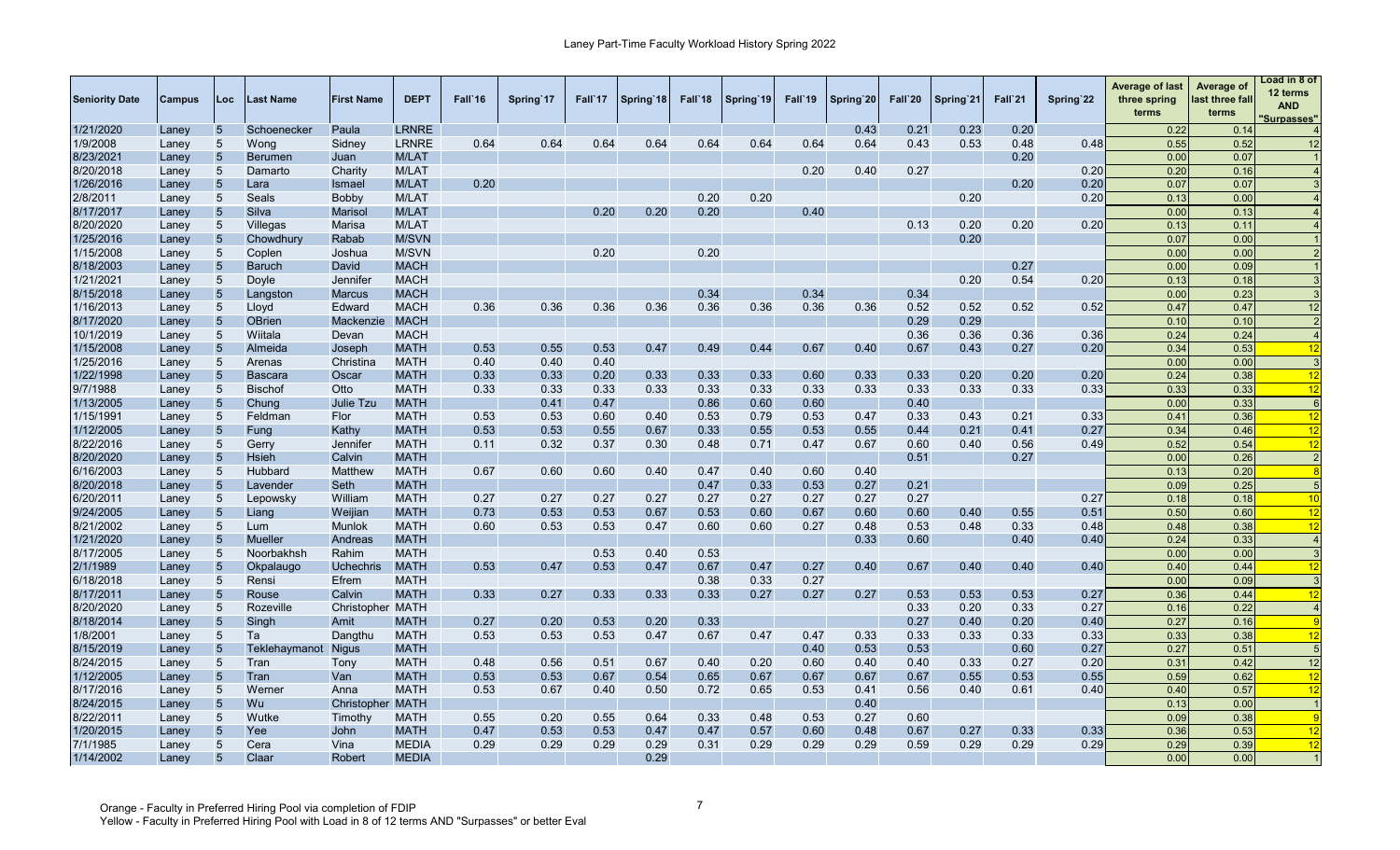| <b>Seniority Date</b> | <b>Campus</b> | Loc             | Last Name            | <b>First Name</b>        | <b>DEPT</b>  | Fall`16 | Spring'17 | Fall`17 | Spring 18 | Fall'18 | Spring 19 | Fall'19 | Spring 20 | Fall`20 | Spring 21 | Fall`21 | Spring'22 | Average of last<br>three spring<br>terms | Average of<br>last three fall<br>terms | Load in 8 of<br>12 terms<br><b>AND</b><br><u>Surpasses"</u> |
|-----------------------|---------------|-----------------|----------------------|--------------------------|--------------|---------|-----------|---------|-----------|---------|-----------|---------|-----------|---------|-----------|---------|-----------|------------------------------------------|----------------------------------------|-------------------------------------------------------------|
| 1/3/2022              | Laney         | 5               | Farmer               | Zahrah                   | <b>MEDIA</b> | 0.15    | 0.15      | 0.15    | 0.44      | 0.59    | 0.38      |         |           | 0.29    |           |         |           | 0.00                                     | 0.10                                   |                                                             |
| 8/17/2016             | Laney         | $5\phantom{.0}$ | Freeman              | Koina                    | <b>MEDIA</b> | 0.15    | 0.15      | 0.23    | 0.15      | 0.59    | 0.59      | 0.59    | 0.59      | 0.59    | 0.59      | 0.59    | 0.59      | 0.59                                     | 0.59                                   | 12                                                          |
| 8/15/2019             | Laney         | 5               | Graham               | Sagesse                  | <b>MEDIA</b> |         |           |         |           |         |           | 0.29    |           |         | 0.29      | 0.29    | 0.29      | 0.20                                     | 0.20                                   |                                                             |
| 8/19/2013             | Laney         | 5               | <b>Miller</b>        | Franklin                 | <b>MEDIA</b> | 0.29    | 0.44      | 0.34    | 0.59      | 0.29    | 0.44      | 0.44    | 0.29      | 0.08    |           |         | 0.15      | 0.15                                     | 0.17                                   | 10                                                          |
| 8/18/2008             | Laney         | 5               | Moya                 | Michael                  | <b>MEDIA</b> | 0.15    | 0.15      | 0.15    |           |         | 0.15      |         |           |         |           |         |           | 0.00                                     | 0.00                                   | $\overline{4}$                                              |
| 1/17/2019             | Laney         | 5               | <b>Nabeta</b>        | Dale                     | <b>MEDIA</b> |         |           |         |           |         | 0.29      | 0.29    | 0.29      | 0.29    | 0.29      |         | 0.15      | 0.24                                     | 0.20                                   | -6                                                          |
| 1/17/2019             | Laney         | 5               | Santamaria           | David                    | <b>MEDIA</b> |         |           |         |           |         | 0.29      | 0.29    | 0.29      |         | 0.29      | 0.29    | 0.29      | 0.29                                     | 0.20                                   | $\epsilon$                                                  |
| 1/16/200              | Laney         | 5               | <b>Shlisky</b>       | <b>Steve</b>             | <b>MEDIA</b> | 0.21    | 0.21      | 0.21    | 0.36      | 0.51    | 0.51      | 0.36    | 0.36      | 0.08    | 0.07      | 0.38    | 0.29      | 0.24                                     | 0.27                                   | 12                                                          |
| 1/13/2003             | Laney         | 5               | Zeigler              | Noemi                    | <b>MEDIA</b> | 0.59    | 0.49      | 0.88    | 0.64      | 0.59    | 0.59      | 0.49    | 0.59      | 0.29    | 0.59      | 0.53    | 0.29      | 0.49                                     | 0.44                                   | 12                                                          |
| 1/17/2019             | Laney         | 5               | Chew                 | Sherlyn                  | <b>MUSIC</b> |         |           |         |           |         | 0.13      | 0.13    |           | 0.13    | 0.13      |         | 0.13      | 0.09                                     | 0.09                                   | F                                                           |
| 1/24/2022             | Laney         | 5               | <b>Ellis</b>         | <b>Christopher MUSIC</b> |              |         |           |         |           |         |           |         |           |         |           |         | 0.18      | 0.06                                     | 0.00                                   |                                                             |
| 1/24/2022             | Laney         | 5               | Galen                | Ron                      | MUSIC        | 0.35    | 0.35      | 0.35    | 0.35      | 0.35    | 0.35      | 0.35    | 0.35      | 0.35    |           |         |           | 0.12                                     | 0.23                                   |                                                             |
| 8/17/2011             | Laney         | 5               | Gurke                | Charles                  | <b>MUSIC</b> | 0.63    | 0.63      | 0.63    | 0.63      | 0.63    | 0.63      | 0.63    | 0.63      | 0.63    | 0.63      | 0.63    | 0.63      | 0.63                                     | 0.63                                   | 12                                                          |
| 1/17/2019             | Laney         | 5               | Martin               | Kevin                    | <b>MUSIC</b> |         |           |         |           |         | 0.40      | 0.49    | 0.49      | 0.49    | 0.67      | 0.65    | 0.65      | 0.60                                     | 0.55                                   |                                                             |
| 8/19/2019             | Laney         | 5               | <b>Newland Ulloa</b> | Juanita                  | <b>MUSIC</b> |         |           |         |           |         |           | 0.17    | 0.17      | 0.17    | 0.17      | 0.16    | 0.16      | 0.17                                     | 0.17                                   | 6                                                           |
| 9/27/2021             | Laney         | 5               | Olson                | Darcee                   | <b>MUSIC</b> |         |           |         |           |         |           |         |           |         |           |         | 0.20      | 0.07                                     | 0.00                                   |                                                             |
| 8/17/2017             | Laney         | $\overline{5}$  | Peng                 | Lu                       | <b>MUSIC</b> |         |           | 0.45    | 0.56      | 0.45    | 0.45      | 0.21    | 0.21      | 0.27    | 0.21      | 0.21    | 0.21      | 0.21                                     | 0.23                                   | 10                                                          |
| 10/3/2005             | Laney         | 5               | Pratt                | <b>Scott</b>             | <b>MUSIC</b> | 0.55    | 0.55      | 0.55    | 0.55      | 0.55    | 0.55      | 0.55    | 0.55      | 0.55    | 0.55      | 0.36    | 0.36      | 0.48                                     | 0.48                                   | 12                                                          |
| 1/11/2007             | Laney         | 5               | Ramadanoff           | David                    | <b>MUSIC</b> | 0.23    | 0.23      | 0.23    | 0.23      | 0.23    | 0.23      | 0.23    | 0.23      | 0.23    | 0.23      | 0.21    | 0.21      | 0.22                                     | 0.22                                   | 12                                                          |
| 1/10/2000             | Laney         | 5               | Tsang                | <b>Dale</b>              | <b>MUSIC</b> | 0.52    | 0.52      | 0.52    | 0.52      | 0.52    | 0.52      | 0.52    | 0.51      | 0.69    | 0.52      | 0.32    | 0.36      | 0.46                                     | 0.51                                   | 12                                                          |
| 8/20/2008             | Laney         | $\overline{5}$  | Willis               | Lori                     | <b>MUSIC</b> | 0.63    | 0.52      | 0.69    | 0.52      | 0.52    | 0.52      | 0.52    | 0.35      | 0.35    | 0.35      | 0.32    | 0.16      | 0.28                                     | 0.40                                   | 12                                                          |
| 8/20/2018             | Laney         | 5               | Damarto              | Charity                  | <b>NATAM</b> |         |           |         |           |         |           | 0.20    | 0.40      |         |           |         |           | 0.13                                     | 0.07                                   | $\overline{2}$                                              |
| 8/20/2012             | Laney         | 5               | Hontalas             | Amy                      | <b>NATAM</b> |         | 0.20      | 0.40    | 0.20      |         |           |         |           |         |           |         |           | 0.00                                     | 0.00                                   |                                                             |
| 1/17/2019             | Laney         | 5               | Madril               | Edwardo                  | <b>NATAM</b> |         |           |         |           |         |           | 0.20    |           | 0.20    | 0.20      | 0.20    | 0.20      | 0.13                                     | 0.20                                   |                                                             |
| 8/17/2017             | Laney         | 5               | Tesfai               | Sara                     | PHIL         |         |           |         |           | 0.20    | 0.20      | 0.20    |           | 0.20    |           | 0.20    |           | 0.00                                     | 0.20                                   | -5                                                          |
| 4/3/2013              | Laney         | 5               | Widhalm              | Barbara                  | PHIL         | 0.20    | 0.20      | 0.20    | 0.20      | 0.40    | 0.40      | 0.40    | 0.20      | 0.40    | 0.20      | 0.40    | 0.20      | 0.20                                     | 0.40                                   | 12                                                          |
| 8/18/2009             | Laney         | 5               | Avery                | Franklin                 | <b>PHOTO</b> | 0.51    | 0.51      | 0.23    | 0.31      | 0.45    | 0.45      | 0.32    | 0.25      | 0.25    | 0.45      | 0.45    | 0.45      | 0.38                                     | 0.34                                   | 12                                                          |
| 8/1/2002              | Laney         | 5               | <b>Bobkoff</b>       | Joan                     | <b>PHOTO</b> | 0.63    | 0.65      | 0.63    | 0.65      | 0.60    | 0.49      | 0.59    | 0.62      | 0.49    | 0.49      | 0.45    | 0.49      | 0.53                                     | 0.5 <sup>′</sup>                       | 12                                                          |
| 2/1/1973              | Laney         | 5               | Freeman              | Dean                     | <b>PHOTO</b> | 0.45    | 0.45      | 0.45    | 0.45      | 0.49    | 0.49      | 0.25    | 0.29      |         | 0.29      | 0.25    | 0.25      | 0.28                                     | 0.16                                   | 11                                                          |
| 8/18/2011             | Laney         | 5               | Mejia                | Michae                   | <b>PHOTO</b> | 0.67    | 0.45      | 0.45    | 0.45      | 0.45    | 0.37      | 0.52    | 0.54      | 0.66    | 0.54      | 0.49    | 0.49      | 0.52                                     | 0.56                                   | 12                                                          |
| 1/25/2016             | Laney         | 5               | Moon                 | <b>Black</b>             | PHOTO        | 0.43    | 0.43      | 0.43    | 0.31      | 0.25    | 0.60      |         |           |         |           |         |           | 0.00                                     | 0.00                                   | 6                                                           |
| 8/18/2008             | Laney         | 5               | Moya                 | Michael                  | <b>PHOTO</b> | 0.49    | 0.37      | 0.45    | 0.57      | 0.45    | 0.52      | 0.62    | 0.63      | 0.59    | 0.59      | 0.54    | 0.54      | 0.58                                     | 0.58                                   | 12                                                          |
| 1/16/200              | Laney         | 5               | Shlisky              | <b>Steve</b>             | PHOTO        |         |           |         |           |         | 0.15      |         |           |         |           |         |           | 0.00                                     | 0.00                                   |                                                             |
| 1/22/2013             | Laney         | $5\phantom{.0}$ | <b>Alvis</b>         | Rosa                     | <b>PHYS</b>  | 0.43    | 0.43      | 0.43    | 0.43      | 0.43    | 0.43      | 0.43    | 0.43      | 0.43    | 0.43      | 0.43    | 0.43      | 0.43                                     | 0.43                                   | 12                                                          |
| 8/22/2007             | Laney         | 5               | Combs                | John                     | <b>PHYS</b>  |         | 0.43      | 0.43    | 0.43      | 0.43    | 0.43      | 0.43    | 0.43      | 0.43    | 0.43      |         |           | 0.28                                     | 0.28                                   | - C                                                         |
| 6/17/2013             | Laney         | $\overline{5}$  | Fittingoff           | Andrew                   | <b>PHYS</b>  |         |           |         |           |         |           |         |           | 0.27    |           |         |           | 0.00                                     | 0.09                                   |                                                             |
| 8/24/2015             | Laney         | 5               | <b>Krauss Varban</b> | Dietma                   | <b>PHYS</b>  |         |           | 0.27    | 0.27      | 0.27    | 0.27      | 0.27    | 0.27      | 0.27    | 0.27      | 0.27    | 0.27      | 0.27                                     | 0.27                                   | 10                                                          |
| 1/11/2006             | Laney         | $\overline{5}$  | Mohebi               | Mehrdad                  | <b>PHYS</b>  | 0.43    | 0.43      | 0.43    | 0.43      | 0.43    | 0.59      | 0.43    | 0.43      | 1.44    | 0.43      | 0.43    | 0.43      | 0.43                                     | 0.77                                   | 12                                                          |
| 1/20/2016             | Laney         | 5               | Lin                  | Michael                  | POSCI        |         |           |         |           |         |           |         | 0.20      | 0.20    |           | 0.20    | 0.20      | 0.13                                     | 0.13                                   |                                                             |
| 10/2/2007             | Laney         | 5               | Respini              | <b>Blake</b>             | <b>POSCI</b> | 0.20    | 0.20      | 0.20    |           |         |           |         |           |         |           |         |           | 0.00                                     | 0.00                                   |                                                             |
| 8/17/2017             | Laney         | 5               | Slater               | Andrea                   | <b>POSCI</b> |         |           | 0.20    | 0.40      | 0.40    | 0.60      | 0.60    | 0.20      | 0.40    | 0.40      | 0.20    | 0.20      | 0.27                                     | 0.40                                   | 10                                                          |
| 8/29/2018             | Laney         | 5               | Arnold               | Michel                   | PSYCH        |         |           |         |           | 0.19    | 0.40      |         |           |         |           |         |           | 0.00                                     | 0.00                                   |                                                             |
| 8/20/2018             | Laney         | 5               | Crowley              | Crystal                  | <b>PSYCH</b> |         |           |         |           | 0.20    | 0.40      | 0.20    |           |         |           |         |           | 0.00                                     | 0.07                                   |                                                             |
| 11/27/2018            | Laney         | 5               | Johnson              | Mary                     | PSYCH        |         |           |         |           |         |           | 0.40    | 0.20      | 0.20    | 0.40      |         | 0.20      | 0.27                                     | 0.20                                   |                                                             |
| 1/16/2020             | Laney         | 5               | Mirza                | Sara                     | PSYCH        |         |           |         |           |         |           |         | 0.20      | 0.20    | 0.60      | 0.40    | 0.20      | 0.33                                     | 0.20                                   |                                                             |
| 8/15/2019             | Laney         | 5               | Moshrefi             | Farshid                  | PSYCH        |         |           |         |           |         |           | 0.40    | 0.20      | 0.20    | 0.60      | 0.20    |           | 0.27                                     | 0.27                                   |                                                             |
| 1/7/2002              | Laney         | 5               | NajmBriscoe          | Rima                     | <b>PSYCH</b> | 0.40    | 0.20      |         | 0.20      |         | 0.20      | 0.20    | 0.20      | 0.20    |           | 0.20    |           | 0.07                                     | 0.20                                   |                                                             |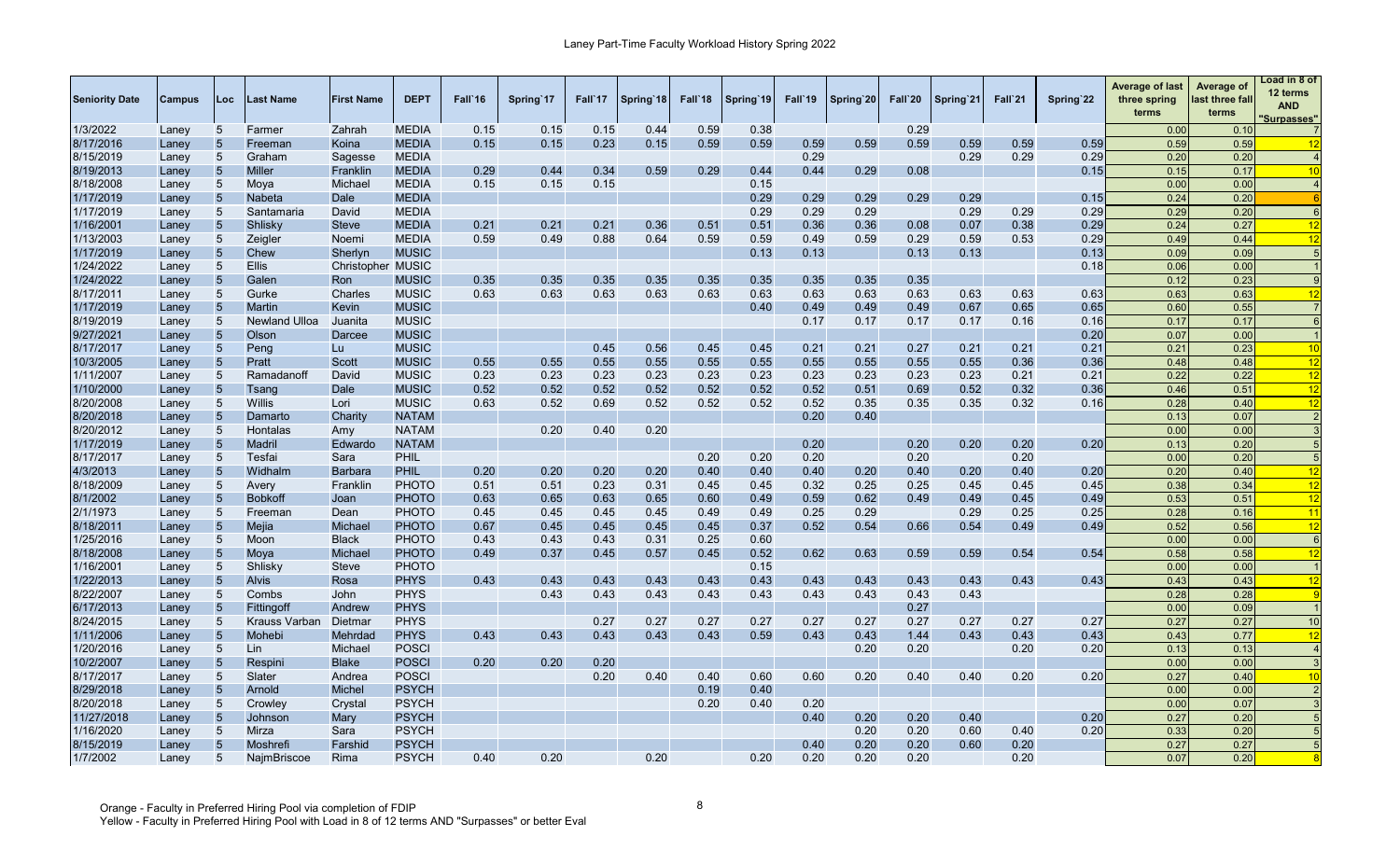| <b>Seniority Date</b> | <b>Campus</b> | Loc             | Last Name           | <b>First Name</b> | <b>DEPT</b>  | Fall'16 | Spring 17 | Fall 17 | Spring 18 | Fall <sup>18</sup> | Spring 19 | Fall'19 | Spring 20 | Fall`20 | Spring'21 | Fall`21 | Spring 22 | <b>Average of last</b><br>three spring<br>terms | Average of<br>last three fall<br>terms | oad in 8 of<br>12 terms<br><b>AND</b><br><b>Surpasses"</b> |
|-----------------------|---------------|-----------------|---------------------|-------------------|--------------|---------|-----------|---------|-----------|--------------------|-----------|---------|-----------|---------|-----------|---------|-----------|-------------------------------------------------|----------------------------------------|------------------------------------------------------------|
| 8/15/2019             | Laney         | 5               | Ounjian             | Jennifer          | <b>PSYCH</b> |         |           |         |           |                    |           | 0.20    |           |         |           |         |           | 0.00                                            | 0.07                                   |                                                            |
| 8/22/2016             | Laney         | 5               | Peart               | Kamela            | <b>PSYCH</b> |         | 0.20      |         |           | 0.41               | 0.20      | 0.40    | 0.20      | 0.20    | 0.40      | 0.20    | 0.20      | 0.27                                            | 0.27                                   |                                                            |
| 10/1/2018             | Laney         | $\overline{5}$  | Varaiya             | Rachel            | <b>PSYCH</b> |         |           |         |           |                    | 0.20      |         |           |         |           |         |           | 0.00                                            | 0.00                                   |                                                            |
| 8/20/2018             | Laney         | 5               | Damarto             | Charity           | <b>SOC</b>   |         |           |         |           | 0.58               | 0.40      | 0.40    |           |         | 0.20      | 0.20    |           | 0.07                                            | 0.20                                   |                                                            |
| 1/24/2022             | Laney         | 5               | Gomez Liendo        | <b>Marx</b>       | <b>SOC</b>   |         |           |         |           |                    |           |         |           |         |           |         | 0.20      | 0.07                                            | 0.00                                   |                                                            |
| 10/15/2013            | Laney         | 5               | Mabry               | Dustin            | <b>SOC</b>   | 0.20    | 0.20      |         |           |                    |           |         |           |         |           |         |           | 0.00                                            | 0.00                                   |                                                            |
| 8/20/1997             | Laney         | $\overline{5}$  | Mahabir             | Cynthia           | <b>SOC</b>   | 0.20    | 0.20      | 0.40    | 0.40      | 0.40               | 0.40      | 0.40    | 0.40      | 0.40    | 0.40      | 0.40    | 0.40      | 0.40                                            | 0.40                                   | 12                                                         |
| 8/20/2018             | Laney         | 5               | Reynolds            | Sadie             | <b>SOC</b>   |         |           |         |           | 0.20               | 0.20      | 0.40    | 0.40      | 0.40    | 0.20      | 0.20    | 0.20      | 0.27                                            | 0.33                                   |                                                            |
| 7/21/1997             | Laney         | 5               | Calvo               | Juan              | <b>SPAN</b>  | 0.33    | 0.33      | 0.33    | 0.33      | 0.33               | 0.33      | 0.33    |           |         |           |         |           | 0.00                                            | 0.11                                   |                                                            |
| 6/16/2014             | Laney         | 5               | Inciarte            | Monique           | <b>SPAN</b>  |         |           |         |           |                    |           |         |           |         | 0.33      | 0.33    |           | 0.11                                            | 0.11                                   |                                                            |
| 6/23/2008             | Laney         | 5               | Lopez               | Silvia            | <b>SPAN</b>  |         |           | 0.20    | 0.33      | 0.33               | 0.67      | 0.33    | 0.67      | 0.67    | 0.67      | 0.67    | 0.67      | 0.67                                            | 0.56                                   | 10                                                         |
| 6/17/2019             | Laney         | 5               | LujanPerez          | Jose              | <b>SPAN</b>  |         |           |         |           |                    |           |         | 0.33      | 0.33    |           |         |           | 0.11                                            | 0.11                                   | $\overline{2}$                                             |
| 6/22/2009             | Laney         | 5               | McMichael           | Heather           | <b>SPAN</b>  | 0.33    | 0.53      | 0.33    | 0.20      | 0.20               | 0.20      | 0.20    | 0.20      | 0.20    | 0.87      | 0.67    | 0.67      | 0.58                                            | 0.36                                   | 12                                                         |
| 9/21/1976             | Laney         | 5               | Parra               | Rosa              | <b>SPAN</b>  | 0.67    | 0.67      | 0.67    | 0.67      | 0.67               | 0.67      | 0.67    | 0.67      | 0.67    | 0.67      | 0.67    | 0.67      | 0.67                                            | 0.67                                   | 12                                                         |
| 6/22/2009             | Laney         | $\overline{5}$  | Rodriguez           | Eusebio           | <b>SPAN</b>  | 0.67    | 0.67      | 0.67    | 0.67      | 0.67               | 0.67      | 0.67    | 0.33      | 0.67    | 0.67      | 0.67    | 0.67      | 0.56                                            | 0.67                                   | 12                                                         |
| 2/2/2021              | Laney         | 5               | Valdez              | Juan              | <b>SPAN</b>  |         |           |         |           |                    |           |         |           |         | 0.33      |         |           | 0.11                                            | 0.00                                   |                                                            |
| 8/20/2018             | Laney         | $5\phantom{.0}$ | Alcantar            | Isias             | <b>SPFT</b>  |         |           |         |           | 0.30               | 0.50      | 0.46    | 0.11      |         |           |         |           | 0.04                                            | 0.15                                   |                                                            |
| 1/2/2013              | Laney         | 5               | Alvarez             | Javier            | <b>SPFT</b>  | 0.11    | 0.16      | 0.10    | 0.05      |                    |           |         |           |         |           |         |           | 0.00                                            | 0.00                                   |                                                            |
| 1/20/2015             | Laney         | 5               | <b>Bordelon</b>     | Vincent           | <b>SPFT</b>  | 0.32    | 0.16      | 0.30    | 0.16      |                    | 0.10      | 0.24    | 0.11      |         |           |         |           | 0.04                                            | 0.08                                   |                                                            |
| 1/17/2008             | Laney         | 5               | Cheyne              | <b>Dustin</b>     | <b>SPFT</b>  | 0.48    | 0.32      | 0.41    | 0.30      | 0.45               | 0.41      | 0.52    | 0.00      | 0.32    | 0.37      | 0.43    | 0.48      | 0.28                                            | 0.42                                   | 11                                                         |
| 4/1/2010              | Laney         | $\overline{5}$  | <b>Cisneros</b>     | Rebecca           | <b>SPFT</b>  |         |           |         | 0.05      |                    |           | 0.15    |           |         |           | 0.21    | 0.32      | 0.11                                            | 0.12                                   |                                                            |
| 8/1/2012              | Laney         | 5               | Coughlan            | <b>Bryan</b>      | <b>SPFT</b>  | 0.11    | 0.32      | 0.20    | 0.37      | 0.20               | 0.37      | 0.20    | 0.08      |         | 0.16      | 0.32    | 0.48      | 0.24                                            | 0.17                                   | $\overline{11}$                                            |
| 8/23/2006             | Laney         | 5               | Davidson            | Ronald            | <b>SPFT</b>  | 0.21    | 0.16      | 0.14    | 0.19      | 0.15               | 0.19      | 0.14    |           |         |           |         | 0.1'      | 0.04                                            | 0.05                                   | 8                                                          |
| 4/1/2010              | Laney         | 5               | Evans               | Kevin             | <b>SPFT</b>  | 0.27    | 0.16      | 0.11    | 0.11      | 0.32               | 0.16      | 0.32    | 0.21      |         | 0.11      | 0.11    | 0.1'      | 0.14                                            | 0.14                                   | 11                                                         |
| 8/1/2013              | Laney         | $5\phantom{.0}$ | <b>Flynn</b>        | Elizabeth         | <b>SPFT</b>  | 0.11    | 0.11      |         | 0.10      |                    |           |         |           |         |           |         |           | 0.00                                            | 0.00                                   |                                                            |
| 1/1/2011              | Laney         | 5               | Gardner             | <b>Derrick</b>    | <b>SPFT</b>  | 0.43    | 0.64      | 0.64    | 0.64      | 0.58               | 0.62      | 0.48    | 0.32      | 0.11    |           |         |           | 0.11                                            | 0.20                                   |                                                            |
| 6/16/2014             | Laney         | 5               | Hernandez           | <b>Brian</b>      | <b>SPFT</b>  | 0.27    | 0.27      | 0.40    | 0.55      | 0.31               | 0.09      | 0.14    |           |         |           |         |           | 0.00                                            | 0.05                                   |                                                            |
| 11/1/2017             | Laney         | 5               | Ignont              | Michael           | <b>SPFT</b>  |         |           |         |           | 0.11               | 0.10      | 0.10    |           |         |           |         |           | 0.00                                            | 0.03                                   |                                                            |
| 1/21/2009             | Laney         | 5               | James               | Dawn              | <b>SPFT</b>  | 0.21    | 0.21      | 0.21    | 0.21      | 0.11               | 0.21      | 0.11    |           | 0.11    |           | 0.11    | 0.11      | 0.04                                            | 0.11                                   | 10                                                         |
| 3/29/2021             | Laney         | 5               | Kadourhe            | Phyez             | <b>SPFT</b>  |         |           |         |           |                    |           |         |           |         |           | 0.21    | 0.32      | 0.11                                            | 0.07                                   |                                                            |
| 8/23/2021             | Laney         | 5               | Levingston          | Derrick           | <b>SPFT</b>  |         |           |         |           |                    |           |         |           |         |           | 0.11    | 0.16      | 0.05                                            | 0.04                                   |                                                            |
| 10/29/2018            | Laney         | 5               | Linares             | David             | <b>SPFT</b>  |         |           |         |           |                    | 0.37      | 0.60    | 0.32      | 0.43    | 0.37      | 0.64    | 0.64      | 0.45                                            | 0.56                                   |                                                            |
| 3/29/2021             | Laney         | 5               | Mafi                | Maamaloa          | <b>SPFT</b>  |         |           |         |           |                    |           |         |           |         |           | 0.43    | 0.1'      | 0.04                                            | 0.14                                   |                                                            |
| 5/5/2006              | Laney         | 5               | Pope                | Bobby             | <b>SPFT</b>  | 0.11    | 0.11      | 0.10    | 0.20      | 0.09               | 0.09      | 0.10    |           |         |           |         |           | 0.00                                            | 0.03                                   |                                                            |
| 1/15/2012             | Laney         | 5               | <b>Ryans</b>        | Algue             | <b>SPFT</b>  | 0.21    | 0.21      | 0.10    | 0.20      | 0.09               |           | 0.05    |           |         |           |         |           | 0.00                                            | 0.02                                   |                                                            |
| 6/22/2006             | Laney         | 5 <sup>5</sup>  | Stretch             | Sarah             | <b>SPFT</b>  |         |           |         | 0.11      |                    | 0.11      |         |           |         |           |         |           | 0.00                                            | 0.00                                   |                                                            |
| 8/23/2021             | Laney         | 5               | Tomasi              | Siliveinusi       | <b>SPFT</b>  |         |           |         |           |                    |           |         |           |         |           | 0.21    | 0.11      | 0.04                                            | 0.07                                   |                                                            |
| 8/20/2008             | Laney         | 5 <sup>5</sup>  | White               | Donald            | <b>SPFT</b>  | 0.21    | 0.21      | 0.20    | 0.15      | 0.20               | 0.18      | 0.20    |           |         |           |         |           | 0.00                                            | 0.07                                   |                                                            |
| 8/14/2019             | Laney         | 5               | <b>Berlin</b>       | Michael           | <b>WDTEC</b> |         |           |         |           |                    |           | 0.27    | 0.32      |         |           |         |           | 0.11                                            | 0.09                                   | $\overline{2}$                                             |
| 1/19/2011             | Laney         | $5\phantom{.0}$ | <b>DelToroSolis</b> | Rosendo           | <b>WDTEC</b> | 0.65    | 0.65      | 0.67    | 0.23      | 0.65               | 0.23      | 0.65    | 0.44      | 0.23    | 0.23      | 0.23    | 0.23      | 0.30                                            | 0.37                                   | 12                                                         |
| 8/14/2019             | Laney         | 5               | Edinburgh           | Emunah            | <b>WDTEC</b> |         |           |         |           |                    |           | 0.43    | 0.43      |         |           | 0.32    | 0.32      | 0.25                                            | 0.25                                   |                                                            |
| 8/18/2009             | Laney         | 5               | Montoya Gonzal Saul |                   | <b>WDTEC</b> | 0.61    | 0.61      | 0.61    | 0.61      | 0.61               | 0.45      | 0.45    | 0.45      |         | 0.64      | 0.64    | 0.64      | 0.58                                            | 0.36                                   | 11                                                         |
| 1/20/2016             | Laney         | 5               | Orozco              | Jonathan          | <b>WDTEC</b> | 0.45    | 0.45      | 0.45    | 0.45      | 0.67               | 0.45      | 0.45    | 0.49      | 0.45    |           | 0.45    | 0.45      | 0.31                                            | 0.45                                   | 11                                                         |
| 1/18/2017             | Laney         | 5               | Prober              | Andrew            | <b>WDTEC</b> |         |           | 0.43    | 0.43      | 0.40               | 0.48      | 0.63    | 0.65      | 0.40    | 0.45      | 0.40    | 0.45      | 0.52                                            | 0.48                                   | 10                                                         |
| 8/24/2000             | Laney         | $5\phantom{.}$  | VanArsdale          | John              | <b>WDTEC</b> | 0.45    | 0.45      | 0.45    | 0.45      | 0.45               | 0.45      | 0.45    | 0.45      | 0.45    | 0.45      | 0.45    | 0.45      | 0.45                                            | 0.45                                   | 12                                                         |
| 1/16/2020             | Lanev         | 5               | Stucker             | James             | <b>WELD</b>  |         |           |         |           |                    |           |         | 0.38      | 0.35    | 0.42      | 0.35    | 0.15      | 0.32                                            | 0.23                                   | $5\overline{5}$                                            |
| 7/1/1985              | Laney         | $5\phantom{.0}$ | Cera                | Vina              | <b>ZZCDV</b> | 0.10    | 0.10      | 0.10    | 0.10      |                    |           |         |           |         |           | 0.10    | 0.10      | 0.03                                            | 0.03                                   | 6                                                          |